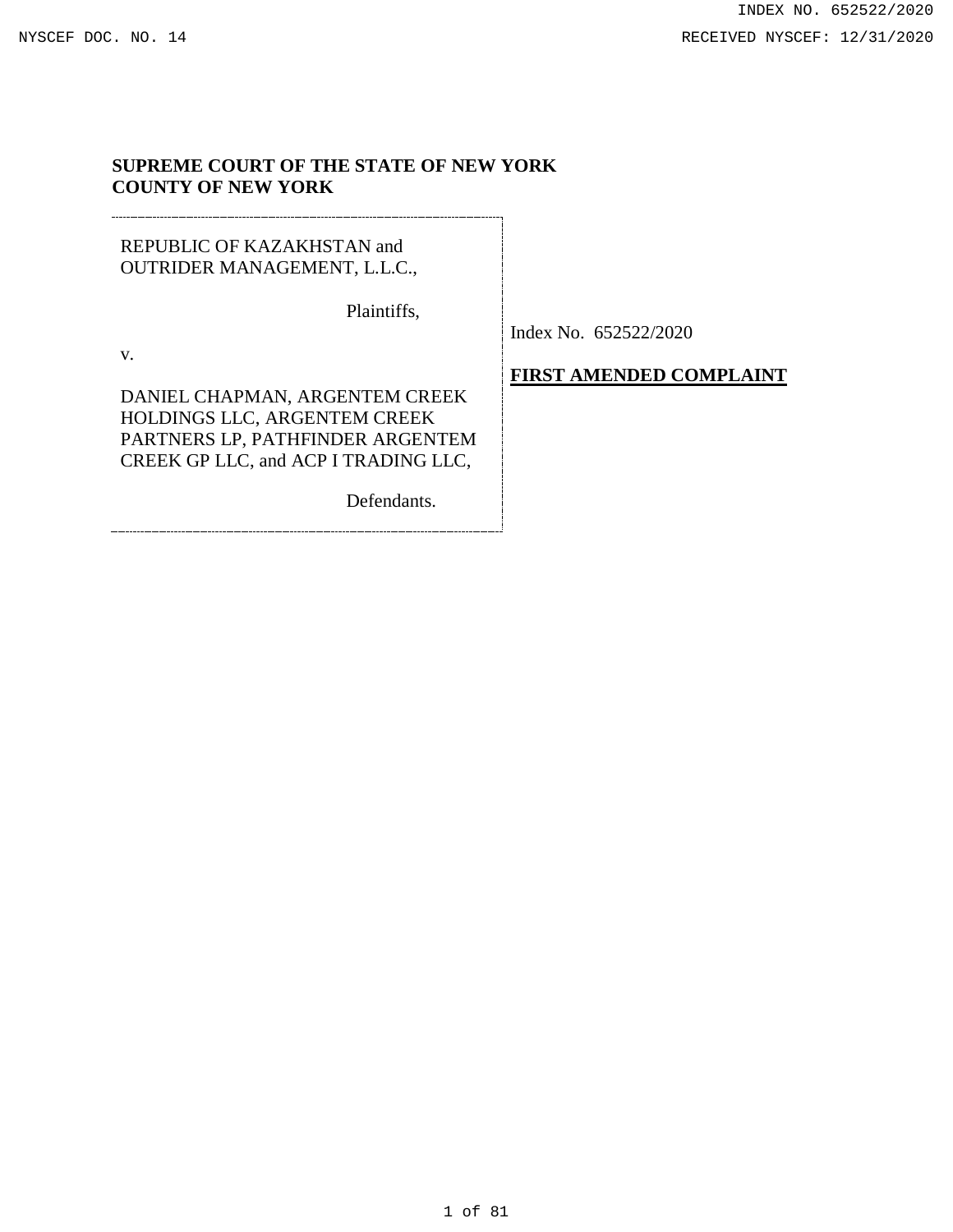# **TABLE OF CONTENTS**

| I.              |                                                                                                                                      |  |
|-----------------|--------------------------------------------------------------------------------------------------------------------------------------|--|
| II.             |                                                                                                                                      |  |
| A.              | The Statis' Scheme to Defraud the Tristan Noteholders, Including Defendants13                                                        |  |
| <b>B.</b>       |                                                                                                                                      |  |
| $\mathcal{C}$ . |                                                                                                                                      |  |
| D.              | The Statis Fraudulently Obtain Audit Reports for Their Falsified Financial                                                           |  |
| E.              | The Statis Use Their Falsified "Audited" Financial Statements to<br>Fraudulently Obtain Inflated Bids for Their Kazakh Operations 28 |  |
| III.            | DEFENDANTS' KNOWLEDGE OF AND PARTICIPATION IN THE                                                                                    |  |
| A.              |                                                                                                                                      |  |
| <b>B.</b>       |                                                                                                                                      |  |
| $\mathcal{C}$ . |                                                                                                                                      |  |
| IV.             | PERPETUATION OF THE FRAUD IN THE ECT ARBITRATION 42                                                                                  |  |
| A.              | The Statis Institute Arbitral Proceedings Against Plaintiff Kazakhstan 42                                                            |  |
| <b>B.</b>       | In Furtherance of the Fraudulent Scheme, the Statis Make Multiple                                                                    |  |
| $C$ .           | Plaintiff Kazakhstan Relied to Its Detriment on the                                                                                  |  |
| D.              |                                                                                                                                      |  |
| V.              | PERPETUATION OF THE FRAUD IN THE ENFORCEMENT                                                                                         |  |
| А.              | The Statis Falsely Claim that the Perkwood Transactions Were Legitimate 53                                                           |  |
| <b>B.</b>       | The Statis Misrepresented that KPMG Endorsed their Financial Statements                                                              |  |
| C.              | The Statis Misrepresented that They Never Concealed Perkwood's Status                                                                |  |
| D.              | The Statis Misrepresented by Omission the Incriminating KPMG                                                                         |  |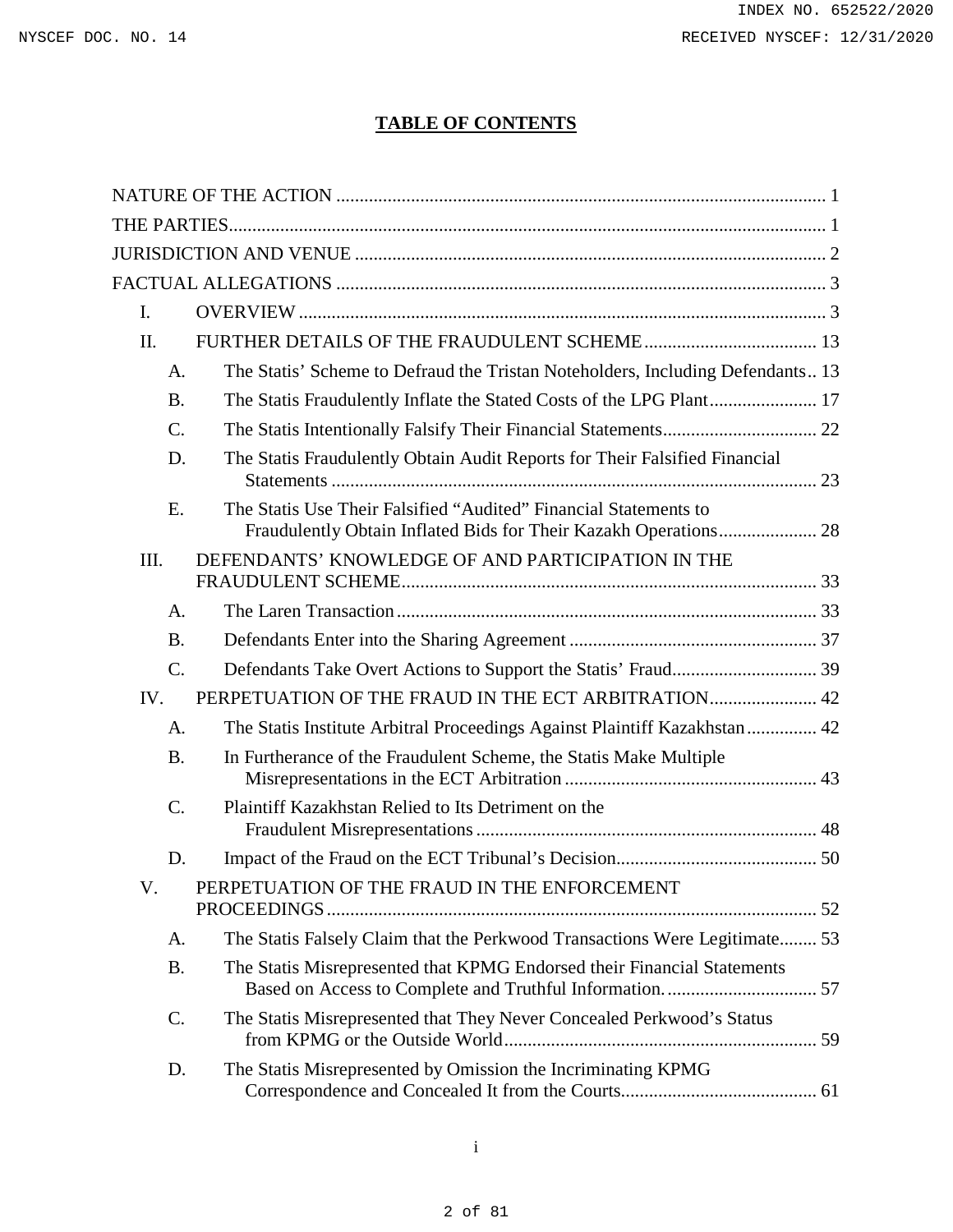| VI. NOTICE OF INTENT TO RAISE ISSUES UNDER ENGLISH LAW  64 |  |
|------------------------------------------------------------|--|
|                                                            |  |
|                                                            |  |
|                                                            |  |
|                                                            |  |
|                                                            |  |
| COUNT VI UNLAWFUL MEANS CONSPIRACY UNDER ENGLISH LAW  75   |  |
|                                                            |  |
|                                                            |  |

ii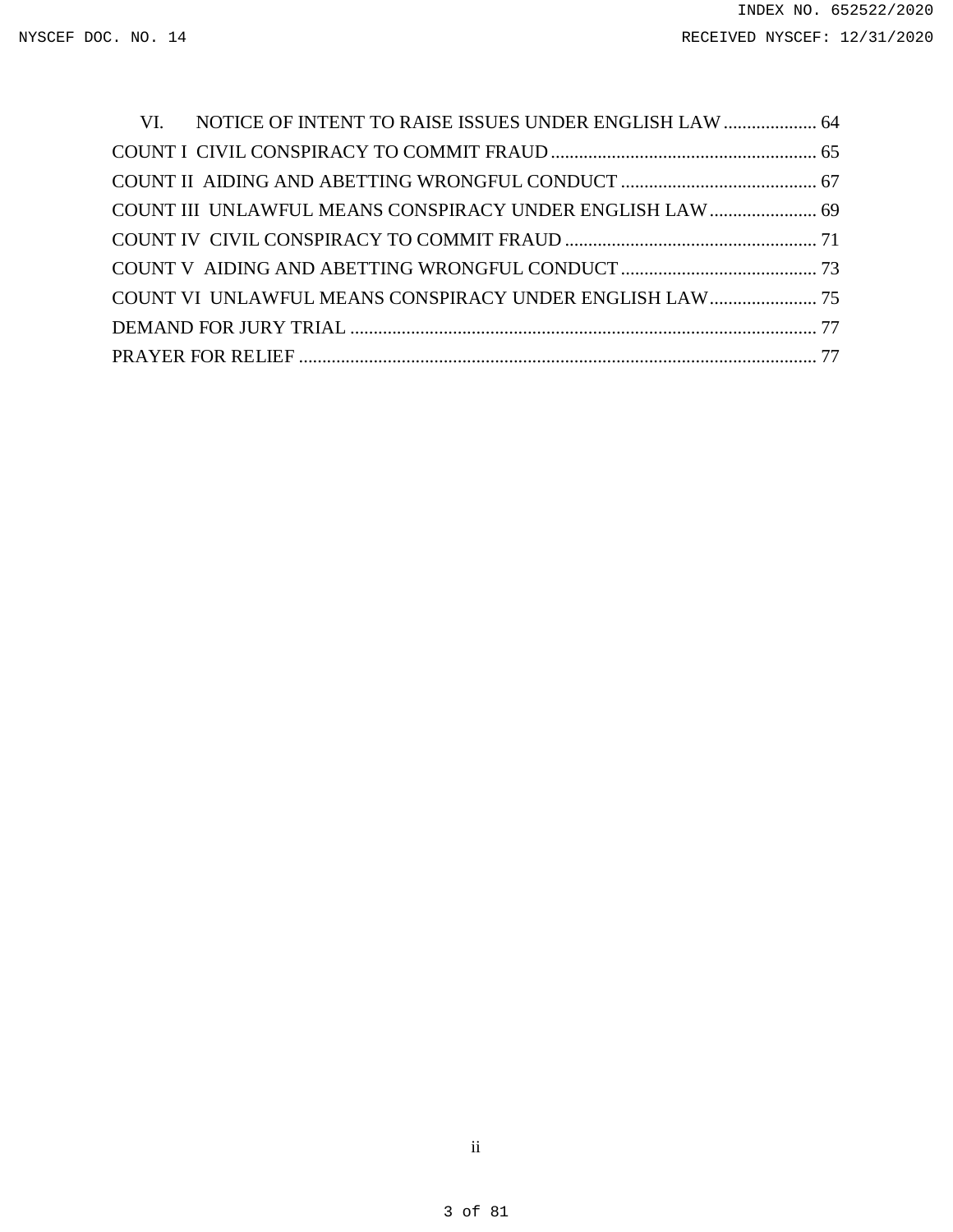1. Plaintiffs Republic of Kazakhstan and Outrider Management, L.L.C. (collectively, "Plaintiffs"), by and through their undersigned counsel, bring this action against Defendants Daniel Chapman, Argentem Creek Holdings LLC, Argentem Creek Partners LP, Pathfinder Argentem Creek GP LLC, and ACP I Trading LLC (collectively, "Defendants"). In support thereof, Plaintiffs allege as follows:

#### **NATURE OF THE ACTION**

<span id="page-3-0"></span>2. This case arises from Defendants' knowing participation in, conspiracy to commit, and aiding and abetting of, an ongoing fraudulent scheme that has damaged Plaintiffs.

#### **THE PARTIES**

<span id="page-3-1"></span>3. Plaintiff Republic of Kazakhstan ("**Kazakhstan**") is a sovereign state.

4. Plaintiff Outrider Management, L.L.C. ("**Outrider**") is an investment advisor that invests in distressed assets in emerging markets. Outrider's principal place of business is at One Franklin Parkway, Building 920, San Mateo, CA 94403.

5. Defendant Daniel Chapman ("**Chapman**") is the founder, Managing Partner, Chief Executive Officer, and Chief Investment Officer of Argentem Creek Partners LP. He also wholly owns Argentem Creek Holdings LLC. Prior to founding Argentem Creek Partners LP, Chapman was a member of the senior management at Black River Asset Management LLC ("**Black River**"). Chapman resides at 165 West 91st Street, New York, NY 10024.

6. Defendant Argentem Creek Holdings LLC ("**Argentem Creek Holdings**") is a limited liability company organized under the laws of the State of Delaware. Argentem Creek Holdings is the controlling owner of Argentem Creek Partners LP. Argentem Creek Holdings' principal place of business is at 12 East 49th Street, New York, NY 10017.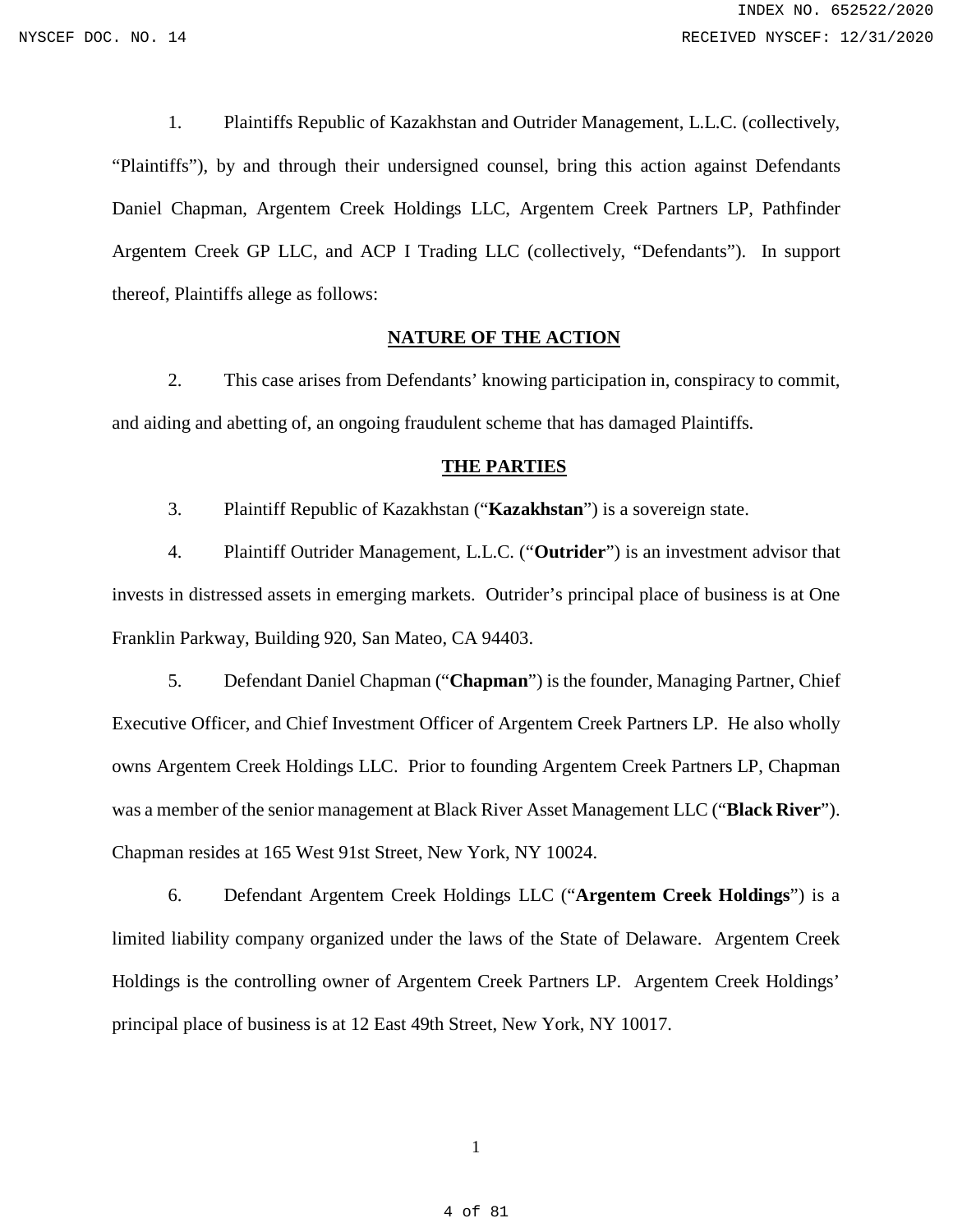7. Defendant Argentem Creek Partners LP ("**Argentem Creek Partners**") is a registered investment advisor organized as a limited partnership under the laws of the State of Delaware. Both Argentem Creek Holdings and Argentem Creek Partners were formed in connection with a spin-off from Black River in December 2015. Argentem Creek Partners' principal place of business is at 12 East 49th Street, New York, NY 10017.

8. Defendant Pathfinder Argentem Creek GP LLC ("**Pathfinder**") is organized as a limited liability company under the laws of the State of Delaware. Pathfinder is the general partner of Pathfinder Strategic Credit LP and Pathfinder Strategic Credit II LP. Pathfinder's principal place of business is at 12 East 49th Street, New York, NY 10017.

9. Upon information and belief, Defendant ACP I Trading LLC ("**ACP I**") is a limited liability company organized under the laws of the Cayman Islands. Its legal address is P.O. Box 309, Ugland House, South Church Street, George Town KY1-1104, Cayman Islands. ACP I's principal place of business is at 12 East 49th Street, New York, NY 10017.

#### **JURISDICTION AND VENUE**

<span id="page-4-0"></span>10. This Court has personal jurisdiction over Defendants under CPLR § 302(1) and (2) because they transact business within the State and have committed tortious acts within the State. This Court also has personal jurisdiction under CPLR § 302(4) because, upon information and belief, Defendants own, use, or possess real property situated within the State.

11. Venue is proper in New York County pursuant to CPLR §§ 503(a) and 503(d), because Defendants reside and/or have their principal offices in this County, and a substantial part of the events or omissions giving rise to the claims occurred in this County.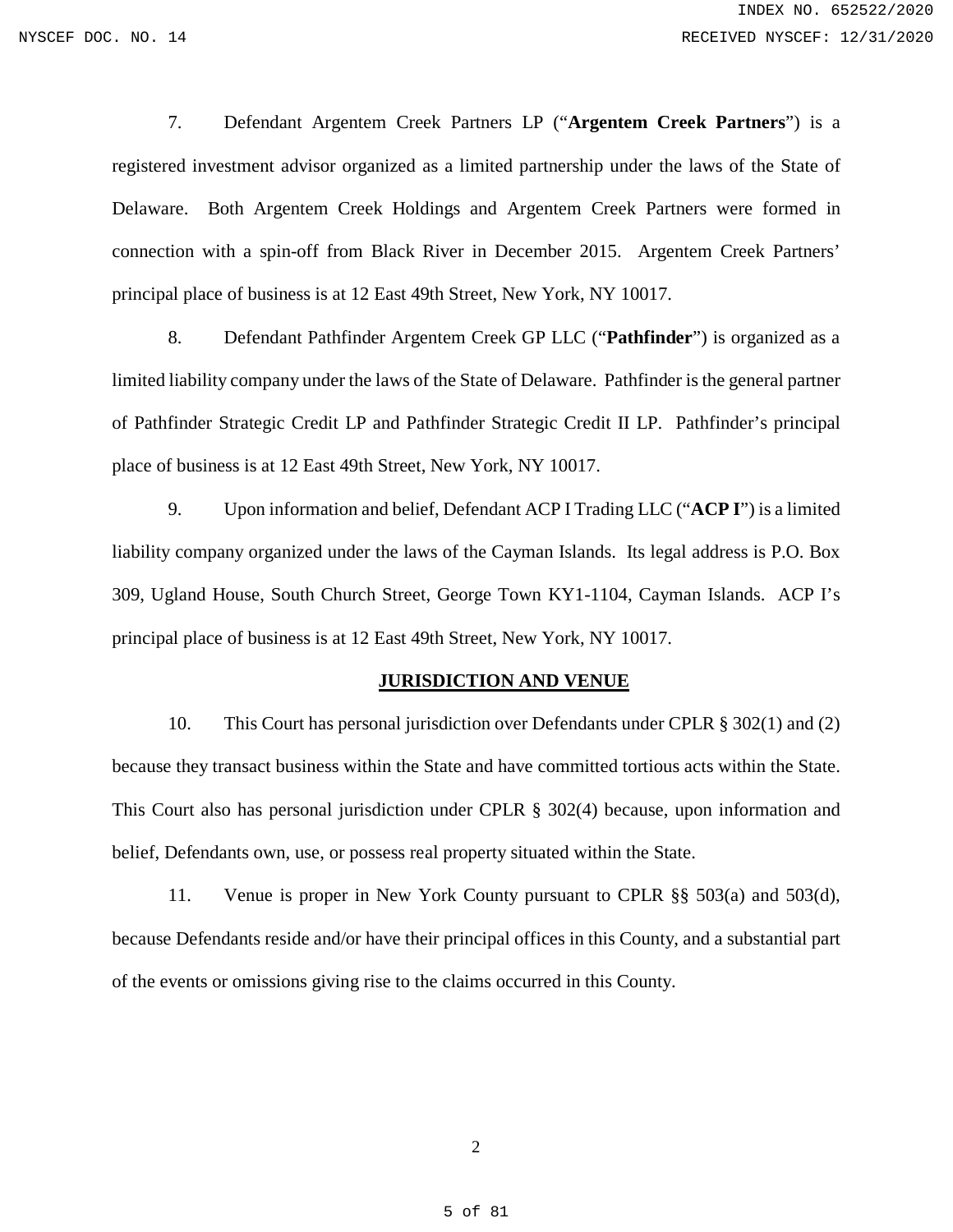$\overline{a}$ 

#### **FACTUAL ALLEGATIONS**

#### <span id="page-5-1"></span><span id="page-5-0"></span>**I. OVERVIEW**

12. Defendants are conspiring with, and aiding and abetting, a fraudulent scheme led by Moldovan oligarch Anatolie Stati, his son Gabriel Stati, and a murky web of companies that they control, often secretly (collectively the "**Statis**").

13. Between 1999 and 2004, the Statis purchased two Kazakh companies – Kazpolmunay LLP ("**KPM**") and Tolkynneftegaz LLP ("**TNG**") – that were licensed to engage in the exploration and production of oil and gas in Kazakhstan.<sup>[1](#page-5-2)</sup>

14. For the purported purpose of raising funds to finance the operations of KPM and TNG, the Statis sold notes to third-party investors. Specifically, in 2006 and 2007, the Statis used their special-purpose entity Tristan Oil Ltd. ("**Tristan Oil**") to sell two tranches of notes in the aggregate principal amount of \$420 million (the "**Tristan Notes**") to Noteholders (the "**Tristan Noteholders**").

15. One of the largest Tristan Noteholders was Black River Asset Management LLC ("**Black River**"), which invested through several of its funds. Defendant Argentem Creek Holdings and its subsidiary Defendant Argentem Creek Partners (collectively, "**Argentem Creek Partners**") were spun out from Black River as an employee-owned investment firm in December 2015 and became the successor in interest to Black River, including by assuming ownership of the Tristan Notes. Defendant Chapman, who had managed the investments for Black River, became

<span id="page-5-2"></span><sup>&</sup>lt;sup>1</sup> TNG was wholly owned by Terra Raf Trans Traiding Ltd., which in turn is owned in equal shares by Anatolie and Gabriel Stati, while KPM was wholly owned by Ascom Group S.A. ("**Ascom**"), which in turn is wholly owned by Anatolie Stati. At all relevant times, the Statis had the power to direct the actions of KPM and TNG.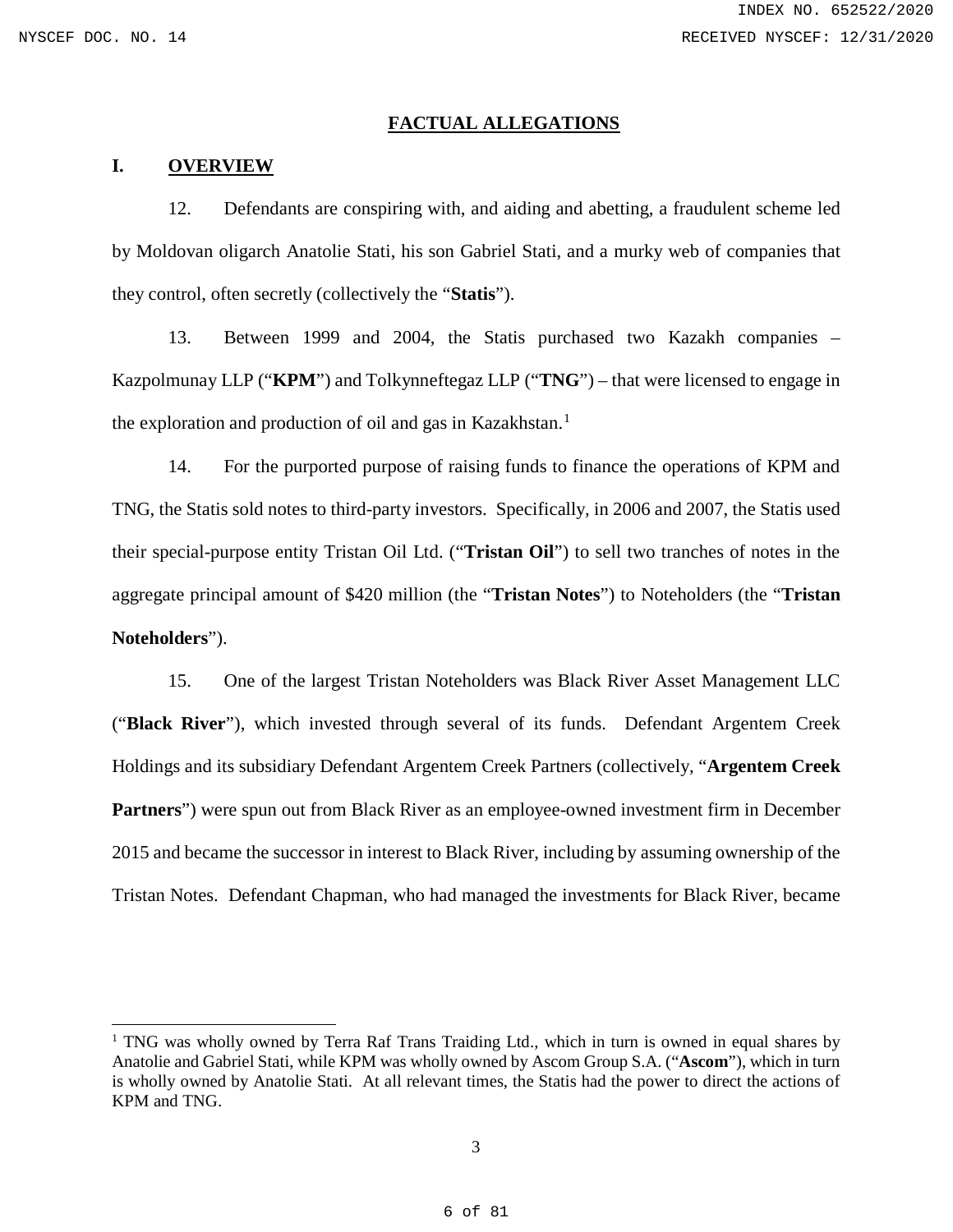$\overline{a}$ 

the owner and CEO of Argentem Creek Partners.<sup>[2](#page-6-0)</sup> On information and belief, Defendants bought and sold Tristan Notes after 2006 and 2007.

16. Plaintiff Outrider, through its Caymans-based fund Outrider Master Fund, L.P., began incrementally purchasing and selling Tristan Notes on the open market beginning in October 2009. Between 2009 and 2014, Outrider purchased Tristan Notes with a face value of nearly \$48 million. Outrider sold the last of its Tristan Notes in September 2016, and it did so at a significant loss.

17. The Statis represented to Black River, Plaintiff Outrider, and the other Tristan Noteholders that their invested monies would be used for legitimate business activities in Kazakhstan; specifically, to repay debts of TNG, to make a shareholder distribution, and for working capital and general corporate purposes of KPM and TNG. KPM and TNG also guaranteed the Tristan Notes.

18. In fact, the Statis always intended to, and did, steal the monies invested by the Tristan Noteholders. The Statis did this by engaging in fraudulently inflated related-party transactions that systematically stripped assets from KPM and TNG and put them into the pockets of the Statis.

19. The Statis' fraud took several forms. For example, the Statis fraudulently skimmed more than \$120 million in oil sales from the Kazakh fields. They did so by "selling" the oil at artificially low prices to a secretly related party, which would then in turn sell the oil to a third

<span id="page-6-0"></span><sup>2</sup> Hereinafter, the term "Defendants," unless otherwise indicated, shall include the named Defendants and their predecessor in interest, Black River. Upon information and belief, Black River no longer exists as an operating entity, and Defendants now hold all the rights, responsibilities, and interests that Black River used to hold with regard to this matter.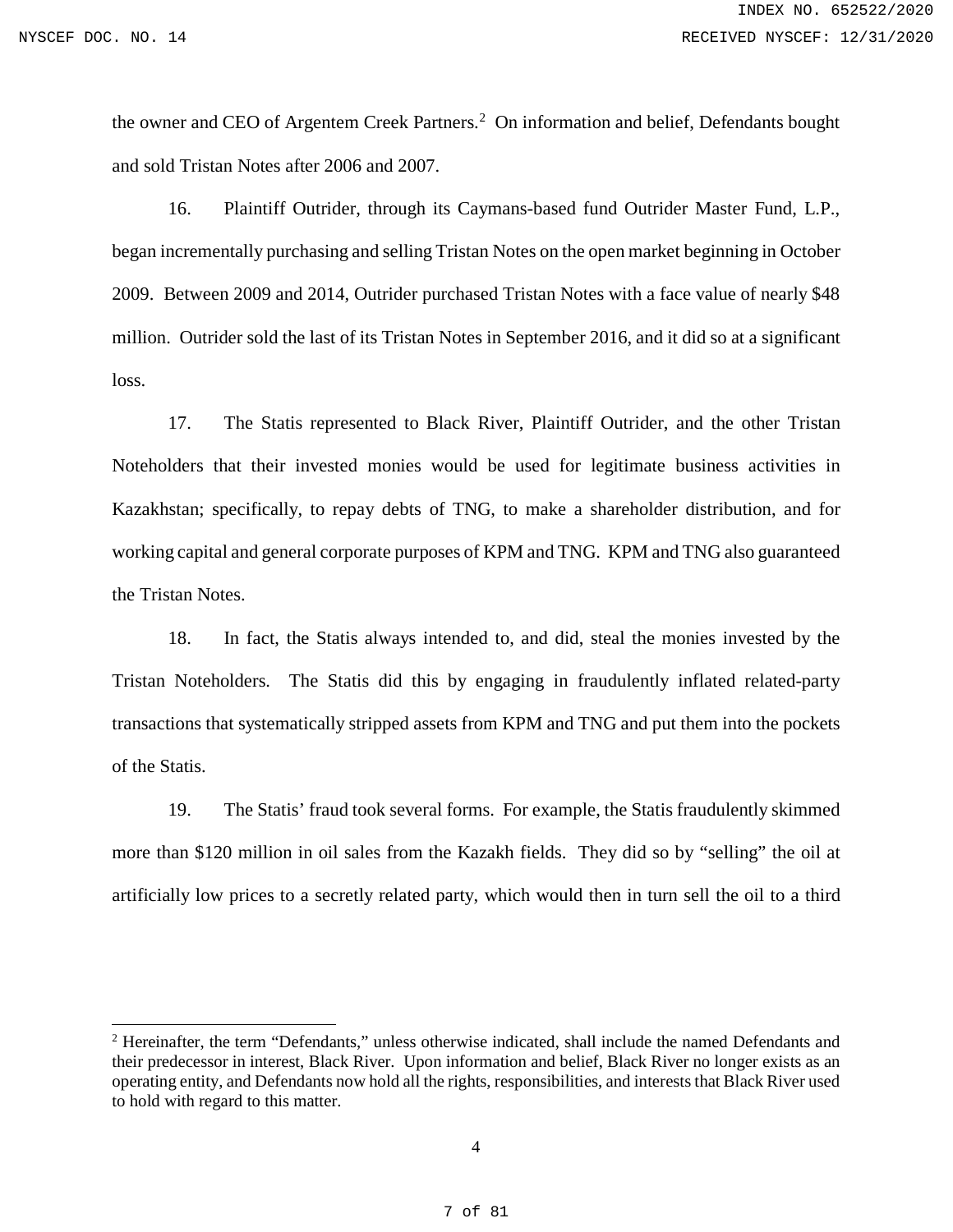party at market prices. This difference in revenues was not properly returned to the Statis' Kazakh companies, but were instead diverted directly to the Statis.

20. Another example of the involved the Statis paying related parties – including Kaspy Asia Service Company Limited ("**KASKO**") and Ascom – an estimated half billion dollars at artificially inflated prices for drilling services.

21. The Statis also paid nearly \$100 million in "salaries," "dividends," and "management fees" directly to themselves, despite a lack of any justification for these payments.

22. Another key component of the Statis' fraud was a series of related-party transactions made in connection with the unfinished construction of a liquefied petroleum gas plant (the "**LPG Plant**") in Kazakhstan. The principal equipment for the LPG Plant was supplied to the Statis by an independent third party at a cost of approximately \$35 million. However, through a series of sham related-party transactions and machinations, the Statis falsely inflated the stated costs of the LPG Plant to \$245 million, and thereby stole the difference between this amount and the amount of the actual costs.

23. The Statis perpetrated their fraudulent scheme through a series of lies. A key lie of the Statis was that the fraudulent related-party transactions through which they stripped assets from KPM and TNG were legitimate business expenditures. The Statis began telling this lie as early as 2006, when they contrived their scheme and put it into action. To cover up this key lie, and to maintain their fraudulent scheme, the Statis had to tell other lies.

24. The Statis told this key lie to multiple persons, including to Plaintiffs. They also told it to their other investors, business partner, and auditors. The Statis have also told this key lie to multiple arbitral tribunals and courts.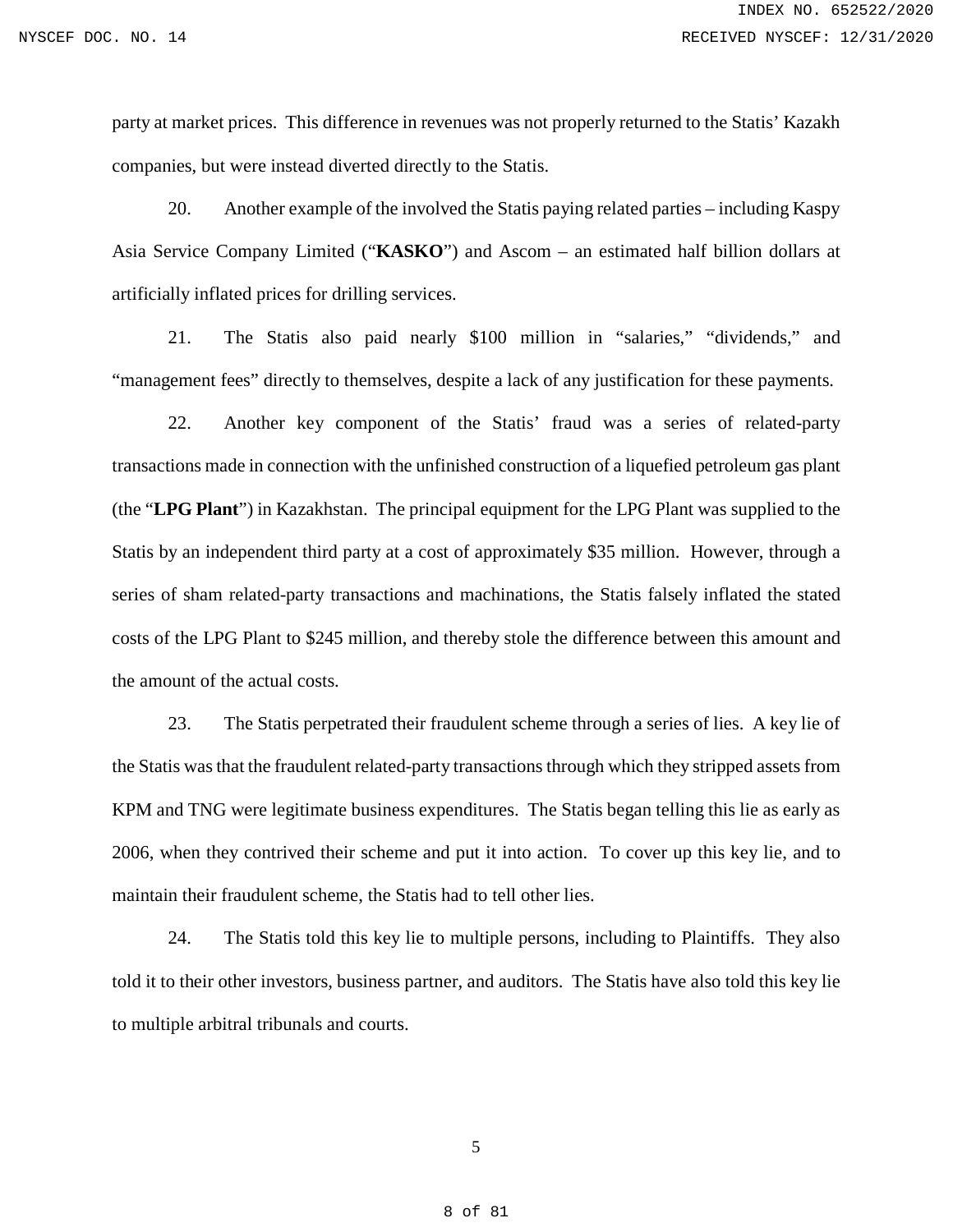25. The Statis' key lie has taken many forms. To Plaintiff Kazakhstan, the Statis falsely represented that their fraudulent related-party transactions were legitimate business transactions, thereby falsely inflating the value of their Kazakh assets. To their investors, including Defendants (before they discovered and joined in the scheme) and Plaintiff Outrider, the Statis fraudulently stated that their monies would be spent on legitimate business expenditures in Kazakhstan, when in fact the Statis intended to and did steal these monies. To their business partner, the Statis fraudulently inflated the costs of their joint business operation in Kazakhstan. To their auditor, KPMG Audit LLC ("**KPMG**"), the Statis fraudulently represented that the companies through which they effected their fraudulent related-party transactions were not Stati companies.

26. To perpetuate their fraudulent scheme, the Statis cooked up years of materially false financial statements, all of which recorded their fraudulently inflated related-party transactions as legitimate and at arm's-length. The Statis provided these fraudulent financial statements to multiple persons, including Plaintiff Kazakhstan. The Statis also provided them to their investors, including but not limited to Plaintiff Outrider, their auditors, and multiple arbitral tribunals and courts.

27. The Statis used fraudulent misrepresentations to obtain audit reports from KPMG opining that these financial statements were materially correct when in fact they were materially false. The Statis then repeatedly relied on the KPMG audit reports to bolster their fraudulent financial statements.

28. On July 1, 2010, the Statis defaulted on the interest payments due to the Tristan Noteholders. But for the Statis' fraudulent asset-stripping and theft of the Tristan Noteholders' monies, these interest payments could have been made by Tristan.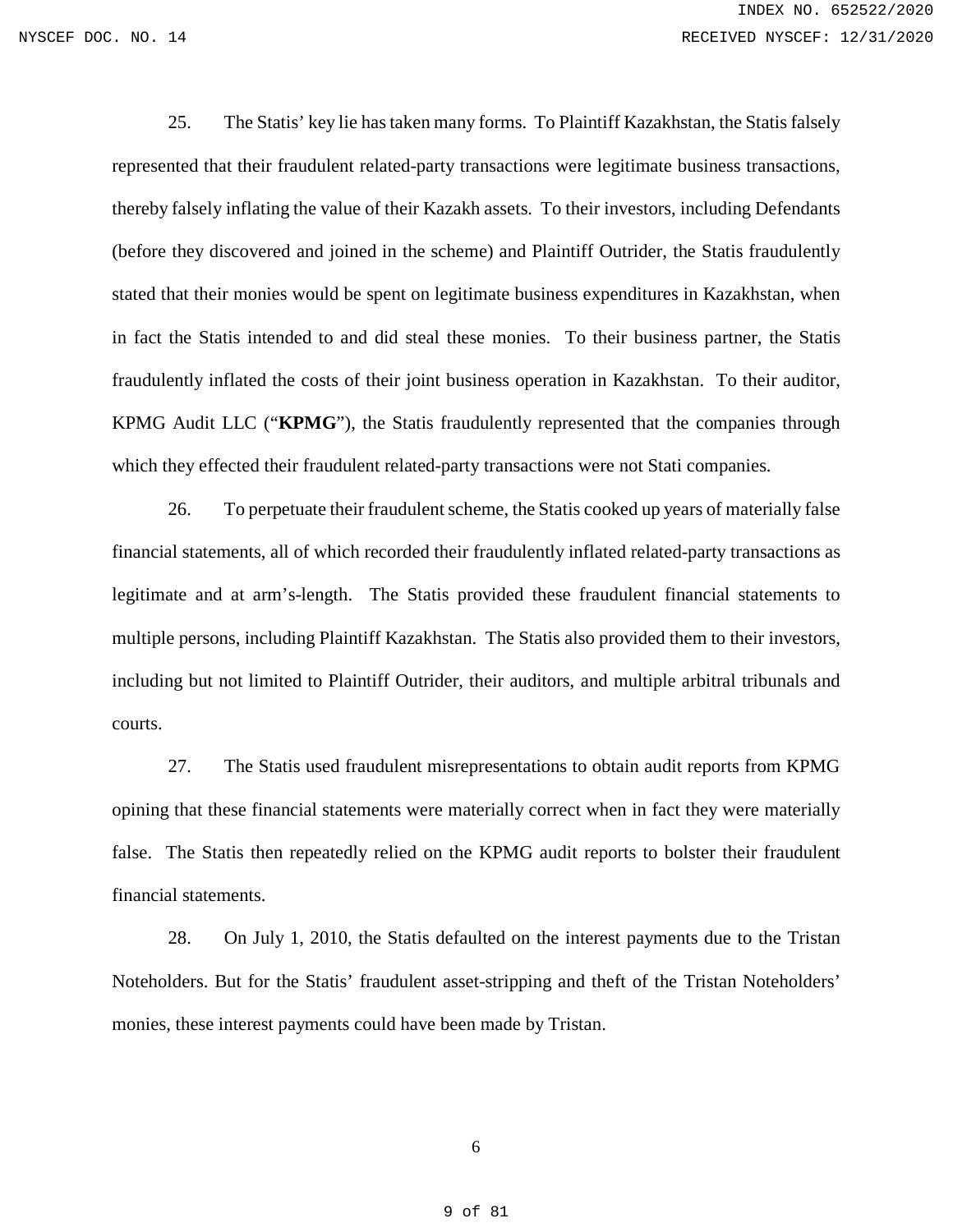$\overline{a}$ 

29. On July 21, 2010, the Statis initiated an international arbitration against Plaintiff Kazakhstan under the terms of the Energy Charter Treaty (the "**ECT Arbitration**"). In the ECT Arbitration, the Statis repeated their key lie, *i.e.*, that the fraudulent related-party transactions through which they had stolen the Tristan Noteholders' monies were legitimate business expenditures. To support this lie, the Statis produced and relied upon the falsified financial statements and the fraudulently obtained KPMG audit reports. The Statis' purpose in perpetuating this lie in the arbitration was to obtain from Plaintiff Kazakhstan as damages the monies that the Statis had stolen from the Tristan Noteholders.

30. Defendants discovered the Statis' fraudulent scheme during the course of the ECT Arbitration, in or about 2011. Specifically, Defendants learned that the Statis had stolen their money (and that of the other Tristan Noteholders) through their fraudulent related-party transactions and asset stripping. However, rather than taking legal action against the Statis, Defendants decided to conspire with and support the Statis in an effort to perpetuate their fraudulent scheme and damage Plaintiffs, including the perpetuation of the Statis' key lie that the fraudulent related-party transactions were legitimate business expenditures.

31. Defendants did so through a written agreement. On December 17, 2012, Defendants and several other (but not all) Tristan Noteholders, including Plaintiff Outrider, signed an agreement with the Statis to share in the proceeds of any arbitral award against Plaintiff Kazakhstan (the "**Sharing Agreement**").[3](#page-9-0)

32. Unlike Defendants, Plaintiff Outrider was not aware of the Statis' fraudulent scheme when it signed the Sharing Agreement. Defendants led the negotiations with the Statis regarding the Sharing Agreement and, unlike Plaintiff Outrider, were in direct contact with the

<span id="page-9-0"></span><sup>&</sup>lt;sup>3</sup> Defendants later assumed Black River's interest in the Sharing Agreement.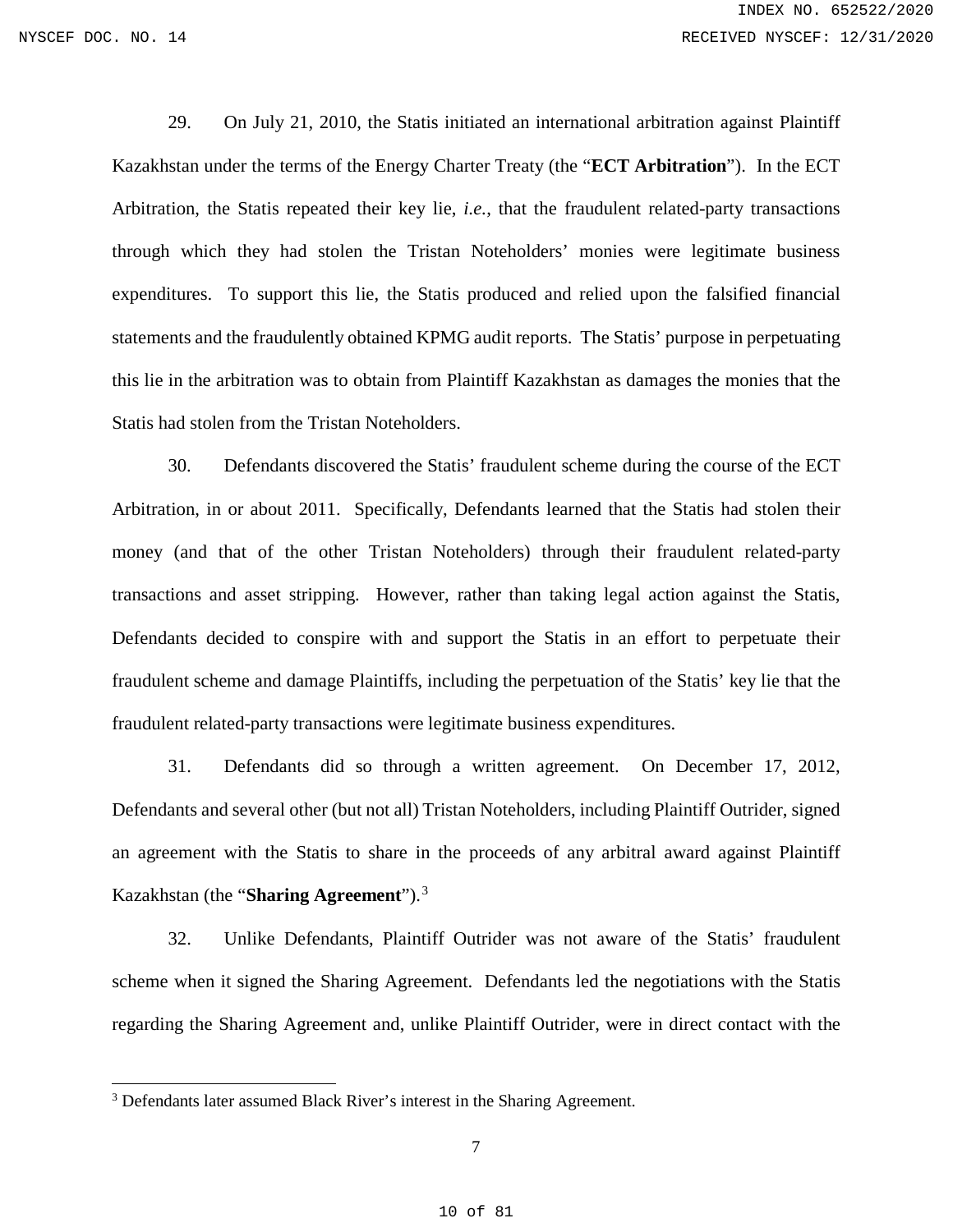Statis throughout the negotiations. Defendants also led an investigation into the Statis' business activities in an effort to gain informational leverage for the agreement negotiations. Defendants, despite knowing of the Statis' fraudulent scheme, induced the other Noteholders into joining the Agreement and therefore into aligning with the Statis rather than exercising their legal rights against the Statis or pursuing other alternative courses of action.

33. In exchange for the waiver of any legal claims that the Noteholders may have had against the Statis, the Sharing Agreement released the Statis and Tristan Oil from liability to the Noteholders and provided that any amounts collected by the Statis on any award issued in their favor and against Plaintiff Kazakhstan in the ECT Arbitration would be distributed among the signing Noteholders. The Sharing Agreement thereby gave Defendants a financial incentive to conspire with, and aid and abet, the Statis in perpetuating their fraudulent scheme.

34. Pursuant to the Sharing Agreement, the Statis kept Defendants apprised of the developments and legal strategy in the ECT Arbitration. As a result, and given their knowledge of the Statis' fraudulent scheme, Defendants knew the Statis were making and relying upon fraudulent misrepresentations in the ECT Arbitration. Although they knew that the Statis were making such misrepresentations, Defendants chose to join and support the fraud. At a minimum, Defendants encouraged the Statis to pursue the arbitration against Plaintiff Kazakhstan and consulted with them on legal strategy. Defendants did so maliciously, knowing that the ECT Arbitration was based on fraudulent misrepresentations, in an attempt to obtain hundreds of millions of dollars from Plaintiff Kazakhstan for their and the Statis' own personal self-enrichment and for the wrongful and corrupt enrichment of others.

35. Defendants conspired with and/or aided and abetted the Statis' ongoing fraud for their own financial benefit. Defendants did so with a willful, wanton, and/or malicious disregard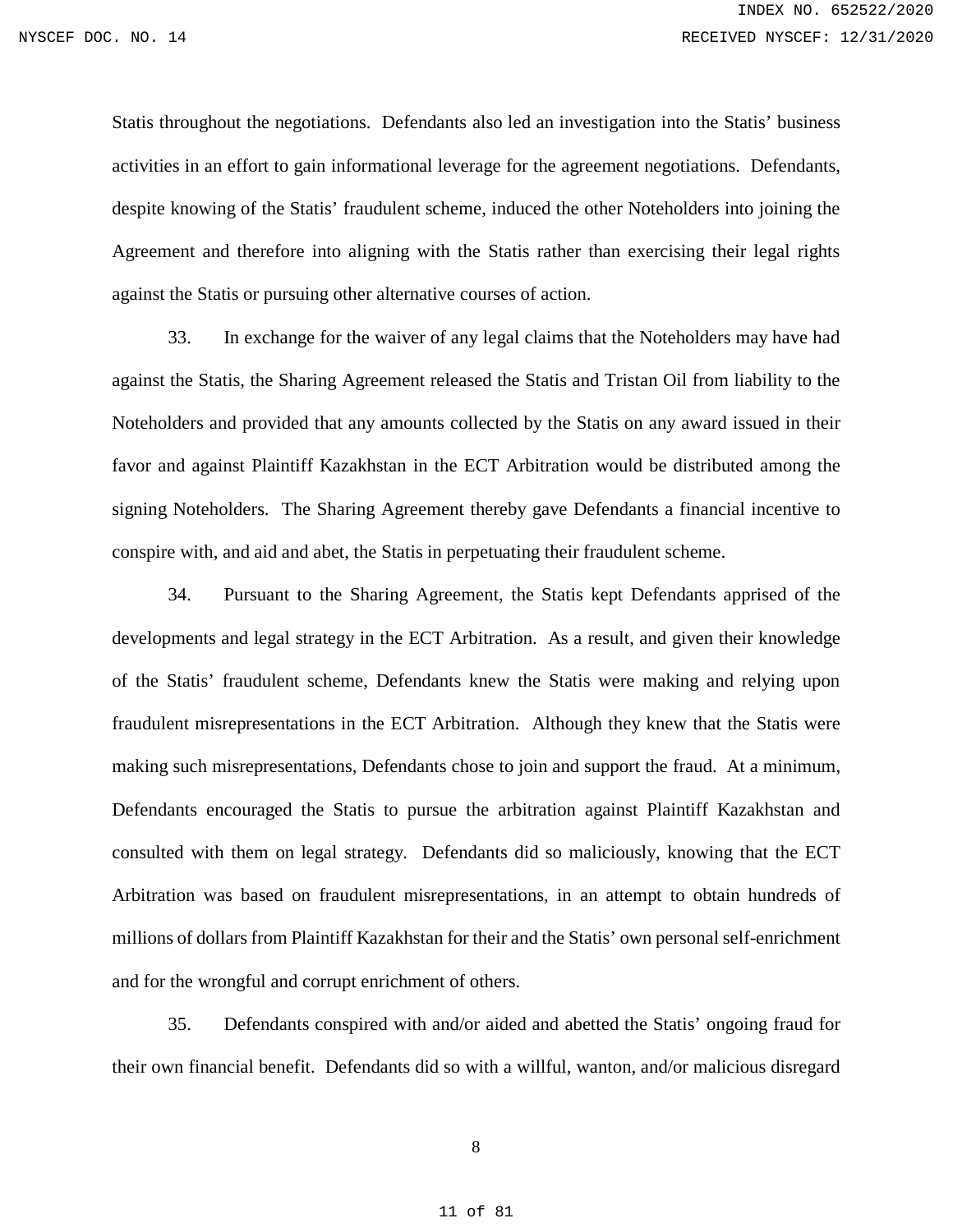for the rights of Plaintiff Outrider. Defendants also did so with a willful, wanton, and/or malicious disregard for Plaintiff Kazakhstan's rights, so that Plaintiff Kazakhstan would unknowingly be forced to pay Defendants for the monies that the Statis had stolen.

36. Plaintiff Outrider justifiably relied to its detriment on the Statis' and/or Defendants' misrepresentations. This detriment took *inter alia* the form of (a) continuing to act as a Noteholder without knowledge of the Statis' fraud, including continuing to purchase, retain, and sell the Notes; (b) incurring legal fees and other expenses; (c) entering into the Sharing Agreement; (d) not exercising and/or waiving legal rights against the Statis; and (e) not exercising other alternative options vis-à-vis the Tristan Notes, the Statis and/or Defendants. Plaintiff Outrider would not have suffered these detriments but for the Statis' fraudulent misrepresentations and Defendants' wrongful and malicious assistance to the Statis that maintained and perpetuated the Statis' fraudulent scheme.

37. In knowingly conspiring with and aiding and abetting the Statis in their scheme, Defendants' actions are akin to those of a victim of a Ponzi scheme who, rather than taking legal action that would risk collapsing the scheme, decides to join and support the scheme to obtain money from a new victim (Plaintiff Kazakhstan) rather than seeking to recover their own stolen monies in a legitimate and legal way, and in so doing caused harm to other unknowing persons such as Plaintiff Outrider.

38. In December 2013, the tribunal in the ECT Arbitration (the "**ECT Tribunal**") issued an award (the "**ECT Award**") in favor of the Statis and against Plaintiff Kazakhstan in the total amount of \$497,685,101.00, plus \$8,975,496.40 in costs, of which \$199 million was awarded to the Statis for the LPG Plant. Because the Statis continued to cover up their fraud, including from Plaintiff Kazakhstan, the ECT Tribunal issued the award without any knowledge of the fraud.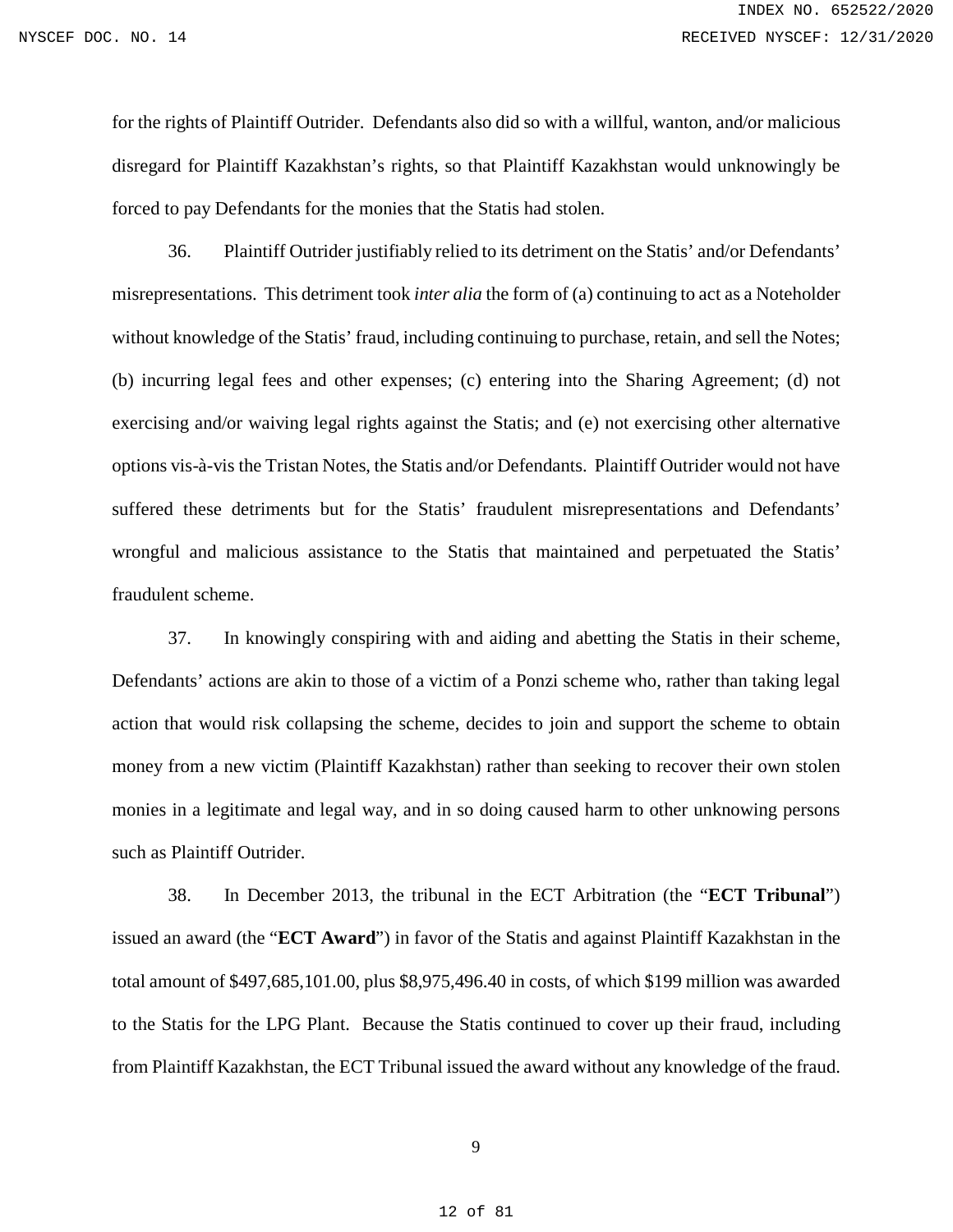39. Once they had obtained the ECT Award, the Statis initiated proceedings in several jurisdictions to confirm and enforce the award, as well as proceedings to attach assets to satisfy the ECT Award. This included proceedings in Sweden, the United States, England, Belgium, the Netherlands, Luxembourg, and Italy (collectively, the "**Enforcement Proceedings**"). In each of these proceedings, the Statis maintained and propagated their key lie that their fraudulent relatedparty transactions were legitimate business expenditures, to the detriment of Plaintiffs.

40. The Statis did this with the active encouragement and support of Defendants, who consulted with the Statis on legal strategy and provided critical financing that allowed the Statis to engage in these legal proceedings against Plaintiff Kazakhstan despite having knowledge of their fraudulent scheme.

41. Plaintiff Kazakhstan justifiably relied to its detriment on the Statis' misrepresentations during the ECT Arbitration and Enforcement Proceedings. This detriment, at minimum, took the form of legal fees and other damages and costs that were wasted. Plaintiff Kazakhstan would not have incurred these costs or suffered these injuries but for the Statis' fraudulent misrepresentations and Defendants' wrongful and malicious assistance to the Statis. Plaintiff Kazakhstan's defenses in these proceedings were, by definition, prepared in response to and in reliance on the Statis' claims and allegations, as supported by and joined in by Defendants. Had the Statis made truthful instead of fraudulent representations in these proceedings, Plaintiff Kazakhstan would have made different defenses, would not have incurred the costs that it did, and the conduct of these proceedings would have been materially different.

42. To date, the only court to rule on the merits of the Statis' fraudulent scheme is the English High Court. The Statis commenced proceedings to enforce the ECT Award in the English High Court in February 2014 (the "**English Enforcement Proceedings**"). In August 2015, after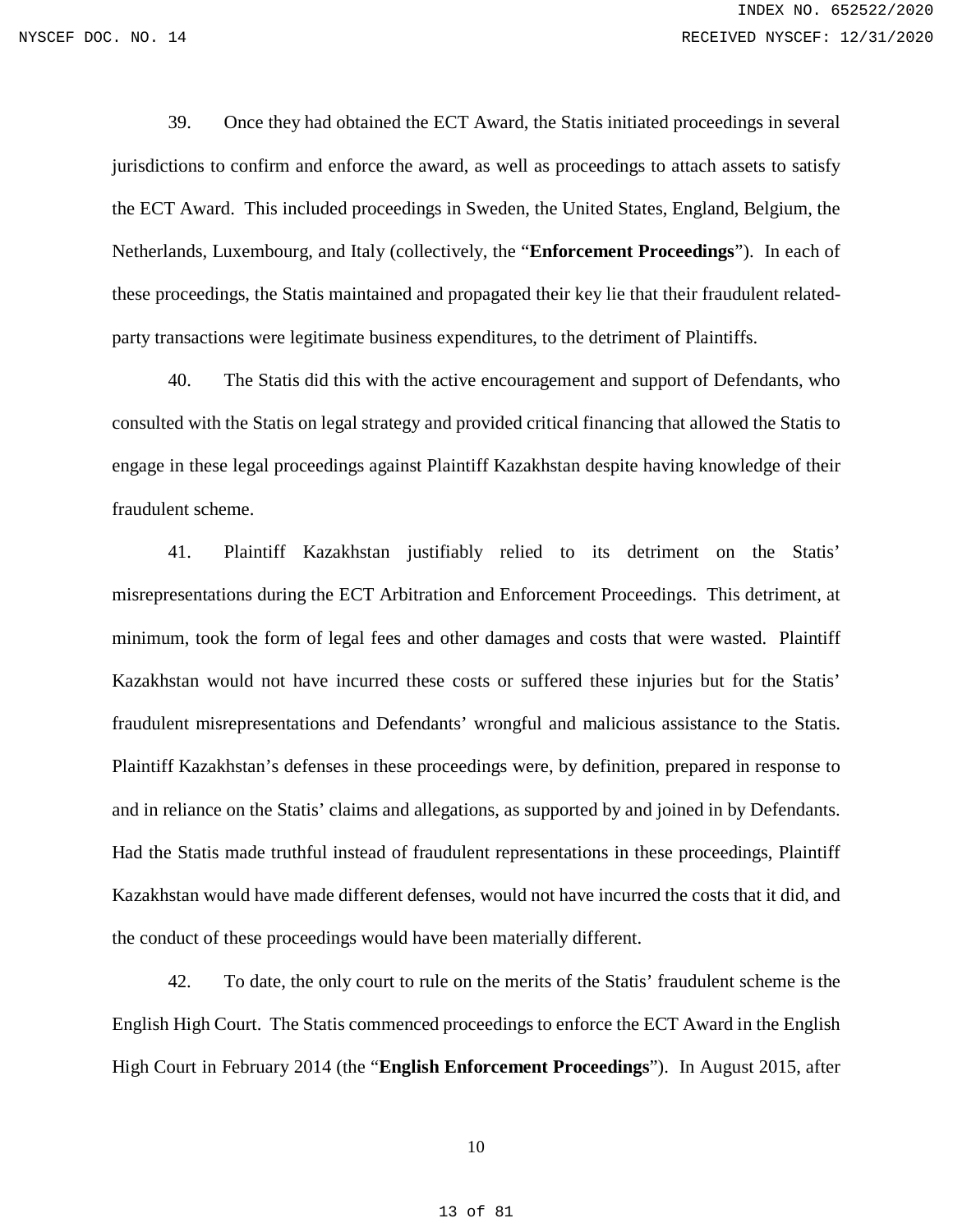$\overline{a}$ 

its initial discovery of the fraud, Plaintiff Kazakhstan applied for permission to amend its pleadings to introduce the defense that the ECT Award was unenforceable as a matter of English public policy because it was obtained by fraud. The Statis opposed this application. On June 6, 2017, on the basis of extensive evidence and legal submissions, the English High Court granted Plaintiff Kazakhstan's application to amend. In a 22-page, fully reasoned opinion, it held that "there is a sufficient prima facie case that the Award was obtained by fraud" and that the Statis had committed "fraud on the Tribunal." It further held that the interests of justice required Plaintiff Kazakhstan's fraud allegations to be "examined at trial and decided on their merits."[4](#page-13-0)

43. However, in February 2018, the Statis unexpectedly filed a notice seeking to voluntarily discontinue the English Enforcement Proceedings so as to avoid the trial on the merits of the fraud. This discontinuance was rejected by the High Court. The Statis appealed and were eventually allowed to discontinue the case, but only on the condition that they pay Plaintiff Kazakhstan's legal fees and costs and never again institute any proceedings in England and Wales to enforce the ECT Award.

44. As part of the English proceedings, by letter dated July 30, 2018, the Statis disclosed to Plaintiff Kazakhstan for the first time that costs relating to the appeal in the English Enforcement Proceedings were funded by Pathfinder Strategic Credit LP, Pathfinder Strategic Credit II LP, and ACP I, which the letter identified as "Noteholders." According to the letter, "There is no repayment obligation as the Noteholders are funding this matter at their own expense and in order to protect their interests under the Sharing Agreement."

<span id="page-13-0"></span><sup>4</sup> A copy of this judgment is reported at 2017 EWHC 1348 (Comm) and can be found online at <http://www.bailii.org/ew/cases/EWHC/Comm/2017/1348.html> (last accessed June 10, 2020).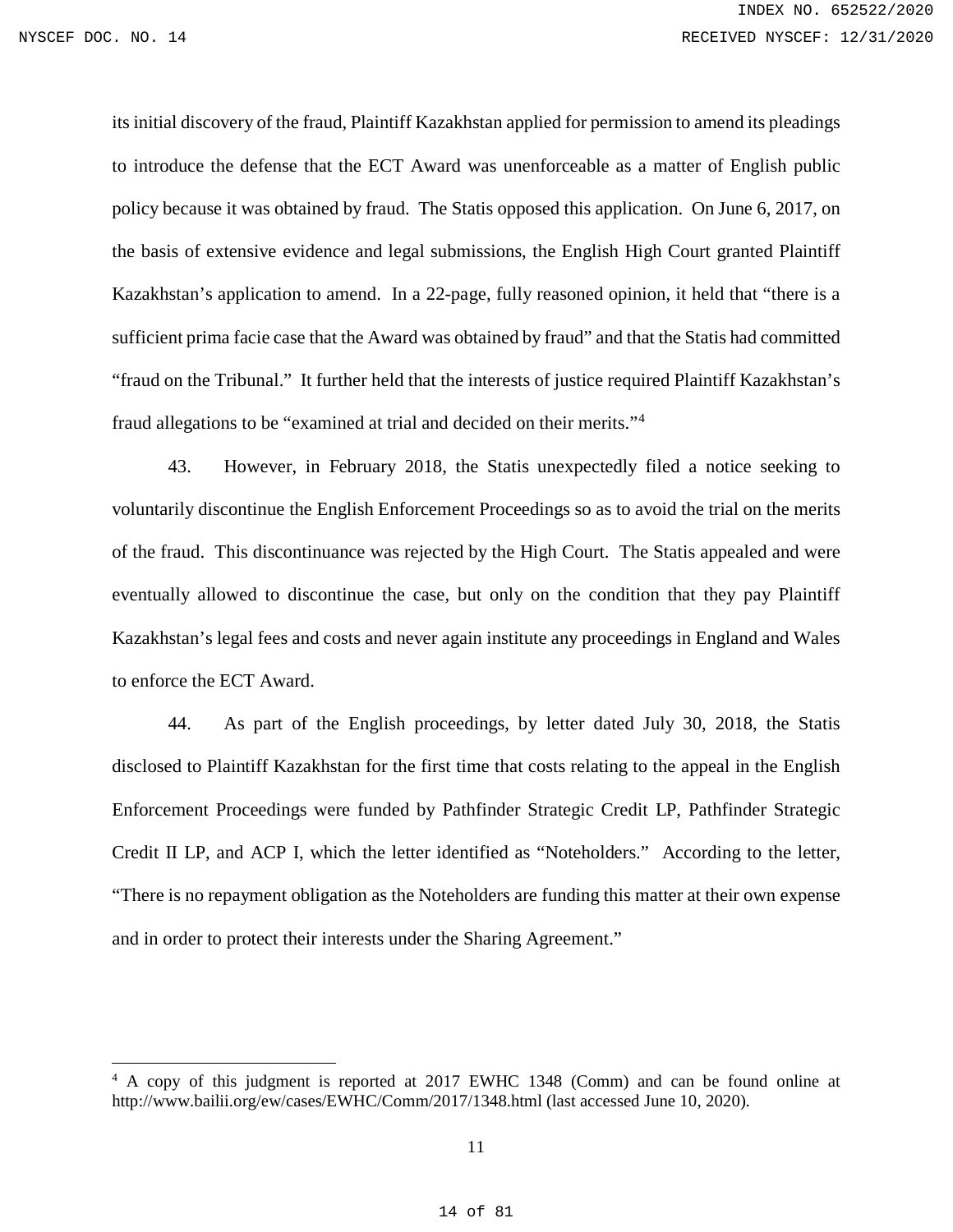45. Defendant Pathfinder, upon information and belief, is the general manager of Pathfinder Strategic Credit LP and Pathfinder Strategic Credit II LP, and Defendant Argentem Creek Partners is the general manager of ACP I. All of these entities are ultimately controlled by Defendants Chapman and/or Argentem Creek Partners.

46. Upon information and belief, these funds and/or other funds controlled by Defendants have provided additional funding to the Statis in the Enforcement Proceedings beyond that alleged above. Upon information and belief, this funding served as the horsepower for the Statis' ability to continue their campaign of lies before multiple tribunals and courts. It was a *sine qua non* for the dissemination of those lies.

47. Defendants thus funded the Statis' efforts to escape the fraud trial in the English proceedings, which they realized the Statis stood no chance of winning, so that final judgment on the Statis' fraud could be avoided in England.

48. In the ongoing Enforcement Proceedings in various jurisdictions, the Statis, with the substantial assistance of Defendants, have continued to make a series of representations that the Statis and Defendants know are materially false. These misrepresentations have been made in order to perpetuate the Statis' key lie, *i.e.*, that the Statis' fraudulent related-party transactions were legitimate business expenditures when, in fact, and as Defendants know, these transactions were fraudulent and these amounts were stolen by the Statis. These misrepresentations have also been made in order to cover up the Statis' scheme. These misrepresentations have damaged Plaintiff Kazakhstan by, among other things, increasing Kazakhstan's legal expenses and other costs in the Enforcement Proceedings.

49. On April 3, 2019, Plaintiff Kazakhstan obtained sworn deposition testimony from Mr. Artur Lungu, the former Chief Financial Officer of Tristan Oil and Vice President of Ascom.

12

15 of 81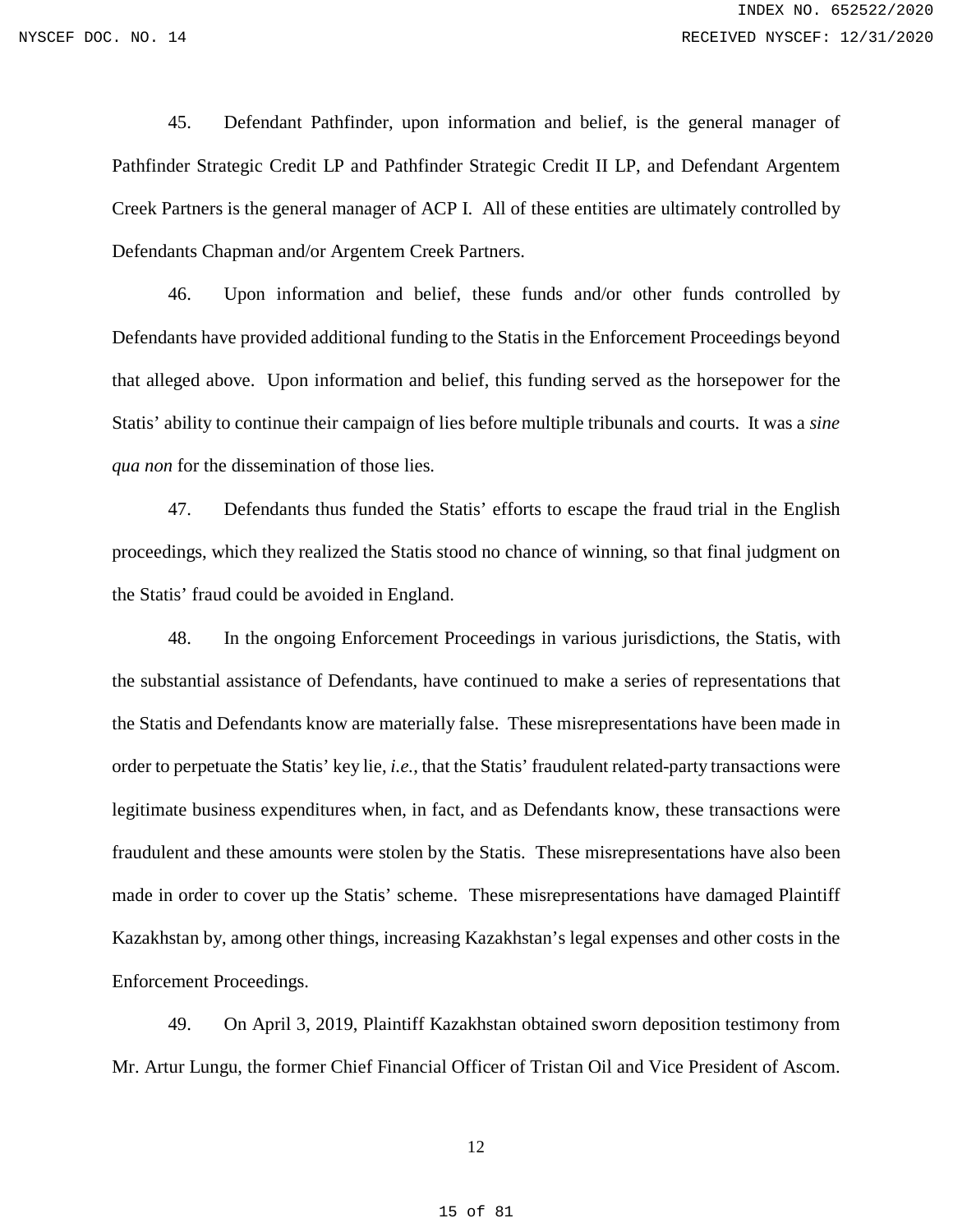Mr. Lungu testified, *inter alia*, that Anatolie Stati repeatedly made material misrepresentations to KPMG in connection with its reviews and audits of the Stati financial statements.

50. On August 21, 2019, KPMG issued a letter revoking all of its audit reports for the Stati financial statements – 18 audit reports covering three years of financial statements, stating that "reliance should not be placed on the audit reports." KPMG took this extraordinary action after reviewing evidence, including the Lungu deposition transcript, showing that Anatolie Stati had made a series of material misrepresentations to KPMG concerning the financial statements. KPMG stated in its August 21, 2019 letter that it took this decision after it "conducted a thorough and independent assessment." KPMG also stated that, consistent with International Standards of Auditing, it had sought to engage with Anatolie Stati and Ascom on this matter but that the Statis had not provided any explanation for his false and fraudulent representations.

### <span id="page-15-1"></span><span id="page-15-0"></span>**II. FURTHER DETAILS OF THE FRAUDULENT SCHEME**

# **A. The Statis' Scheme to Defraud the Tristan Noteholders, Including Defendants**

51. In 2006, the Statis raised money by a private placement of loan notes through Tristan Oil, a company wholly owned by Anatolie Stati.

52. Pursuant to an Indenture and its amendments (collectively, the "**Indenture**"), Tristan Oil issued 10.5% senior secured loan notes in the aggregate principal amount of \$300 million on or about December 20, 2006 and a second tranche of notes in the aggregate principal amount of \$120 million on or about June 7, 2007. The issue of these Tristan Notes was fully subscribed, and the notes did not mature until January 1, 2012. Prior to maturity, the Indenture required that the Statis make regular interest payments to the Tristan Noteholders.

53. The following investors, among possibly others, purchased the Tristan Notes: (i) Argo Capital Investors Fund SPC – Argo Global Special Situations Fund; (ii) Argo Distressed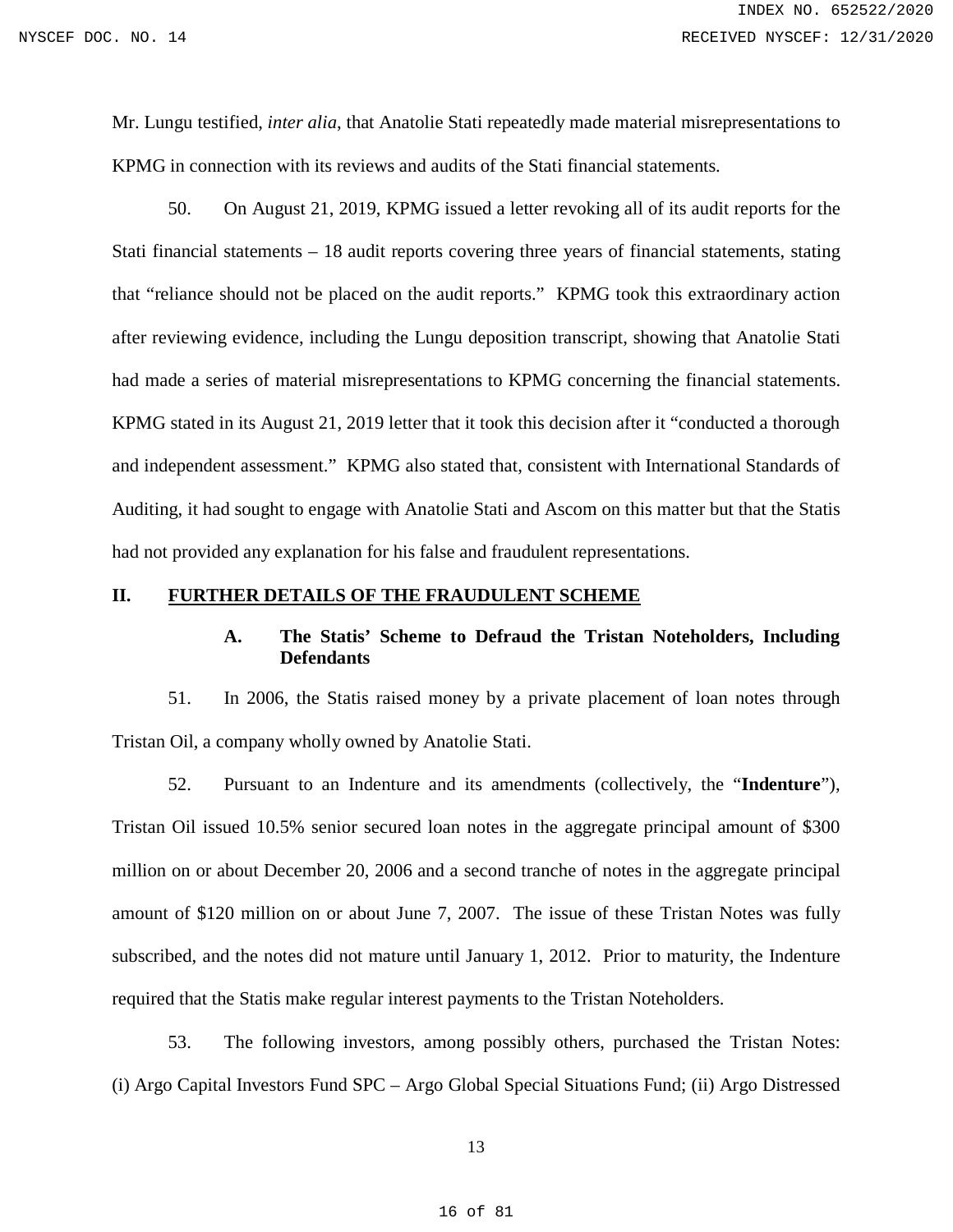Credit Fund; (iii) Black River Emerging Markets Fund Ltd.; (iv) Black River EMCO Master Fund Ltd.; (v) Black River Emerging Markets Credit Fund Ltd.; (vi) BlueBay Multi-Strategy (Master) Fund Limited; (vii) BlueBay Specialised Funds: Emerging Market Opportunity Fund (Master); (viii) CarVal Master S.a.r.l; (ix) CVI GVF (Lux) Master S.a.r.l. (by CarVal Investors, LLC Its Attorney in-Fact); (x) Deutsche Bank AG London; (xi) Goldman Sachs International; (xii) Gramercy Funds Management LLC (not in its individual capacity but solely on behalf of its investment funds and managed accounts holding the notes); (xiii) Latin America Recovery Fund LLC; (xiv) Outrider Management LLC (on behalf of Outrider Master Fund, LP); (xv) Standard Americas, Inc.; and (xvi) Standard Bank Plc.

54. Black River Emerging Markets Fund Ltd., Black River EMCO Master Fund Ltd., and Black River Emerging Markets Credit Fund Ltd. were funds managed by Black River and are the predecessors in interest to Defendants.

55. An after-market in these Notes developed as the original Noteholders, including, on information and belief, Defendants, began selling their Notes and/or purchasing them from other Noteholders. Plaintiff Outrider entered into this market on or about October 8, 2009, when it first purchased Notes with a face value of \$850,000. Overall, between October 2009 and February 2014, Outrider purchased Notes with a face value of \$47,673,000. In making these purchases, Plaintiff Outrider relied on the same representations made by the Statis as did the original Noteholders, such as the Statis' audited financials.

56. The Statis represented to the purchasers of the Tristan Notes that the funds raised from them would be invested in KPM and TNG. Specifically, the Statis represented that proceeds from the Tristan Notes would be used to repay KPM's and TNG's existing debt and to fund their working capital, general corporate purposes, and capital expenditures, including for construction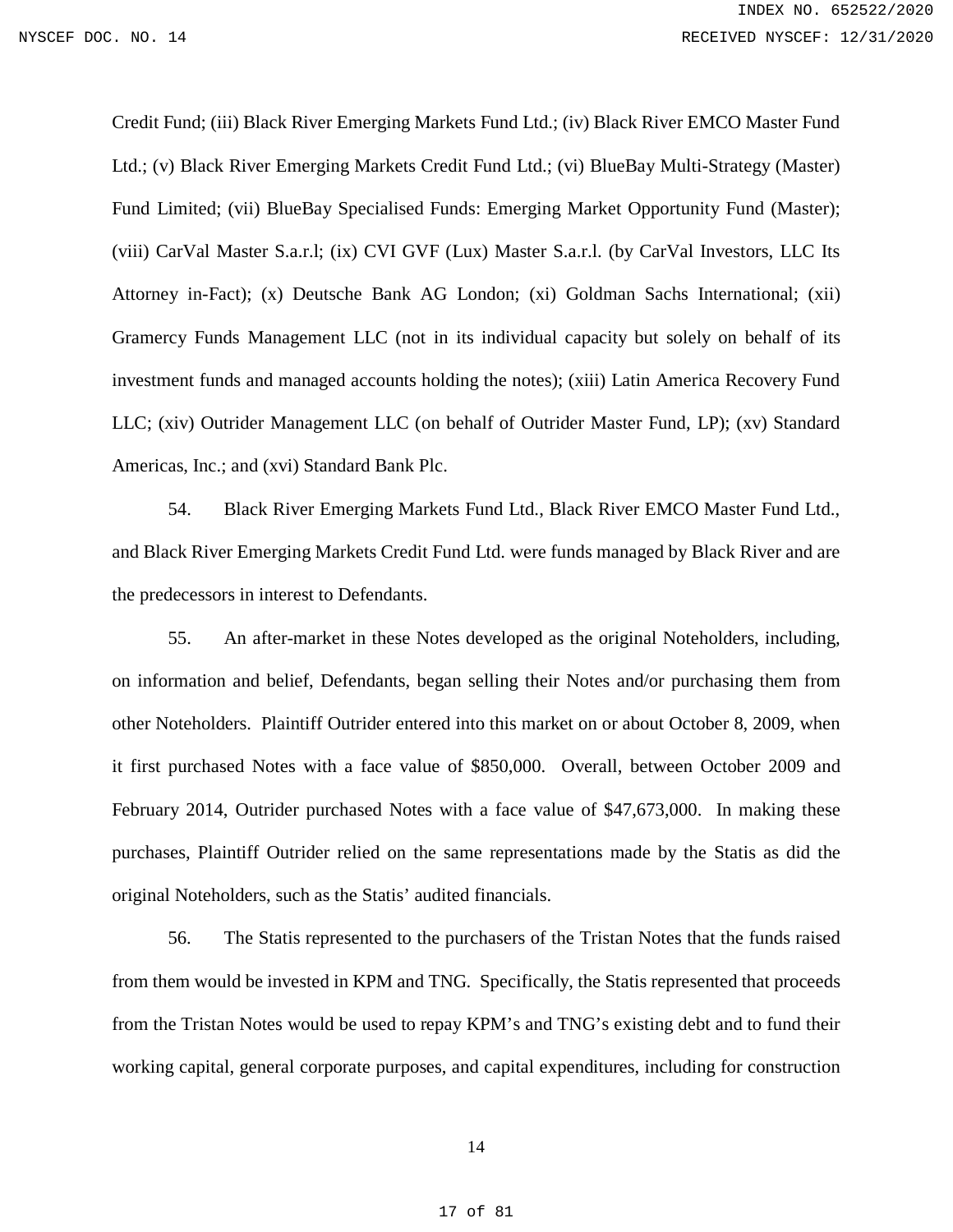of the LPG Plant. These representations were false, and known by the Statis to be false, when made. As described below, through the mechanism of multiple fraudulent related-party transactions, the Statis inflated the stated costs of KPM and TNG and stole the delta.

57. The Indenture named Wells Fargo N.A. as the Trustee and was guaranteed by KPM and TNG. Anatolie Stati executed the Indenture on behalf of Tristan Oil, KPM, and TNG. He also executed a Tristan Note Guarantee on behalf of KPM and TNG.

58. The Indenture included a mechanism by which related-party transactions between Tristan Oil, KPM, and TNG, and any other Stati company, defined as "Affiliates," were prohibited unless certain approvals were provided by the Statis, with the level of approval increasing in line with the dollar value of the related-party transaction. Specifically, Section 4.12 of the Indenture stated that Tristan Oil, KPM, and TNG could not "make any payment to, or sell, lease, transfer or otherwise dispose of any of its properties or assets to, or purchase any property or assets from, or enter into or make or amend any transaction, contract, agreement, understanding, loan, advance or guarantee with, or for the benefit of, any Affiliate" unless the transactions met certain criteria. Transactions greater than \$1 million (in aggregate) were required to be on an arm's-length basis (*i.e.*, they must be on terms no less favorable than a comparable transaction "with an unrelated Person"). Transactions greater than \$3 million further required a board resolution and an officer's certification that a majority of the disinterested members of the board and at least one independent director determined that the transaction complied with Section 4.12. Finally, transactions greater than \$10 million also required an independent fairness opinion "issued by an accounting, appraisal or investment banking firm of national standing."

59. The Indenture further required that the Statis provide audited financial statements to the Tristan Noteholders on a regular basis. Section 4.03 of the Indenture required that the Statis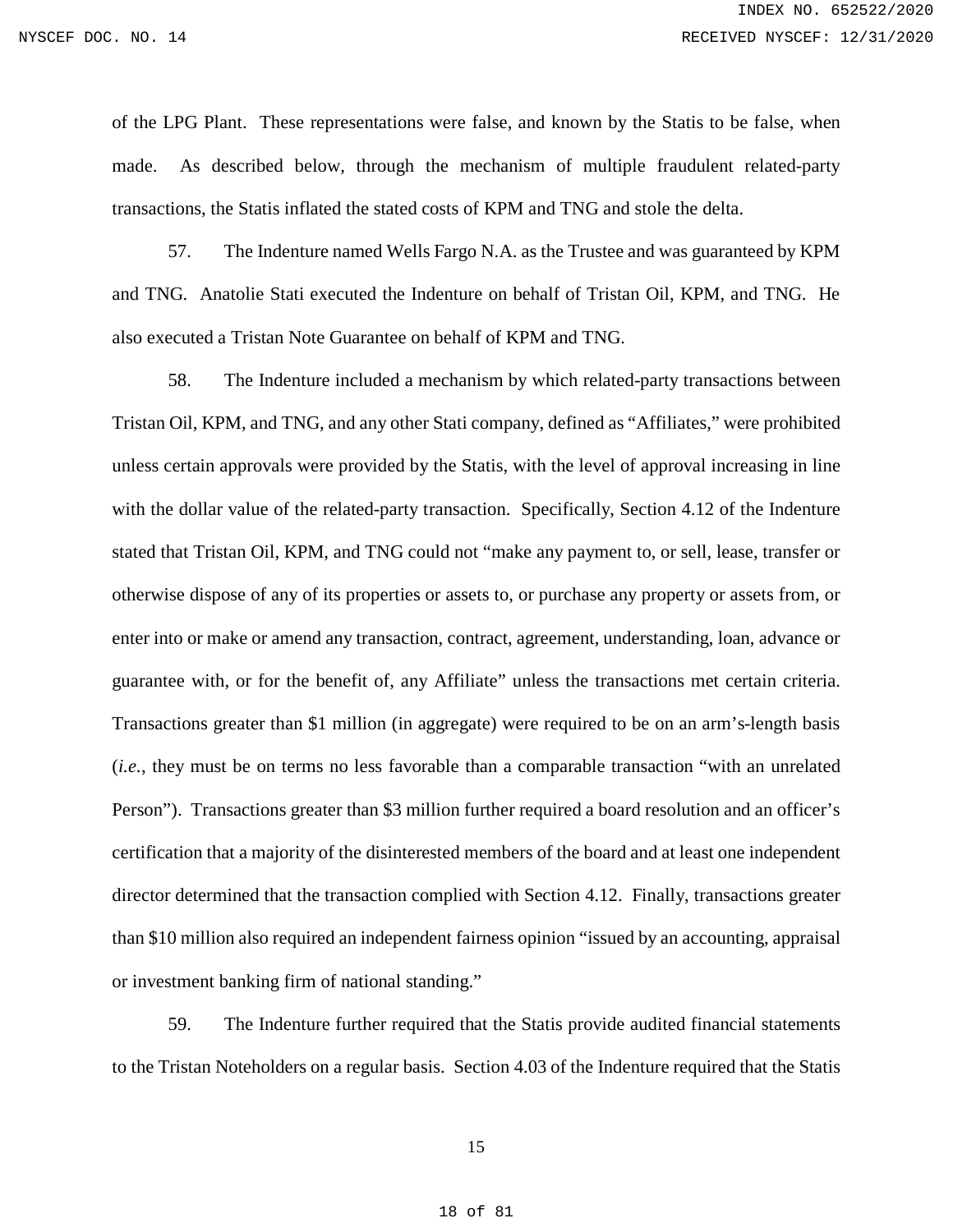furnish the Tristan Noteholders with combined financial statements of Tristan Oil, KPM, and TNG on a quarterly and annual basis, as well as a reserve report from an independent petroleum engineer on an annual basis. The combined financial statements were to include audit reports by a certified independent accountant.

60. Tristan Oil, KPM, and TNG also were required to conduct conference calls to discuss the information furnished in the audited financial statements and reserve reports and to post the audited financial statements on Tristan Oil's website.

61. Section 4.04(b) of the Indenture required that the year-end financial statements delivered pursuant to Section 4.03 be accompanied by a written statement of Tristan Oil's independent public accountants that "in making the examination necessary for certification of such financial statements, nothing has come to their attention that would lead them to believe that [Tristan Oil] has violated any of the [Indenture's] provisions."

62. As alleged herein, the Statis violated the above terms of the Indenture by falsely certifying the identity of related parties and related-party transactions to KPMG, by failing to obtain the necessary approvals for certain related-party transactions, and by circulating to the Tristan Noteholders financial statements that were materially falsified and for which the audit reports had been fraudulently obtained.

63. As alleged herein, the multiple related-party transactions through which TNG's reported costs were artificially inflated were undisclosed and, through such inflation, the Statis defrauded the Tristan Noteholders. Specifically, the Statis' scheme breached each of the covenants in section 4.12(a) of the Indenture that prohibited related-party transactions.

64. Also in breach of their representations and covenants under the Indenture, the Statis diverted millions of dollars of the proceeds of the Tristan Notes received from U.S. investors to a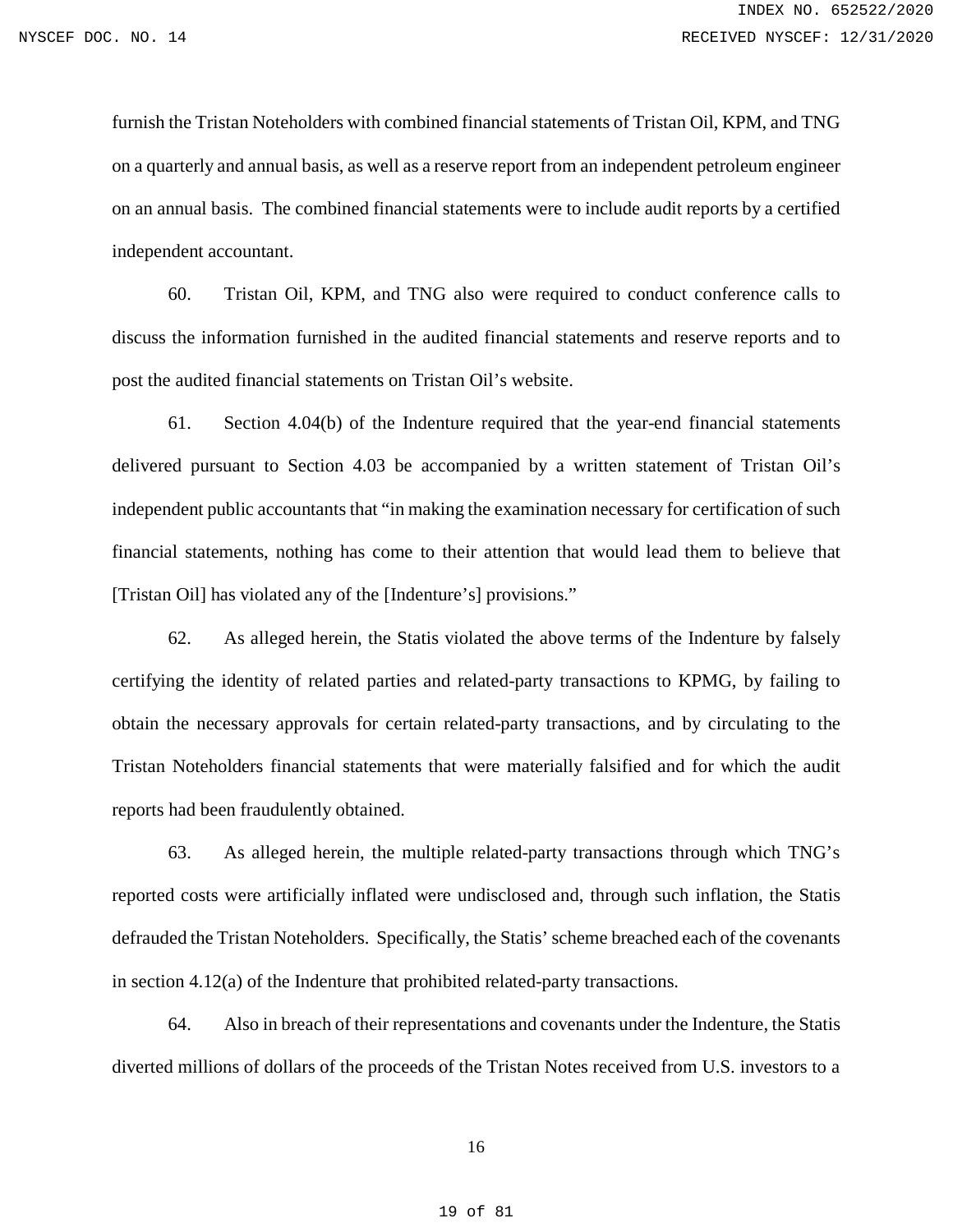Stati company in South Sudan, Ascom Sudd Operating Limited, which was subsequently placed on the U.S. Department of Commerce's list of companies "reasonably believed to be involved, or to pose a significant risk of being or becoming involved, in activities contrary to the national security or foreign policy interests of the United States." According to the U.S. Government, the companies on this list contribute to the crisis in South Sudan because they supply the country with significant "revenue that, through public corruption, is used to fund the purchase of weapons and other material that undermine the peace, security, and stability of South Sudan rather than support the welfare of the South Sudanese people."[5](#page-19-1)

65. At his April 2019 deposition, Mr. Lungu confirmed that the Stati related-party transactions alleged herein triggered the \$10 million threshold under the Indenture. However, as Mr. Lungu further testified, because Anatolie Stati fraudulently concealed certain related parties, the Statis avoided having to obtain and provide the Noteholders with the board resolution and independent fairness opinion required by the Indenture's covenant for related-party transactions. In so doing, the Statis further perpetuated their fraud on the Tristan Noteholders.

66. The Statis' motive in misleading the Tristan Noteholders was to cover up the fact that the Statis were stealing or misappropriating nearly \$150 million of the Tristan Noteholders' funds that, as alleged herein, had been advanced to TNG by Tristan Oil.

### **B. The Statis Fraudulently Inflate the Stated Costs of the LPG Plant**

<span id="page-19-0"></span>67. In mid-2015, as a result of discovery obtained pursuant to 28 U.S.C. § 1782, Plaintiff Kazakhstan began to unravel the Statis' fraudulent scheme with regard to the LPG Plant that they were constructing in Kazakhstan before abandoning it in March 2009. In the December

<span id="page-19-1"></span> <sup>5</sup> *Addition of Certain Persons to the Entity List and Removal of Certain Persons From the Entity List; Correction of License Requirements*, 83 Fed Reg. 12,475–12,476 (Mar. 22, 2018); 15 South Sudanese Entities Added to the Entity List (Mar. 22, 2018), U.S. DEPARTMENT OF COMMERCE, https://www.bis.doc.gov/index.php/regulations/export-administration-regulations-ear/17-regulations.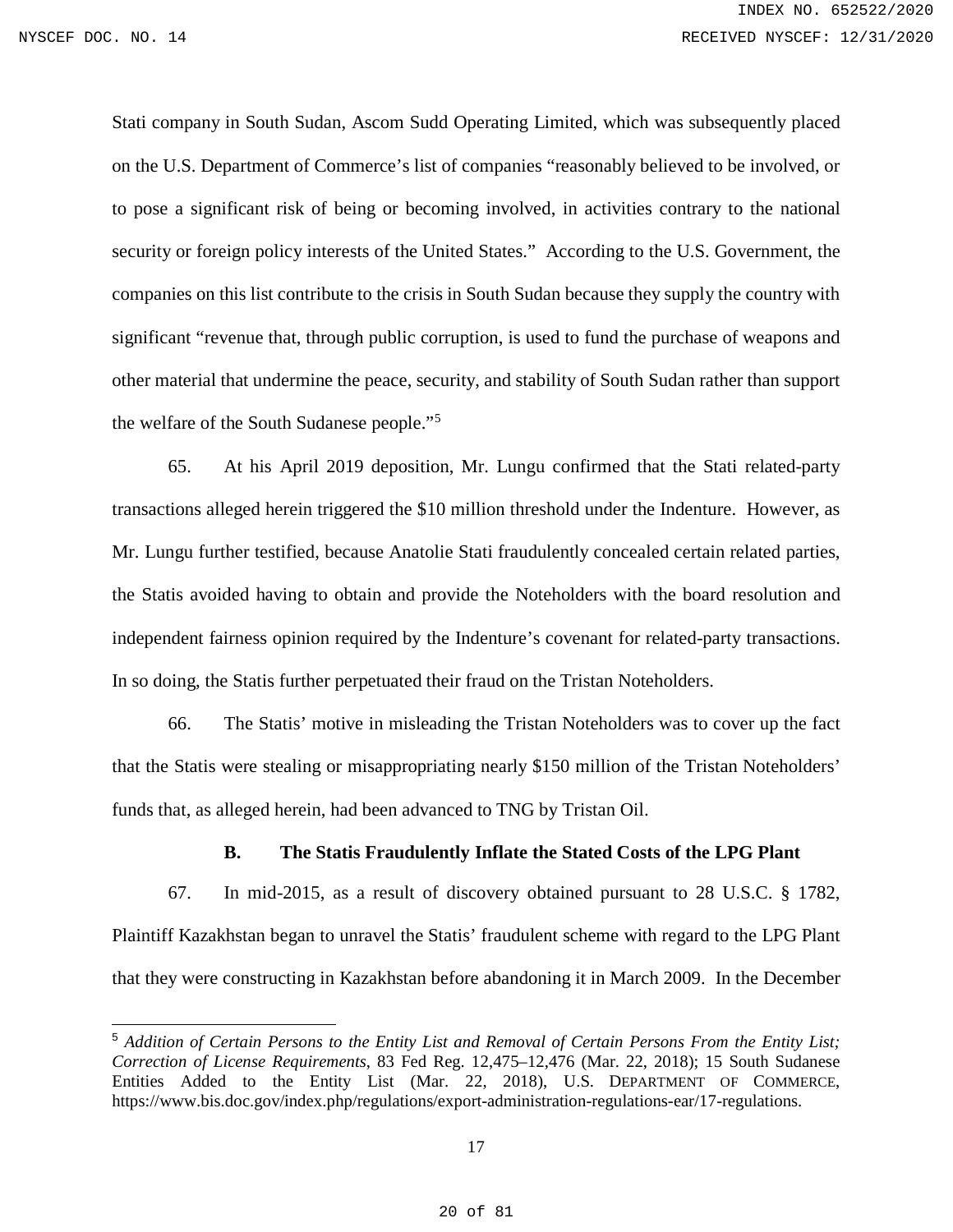2013 ECT Award, the Statis obtained an award against Plaintiff Kazakhstan for \$199 million in compensation for the LPG Plant.

68. The LPG Plant was to be owned by TNG and operated jointly by Ascom and an affiliate of Vitol. The principal equipment for the LPG Plant was supplied by an independent third-party, TGE Gas Engineering GmbH, formerly Tractebel Gas Engineering GmbH ("**Tractebel**").

69. Rather than having TNG purchase the equipment directly from Tractebel, the Statis instead laundered the transactions through two companies that they controlled. Specifically, the Statis structured the transactions so that Azalia Ltd. ("**Azalia**") (a company the Statis owned) would purchase the equipment from Tractebel at the market price of approximately \$35 million. The Statis then had Azalia "sell" the equipment at wildly inflated prices to Perkwood Investment Limited ("**Perkwood**") (another company the Statis secretly owned), which would in turn "sell" the equipment again to TNG at the same wildly inflated prices. Through these machinations, and others described herein, the Statis falsely inflated the price of the LPG Plant equipment and stole such amounts from the Tristan Noteholders in the amount of at least \$148 million.

70. Perkwood was a critical element in the Statis' fraudulent scheme. To the outside world, the Statis presented Perkwood as an independent, London-based company with which they engaged in arm's-length business transactions. In fact, Perkwood was a sham company, covertly owned and operated by the Statis, and used by the Statis for the fraudulent purposes alleged herein,

71. The Statis took extraordinary measures to conceal the fact that Perkwood was their company. They created a series of forged documents and made a series of false declarations to present Perkwood as an independent third party. This was done to give the impression that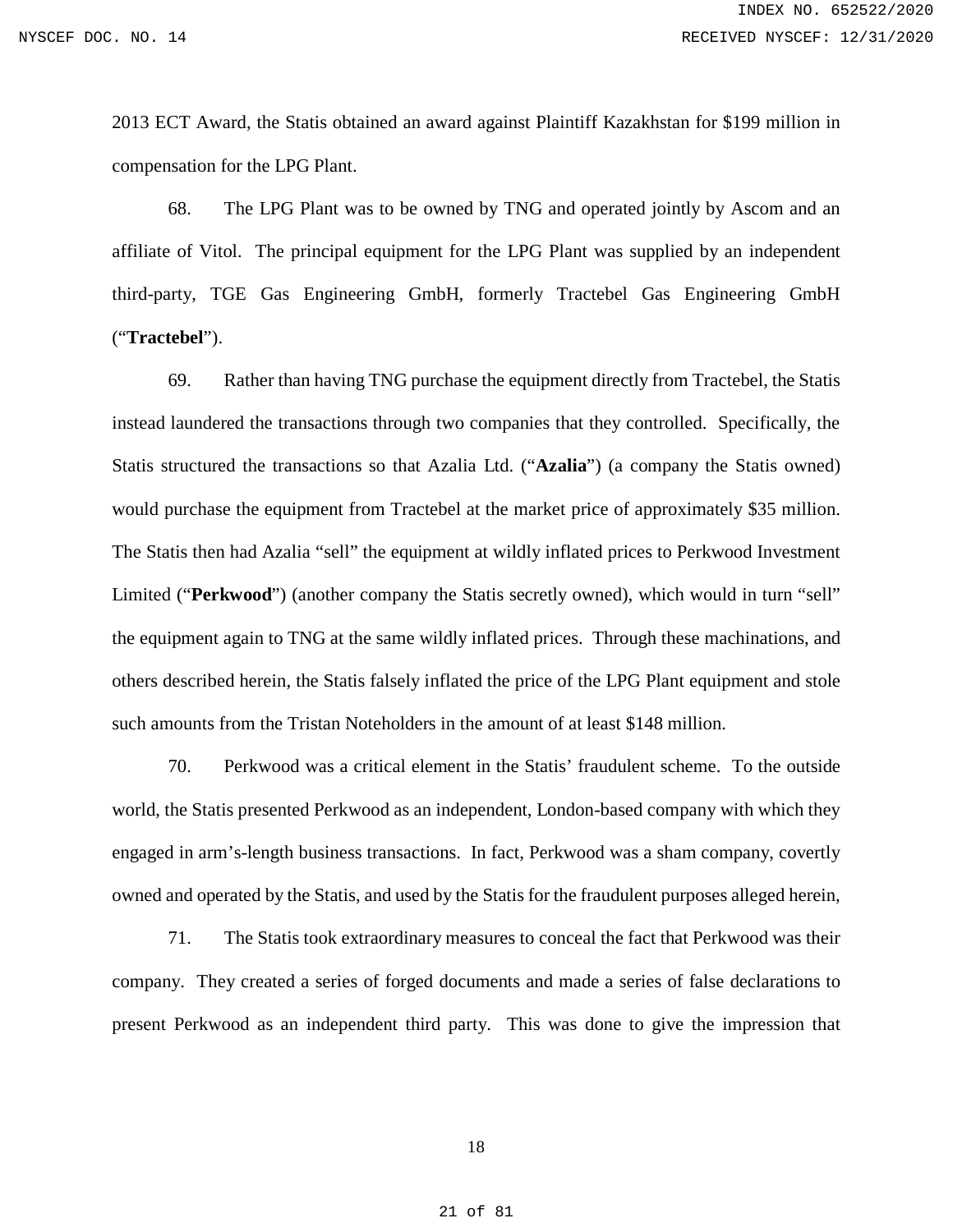payments from TNG to Perkwood were legitimate and at arm's length, when in fact they were fraudulently inflated.

72. The Perkwood transactions were a sham and intended by the Statis to disguise the fact that they were stealing or misappropriating funds from the Tristan Noteholders (and TNG). A number of facts confirm this:

a. Perkwood was under the ultimate ownership and control of the Statis at all times.

b. Anatolie Stati and Gabriel Stati were the signatories and sole beneficiaries of Perkwood's bank account held at Rietumu Bank in Latvia.

c. Perkwood was a shell company. It never had any employees, premises, or operations. It never paid any taxes, salaries, or rent, and it did not incur any costs normally incurred by a company that actually carries out business. From 2006 to 2009 – the same time period when TNG was recording on its books purchases of LPG Plant equipment from Perkwood valued at hundreds of millions of dollars – the Statis filed dormant accounts for Perkwood with the British Companies House. Under English law, for a company to legally file dormant accounts, that company must not have carried out any substantial business transactions for the relevant time period.

d. The sole director and shareholder of Perkwood was Sarah Petre-Mears. Her husband, Edward Petre-Mears, was the company secretary. Mr. and Mrs. Petre-Mears are identified in public documents as sham directors and the "directors" of thousands of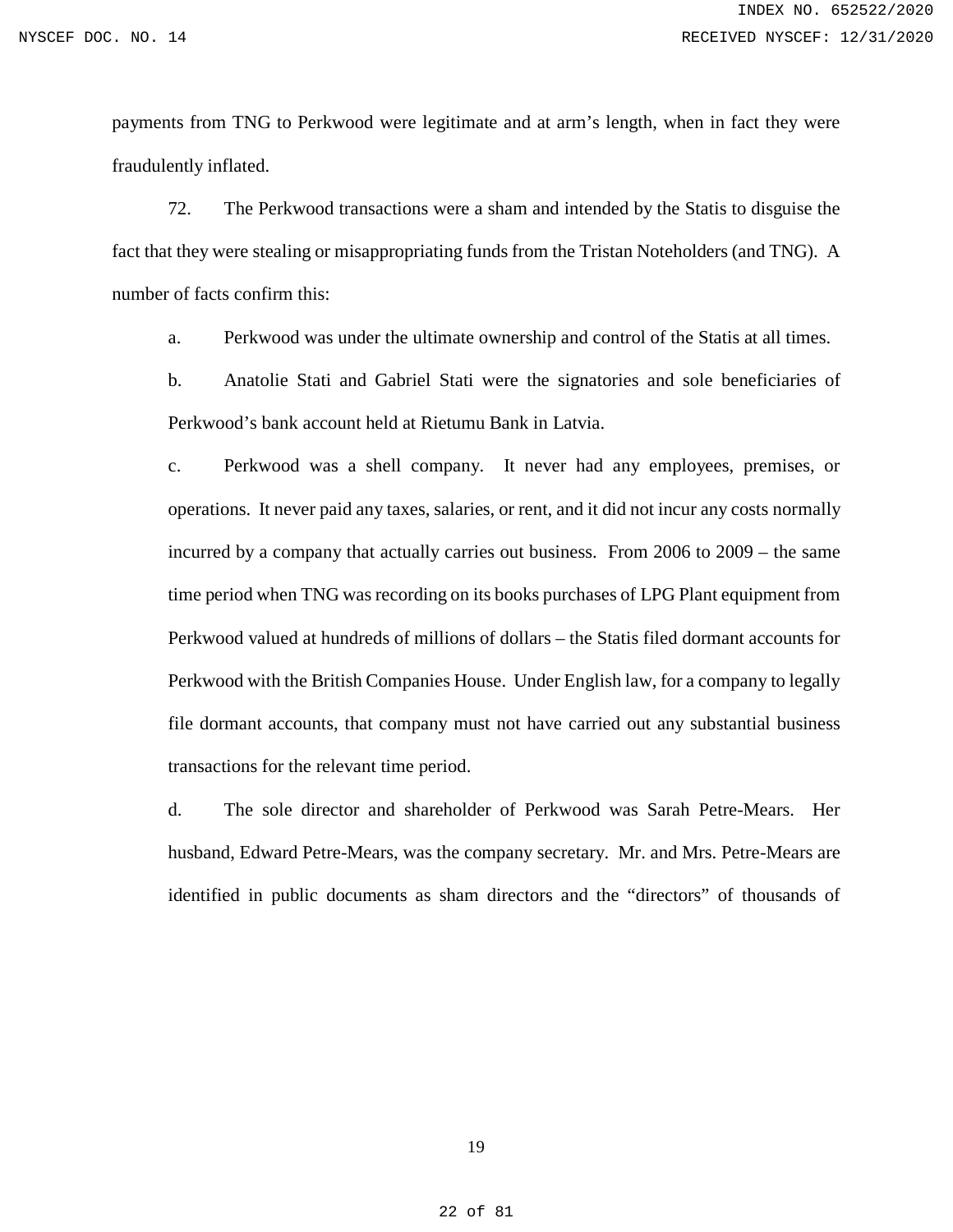$\overline{a}$ 

companies.<sup>[6](#page-22-0)</sup> Mr. and Mrs. Petre-Mears granted a series of general powers of attorney to Anatolie Stati and Gabriel Stati to act for Perkwood.<sup>[7](#page-22-1)</sup>

e. Franjo Zaja was the lead engineer for Tractebel, the German company that supplied the main equipment for the LPG Plant. He was personally involved in the construction of the LPG Plant and worked on site until the Statis abandoned the construction in early 2009. He testified in a witness statement that he was not aware of a company called Perkwood. He further testified that the equipment "sold" from Perkwood to TNG is the identical equipment that Tractebel delivered under its contract with Azalia, but was presented as different equipment and at materially inflated prices.

73. The Statis used multiple, overlapping schemes to fraudulently inflate the LPG Plant construction costs through Azalia and Perkwood. These schemes included: (1) the "**Resale Fraud**"; **(2)** the "**Double-Billing Fraud**;" (3) the "**Equipment for Construction Fraud**;" (4) the "**Management Fee Fraud**;" and (5) the "**Interest Fraud**." Alleged below is an overview of each scheme:

a. **Resale Fraud** – The Statis had Perkwood "sell" TNG, and TNG pay for, the LPG Plant equipment already purchased from Tractebel, but at almost triple the price – inflating the stated LPG Plant costs by approximately \$58 million;

<span id="page-22-0"></span><sup>6</sup> James Ball, The Guardian, *Sham Directors: the woman running 1,200 companies from a Caribbean rock,*  Nov. 25, 2012, [https://www.theguardian.com/uk/2012/nov/25/sham-directors-woman-companies](https://www.theguardian.com/uk/2012/nov/25/sham-directors-woman-companies-caribbean)[caribbean.](https://www.theguardian.com/uk/2012/nov/25/sham-directors-woman-companies-caribbean)

<span id="page-22-1"></span><sup>7</sup> Plaintiff first obtained copies of these powers of attorney in 2016 and filed them with the Svea Court of Appeal in Sweden that Plaintiff has asked to annul the ECT Award. It was only thereafter, on the first day of the hearing in the annulment proceedings in September 2016, that the Statis finally admitted that Perkwood was a Stati company. Prior to this, the Statis had concealed and/or denied this fact.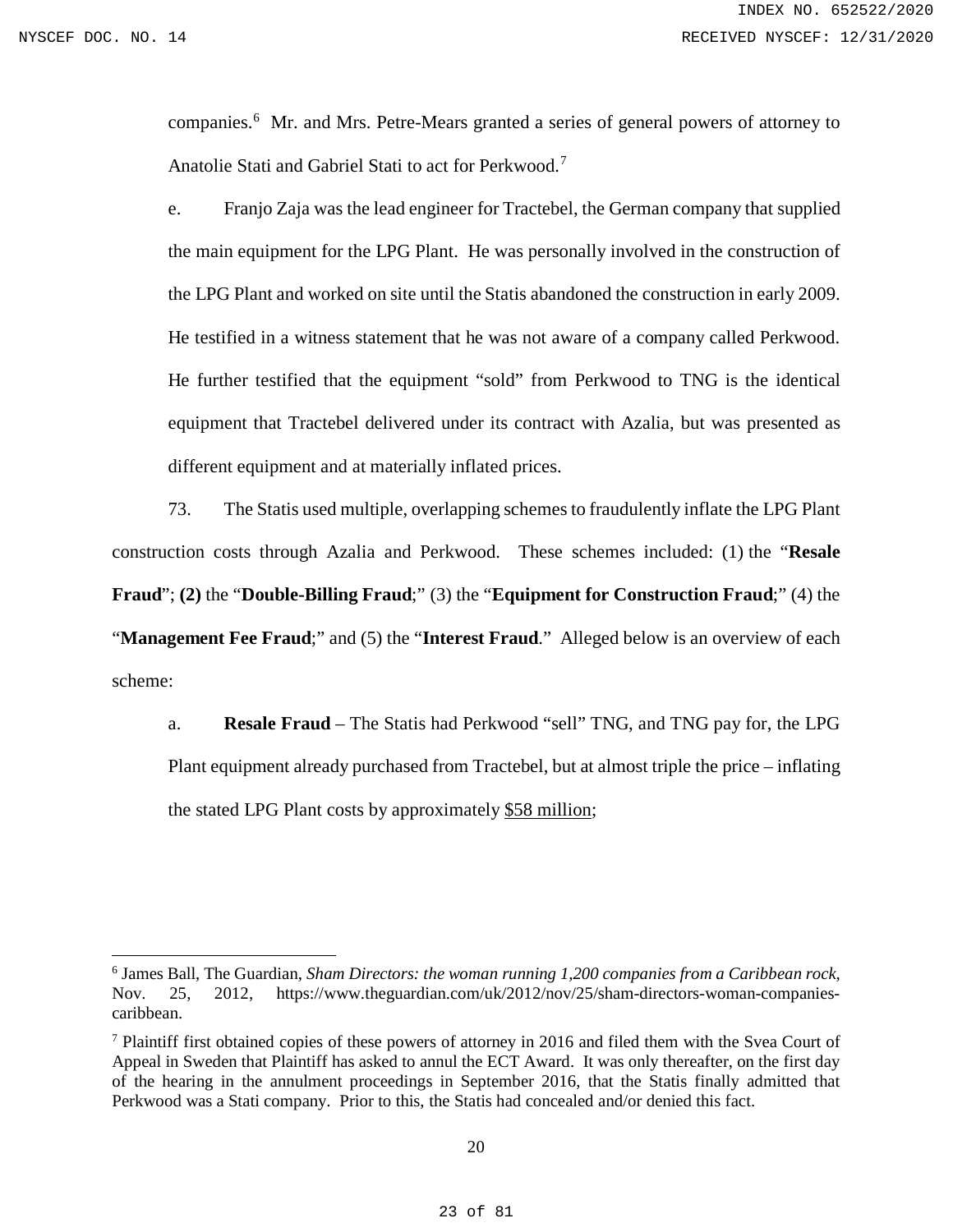b. **Double-Billing Fraud** – The Statis had Perkwood "sell" TNG certain of the same LPG Plant equipment twice, using differently worded descriptions – inflating the stated LPG Plant costs by approximately \$22 million;

c. **Equipment for Construction Fraud** – The Statis included non-existent equipment in the Perkwood Agreement – inflating the stated LPG Plant costs by approximately \$72 million;

d. **Management Fee Fraud** – The Statis had TNG "pay" Perkwood a fictitious "management fee," inflating the stated LPG Plant costs by approximately \$44 million; and

e. **Interest Fraud** – The Statis charged inter-company interest on the fraudulently inflated LPG Plant costs – further inflating the stated LPG Plant construction costs by up to approximately \$60 million.

74. **Payments to Perkwood.** Between on or about April 19, 2006 and on or about April 14, 2009**,** the Statis caused TNG to pay the total sum of approximately \$175 million to Perkwood out of loans made by Tristan Oil using the monies invested by the Tristan Noteholders.

75. The bulk of this \$175 million was then laundered by the Statis through their various companies. During the same period, Perkwood paid approximately \$175 million to Azalia. In addition to making legitimate payments to Tractebel of approximately \$34 million, Azalia also paid a total of approximately \$148 million to two Stati companies – approximately \$94 million to Hayden Intervest Ltd. ("**Hayden**") and the remainder to Terra Raf Trans Traiding Ltd. ("**Terra Raf**"). Neither company had any contractual entitlement to receive this money from Azalia.

76. Because the \$148 million paid to Hayden and Terra Raf was the product of the Statis' fraudulent inflation, and was paid by the Statis to themselves using the monies of the Tristan Noteholders, the Statis defrauded the Tristan Noteholders out of the inflated amounts.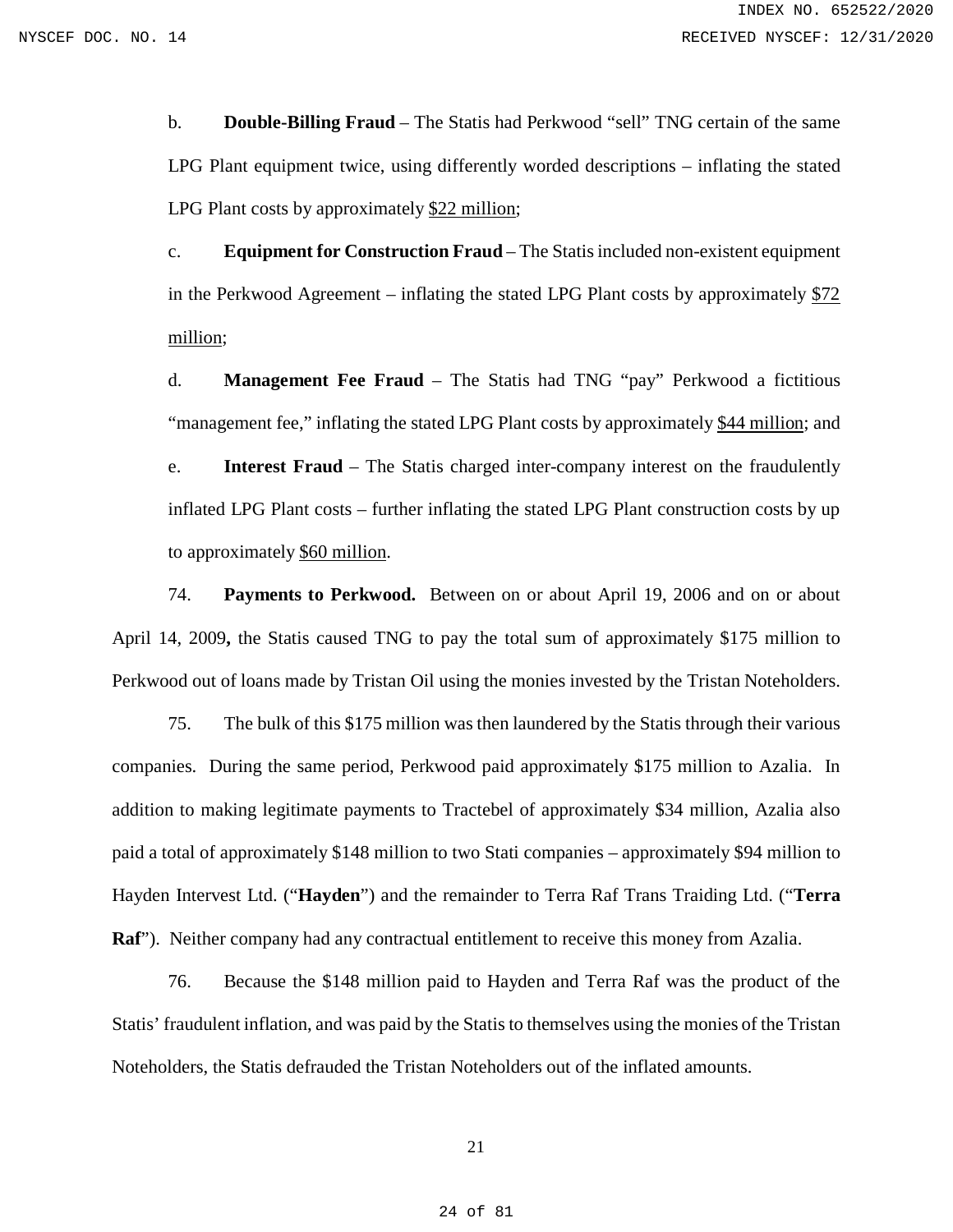77. As alleged herein, after Defendants discovered that the Statis had defrauded them

of their invested monies, they made the unlawful and malicious decision to join with the Statis in their efforts to obtain the amount of these stolen monies from Plaintiff Kazakhstan.

### **C. The Statis Intentionally Falsify Their Financial Statements**

<span id="page-24-0"></span>78. The Statis included the fraudulently inflated LPG Plant costs in the combined

financial statements of Tristan Oil, KPM, and TNG knowing that such costs were fraudulent. This

made the financial statements materially false.

79. In the combined 2007 annual report for Tristan Oil, KPM, and TNG, the Statis

made the following express, fraudulent misrepresentations:

**LPG Plant**. TNG is currently building a new LPG processing facility for liquid petroleum gas. As of December 31, 2007 TNG has made advance payments of approximately \$158.6 million related to the LPG project. TNG expects to spend a total of \$232.6 million in capital expenditures on this project through 2008.

80. In Tristan Oil's 2008 annual report, the Statis made the following express, fraudulent misrepresentations:

> **LPG Plant**. TNG is currently building a new LPG processing facility for liquid petroleum gas. As of December 31, 2008 TNG has invested approximately \$223.2 million in the LPG project. TNG expects to spend a total of \$241.7 million in capital expenditures on this project through 2009.

81. In the annual financial statements for 2009, the Statis made the express, fraudulent

misrepresentation that the costs of construction of the LPG Plant as of December 31, 2009 were

more than \$248 million.

82. All of these representations were false. The Statis had not invested these amounts in the construction of the LPG Plant, nor did they intend to. These figures were based on the amounts of the related-party transactions with Perkwood, through which the Statis fraudulently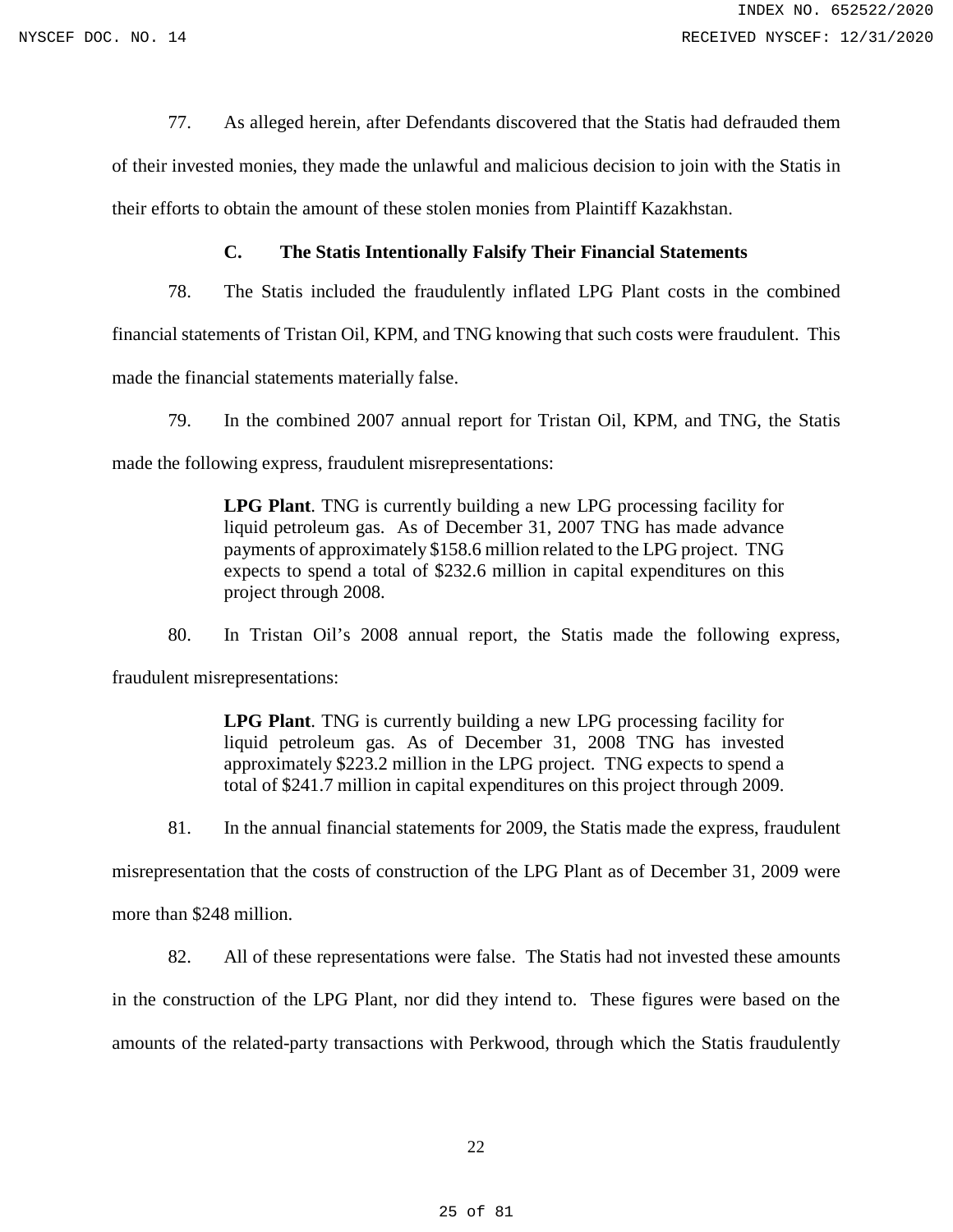inflated the stated construction costs of the LPG Plant, and stole the amount of this inflation from the monies invested by the Tristan Noteholders.

# **D. The Statis Fraudulently Obtain Audit Reports for Their Falsified Financial Statements**

<span id="page-25-0"></span>83. Another key step in the Statis' scheme was to legitimize their fraudulent transactions by obtaining the stamp of approval of an international accounting firm. They accomplished this by misrepresenting to their auditors that the transactions were at arm's length and by falsely portraying Perkwood as an independent third party.

### **1. Principles Governing Financial Statements and Auditing**

84. A company's financial statements are the primary source of financial information available to interested third parties for the purpose of making economic decisions on the business. To be of value for its intended users, financial statements are prepared in compliance with an accounting standards framework.

85. In view of the importance of financial statements for interested third parties, financial statements are normally subject to an independent audit that ensures that the financial statements are complete, fair, and accurate. To achieve this outcome, audit procedures are regulated by international standards, in particular the audit standards developed by the International Auditing and Assurance Standards Board ("**IAASB**"), which include the International Standards on Auditing ("**ISA**").

### **2. The Importance of Accurate Identification of "Related Parties" and Related-Party Transactions: The IAS 24 Standard**

86. One of the fundamental items of information that must be disclosed in a company's financial statements is the identity of "related parties," as well as any transactions and outstanding balances with those related parties. In general terms, the term "related parties" refers to companies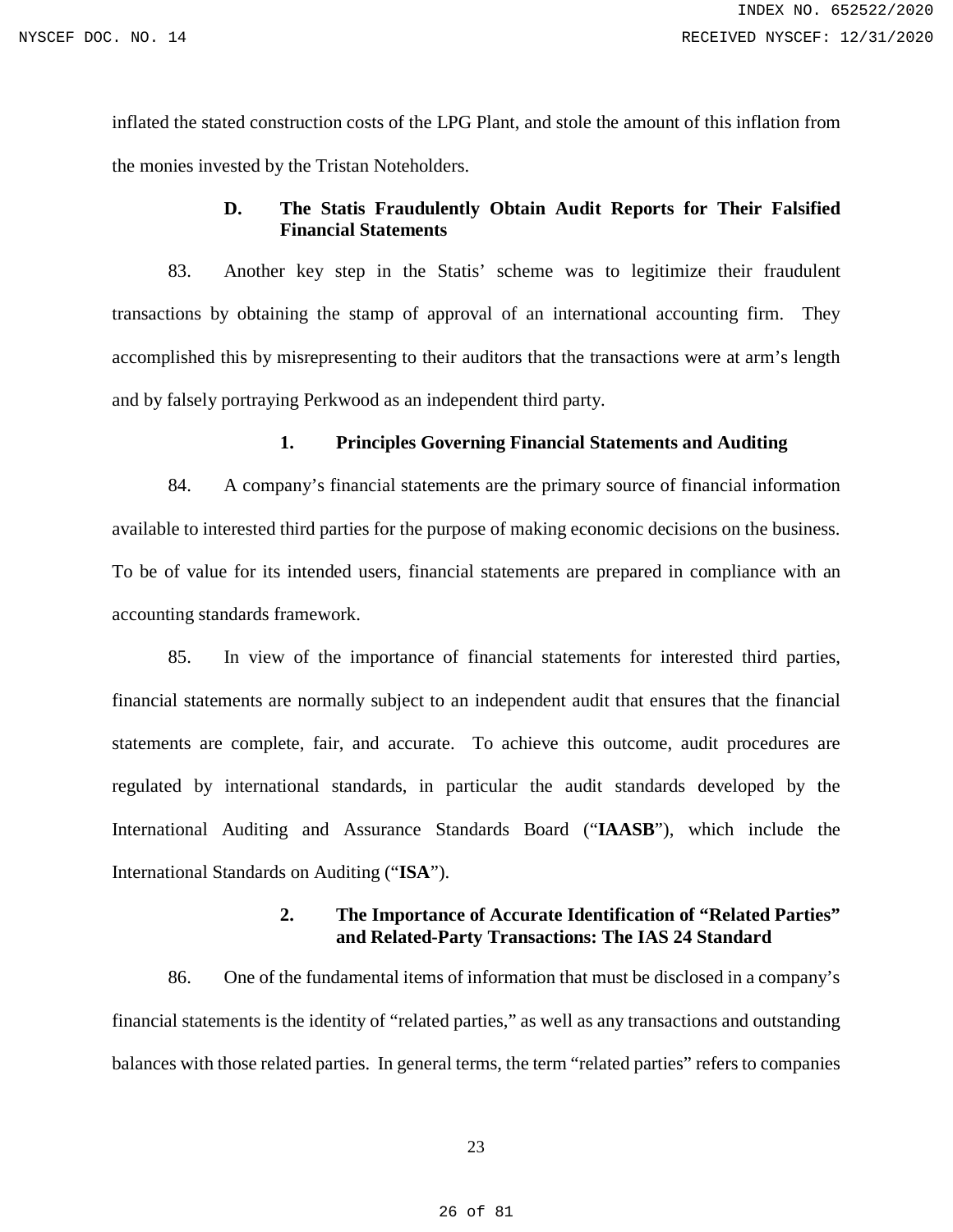that are under the influence or control of the same person(s) or companies, who may influence

their decisions.

87. The objective regarding "Related Party Disclosures" is set forth in IAS 24.1:

The objective of this standard is to ensure that an entity's financial statements contain the disclosures necessary to draw attention to the possibility that its financial position and profit or loss may have been affected by the existence of related parties and by transactions and outstanding balances of such parties.

88. The importance of identifying related parties and related-party transactions is due

to, in particular, the heightened risk that transactions between related parties may not reflect normal market conditions (the concept of "arm's length"). IAS 24.6 (emphasis added) explains the reason

why related parties must be identified:

A related party relationship could have an effect on the profit or loss and financial position of an entity. Related parties may enter into transactions that unrelated parties would not. For example, an entity that sells goods to its parent at cost might not sell on those terms to another customer. Also, transactions between related parties may not be made at the same amounts as between unrelated parties.

89. In view of this risk, it is essential for company management to truthfully identify to

its auditors all related parties and related-party transactions.

# **3. The Statis Fraudulently Conceal that Perkwood Was a Related Party**

90. The Statis falsely represented that their financial statements were prepared in accordance with the International Financial Reporting Standards ("**IFRS**").

91. KPMG audited the individual and combined financial statements of Tristan Oil,

TNG, and KPM (collectively referred to by KPMG as the "**Company**") for 2007, 2008, and 2009.[8](#page-26-0)

 $\overline{a}$ 

<span id="page-26-0"></span><sup>8</sup> Deloitte audited the Statis' financial statements prior to 2007.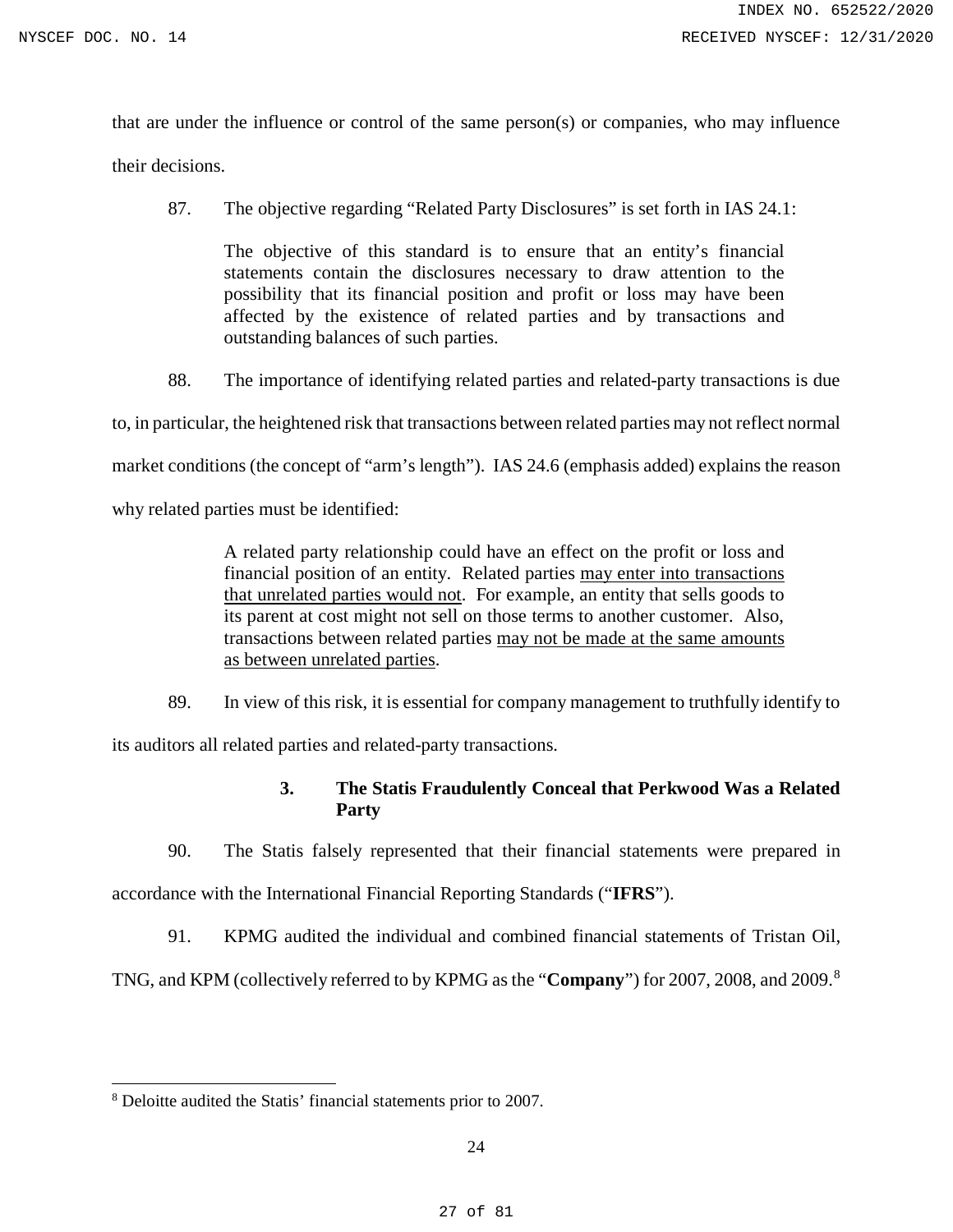92. The financial statements emphasize the importance of "related-party" status because transactions with related parties were a key part of the Statis' "business model." For example, the combined 2008 financial statements of the Company state that a "significant proportion of the Companies' business is conducted through transactions with related parties and the effect of these, on the basis determined between the related parties, is reflected below. The Company's ultimate controlling party is Anatolie Stati."

93. Because TNG (and Ascom) are and were at all relevant times controlled by the Statis, and Perkwood was also at all relevant times under the ownership and/or control of the Statis, Perkwood was at all relevant times a "related party" to TNG (and Ascom) within the meaning of IAS 24.

94. Pursuant to the requirements of IFRS (and, in particular, IAS 24), all of the transactions between TNG and Perkwood should therefore have been disclosed as related-party transactions. Specifically, TNG's financial statements should have provided all of the information that was "necessary for an understanding of the potential effect of the relationship [between TNG and Perkwood] on the financial statements."

95. In violation of this requirement, TNG's audited financial statements for 2007 to 2009 (i) did not disclose the status of Perkwood as a related party to TNG; (ii) did not disclose the fact that any transactions between Perkwood and TNG were related-party transactions; and (iii) did not disclose the information that should have been disclosed pursuant to IAS 24 in relation to those transactions.

96. Instead, the statements stated that a "significant proportion of the Company's business is conducted through transactions with related parties and the effect of these, on the basis

25

28 of 81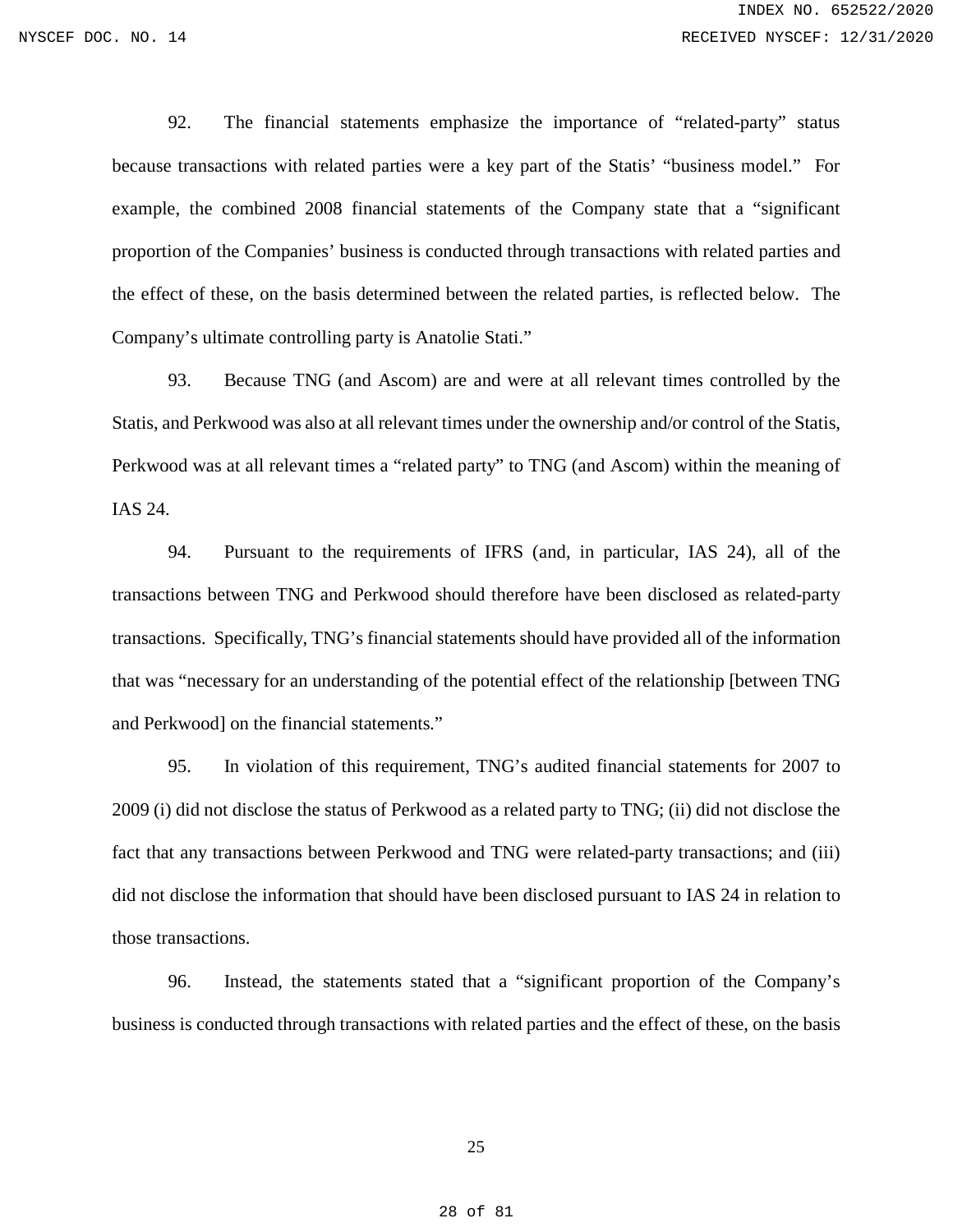determined between the related parties is reflected below," but the fraudulently omitted Perkwood from the list of Stati related companies.

97. Instead, the Statis stated that the (only) related parties with whom TNG had conducted transactions during the relevant time period were (i) Ascom; (ii) Arpega Trading; (iii) General Affinity; (iv) KASKO; (v) KASKO-Petrostar; (vi) KPM; and (vii) Tristan Oil.

98. Artur Lungu, the former Chief Financial Officer of Tristan Oil and Vice President of Ascom, testified at his April 3, 2019 deposition that Anatolie Stati knowingly misled KPMG by failing to identify Perkwood as a related party in the financial statements. Mr. Stati did this by falsely stating to KPMG in multiple management representation letters in 2008, 2009 and 2010 that all related parties and related-party transactions were accurately disclosed, when in fact Perkwood was not disclosed as a related party and the transactions with Perkwood were not disclosed as related-party transactions. Mr. Lungu testified that these omissions rendered the management representation letters materially false.

99. As a result of the failure to disclose that Perkwood was a related party, the Statis concealed the materially falsified LPG Plant construction costs that they engineered through the sham Perkwood transactions, as set forth above. As a result of these misrepresentations, the Statis obtained audit reports from KPMG opining that the financial statements were materially correct when, in fact, they were materially false.

100. The Statis knew and intended that the fraudulently obtained audit reports would be relied upon by the Tristan Noteholders. Confirming this, Mr. Lungu admitted in his deposition that the audited financial statements were required under the Tristan Trust Indenture so that the Tristan Noteholders would have a true and accurate understanding of the financial position of KPM, TNG, and Tristan Oil.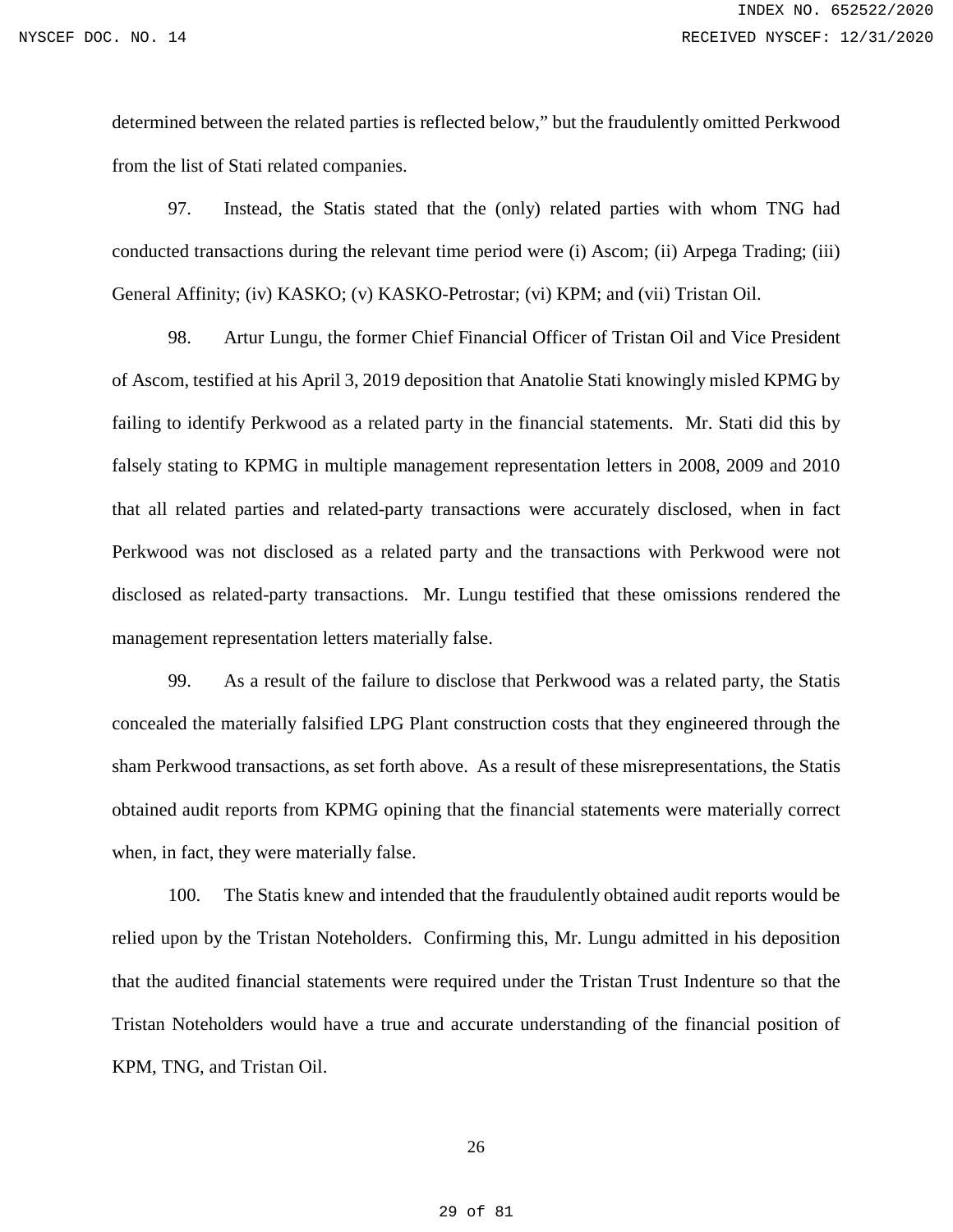101. Mr. Lungu further testified that each of the year-end combined financial statements of Tristan Oil, TNG, and KPM for 2007, 2008, and 2009, as well as various interim financial statements, were materially false because they failed to identify Perkwood as a related party and failed to identify the transactions between TNG and Perkwood as related-party transactions.

102. After receipt of these fraudulent misrepresentations, KPMG issued audit reports for 2007 to 2009 that opined that the combined financial statements of Tristan Oil, TNG, and KPM fairly presented their combined financial position, their combined financial performance, and their combined cash flows in accordance with IFRS. In fact, these financial statements were materially false.

103. After receipt of these fraudulent misrepresentations, KPMG also approved the combined interim financial statements for the periods ending March 31, 2008, June 30, 2008, September 30, 2008, March 31, 2009, June 30, 2009, and September 30, 2009. All these financial statements were materially false.

104. On August 21, 2019, after reviewing Mr. Lungu's deposition testimony and after conducting its own independent assessment, KPMG took the extraordinary step of revoking all of its audit reports for the Stati financial statements – eighteen audit reports covering three years of financial statements – and it notified Anatolie Stati and Ascom and, separately, Plaintiff Kazakhstan that it had done so.

105. As alleged herein, in or around 2012, Defendants discovered that the Statis had materially misrepresented the extent and value of the related-party transactions within the Stati group of companies and thereby stripped significant monies from TNG and KPM to offshore companies.

27

30 of 81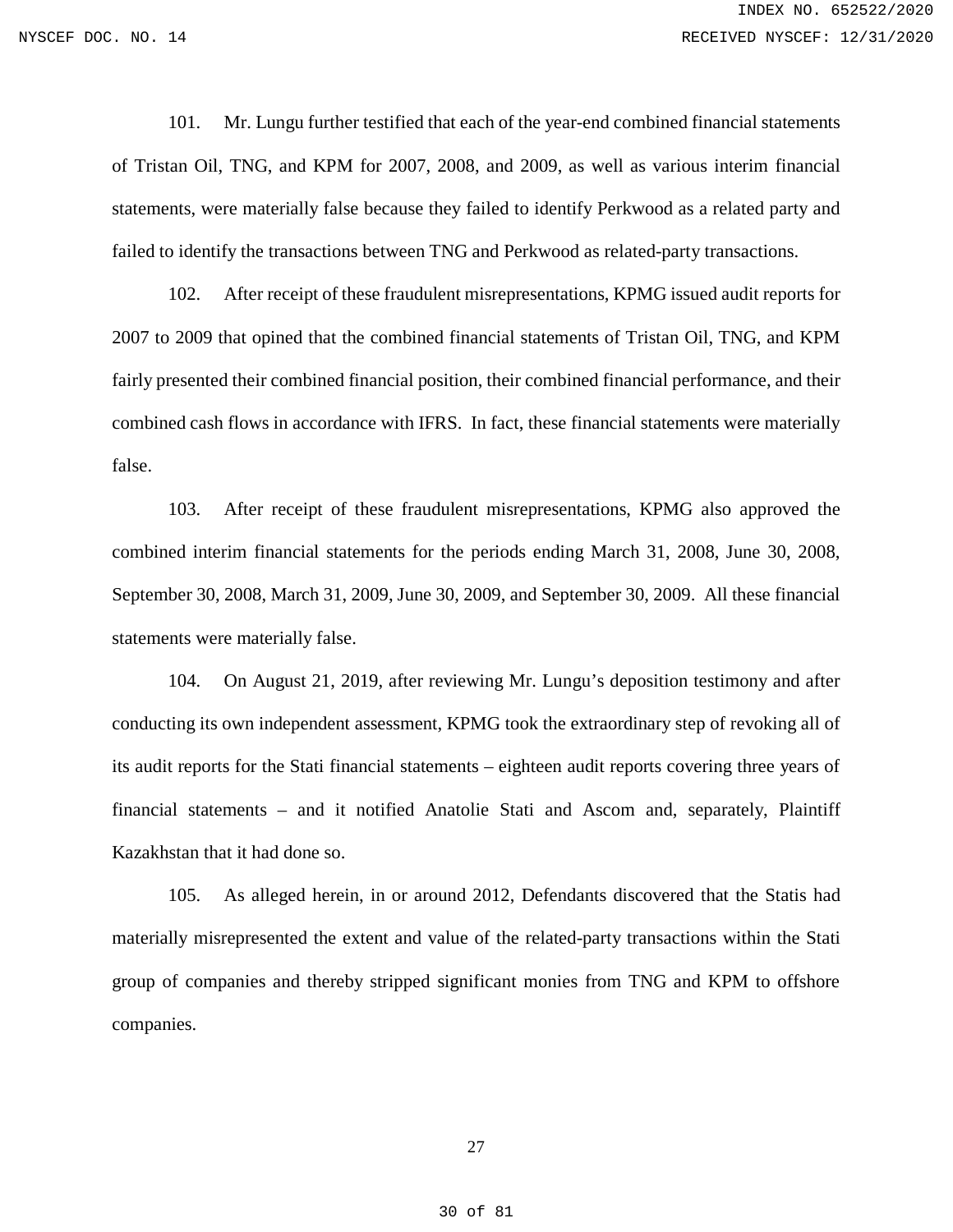# **E. The Statis Use Their Falsified "Audited" Financial Statements to Fraudulently Obtain Inflated Bids for Their Kazakh Operations**

<span id="page-30-0"></span>106. In June 2008, the Statis continued the fraudulent scheme by using their falsified "audited" financial statements to obtain bids for their Kazakh operations from prospective purchasers. This was done through a bidding process that the Statis called "Project Zenith." The Statis then deployed these fraudulently obtained bids in the ECT Arbitration, along with their falsified "audited" financial statements, to obtain an award of \$199 million in compensation for the LPG Plant.

### **1. The Teaser Contained False and Misleading Information**

107. In June 2008, the Statis caused Ascom and Terra Raf (as the shareholders of KPM and TNG) to retain Renaissance Securities (Cyprus) Limited and Renaissance Capital Central Asia JSC (together, "**Renaissance Capital**") as the financial advisor for Project Zenith.

108. In July 2008, Renaissance Capital distributed a "teaser" offer (the "**Teaser**") to 129 potential purchasers. The prospective purchasers included companies located in the United States, Europe, the Middle East, Russia, Asia, and Kazakhstan. The Teaser stated that the information contained therein – "assembled" by the "management" of Tristan Oil, TNG, and KPM with the assistance of Renaissance Capital – was "believed to be accurate and reliable."

109. The Teaser further stated that the Statis expected to spend \$230 million on capital expenditures on the LPG Plant and had already spent \$160 million to date. For the reasons alleged herein, these statements were knowingly false, as they reflected the fraudulently inflated LPG Plant construction costs.

# **2. The Information Memorandum Contained False and Misleading Information**

110. For those parties that responded to the Teaser, the Statis caused Renaissance Capital to distribute an August 2008 Information Memorandum that contained further false information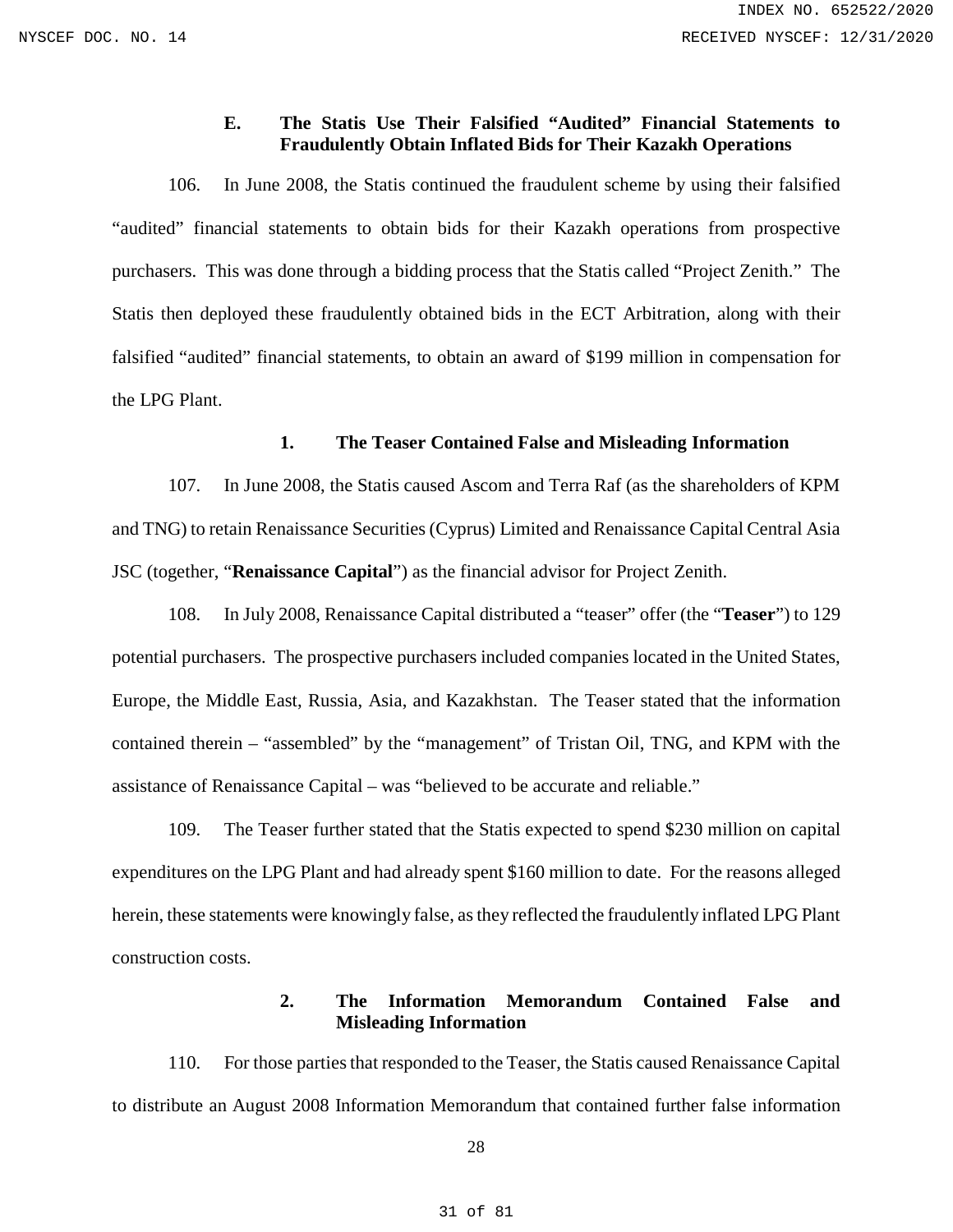about KPM and TNG (the "**Information Memorandum**"). The stated "sole purpose" of the Information Memorandum was to "assist" potential purchasers in "evaluating" the Statis' operations in Kazakhstan.

111. Like the Teaser, the Information Memorandum stated that the information contained therein was "assembled by the management" of KPM and TNG with the assistance of Renaissance Capital and "believed to be accurate and reliable."

112. The Information Memorandum included false financial information regarding the Statis' operations offered for sale, including the LPG Plant. It stated that this financial information was derived from, among other things, the audited individual and combined balance sheets and financial statements of KPM, TNG, and Tristan Oil from 2005 to 2007. Mr. Lungu confirmed at his 2019 deposition that the Information Memorandum was false to the extent it relied on the underlying falsified financial statements.

113. The Information Memorandum further represented that these financial statements were audited and had been prepared in accordance with IFRS:

> [KPM's and TNG's] and Tristan Oil's financial statements have been prepared in accordance with International Financial Reporting Standards ("IFRS"). Prior to 01 January 2007, the combined and individual financial statements of Tristan Oil, KPM and TNG were audited by Deloitte. Following the best practice to change auditors periodically, the Companies and Tristan Oil changed to KPMG as auditor for the year ended 31 December 2007 and thereafter.

114. This representation was knowingly false and misleading, for the reasons alleged herein. The financial statements had not been prepared in accordance with IFRS, and the Statis knew this.

115. The Statis also fraudulently represented in the Information Memorandum that they had changed auditors from Deloitte to KPMG because they were "[f]ollowing best practice." In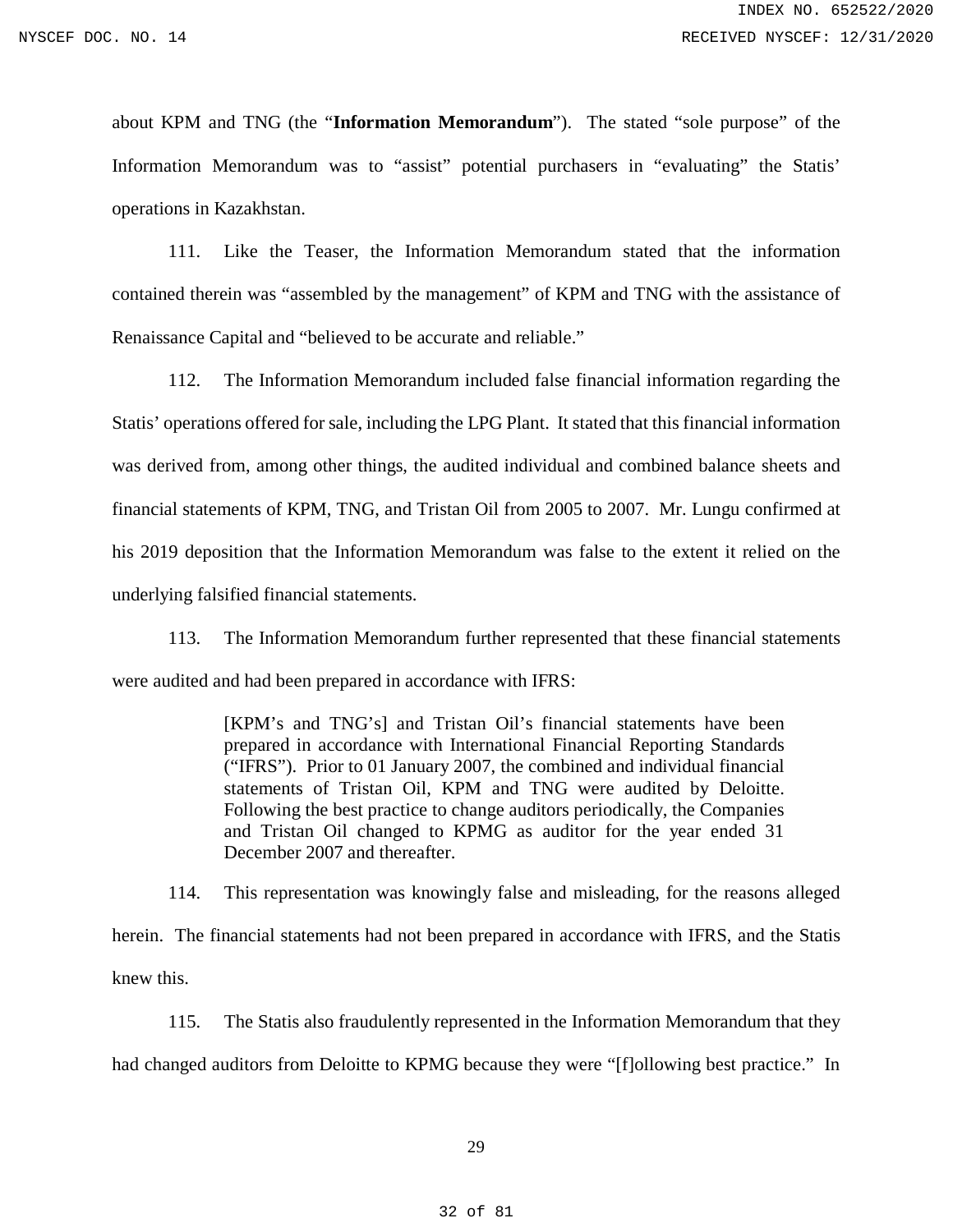fact, the Statis changed auditors because Deloitte had begun asking troublesome questions regarding the Statis' related-party transactions.

116. The Information Memorandum also repeated the misrepresentations from the Stati financial statements regarding the LPG Plant construction costs. Specifically, the Information Memorandum stated that the "LPG plant is expected to be commissioned in the second quarter of 2009 with total CAPEX requirement of US\$233 million." It also stated that "[a]s of 1 July 2008, TNG had spent approximately \$193 million on the LPG plant." These representations were known by the Statis to be false and misleading, for the reasons alleged above.

117. The Information Memorandum also described the Tristan Notes. It highlighted the Indenture's covenant limiting the ability of Tristan Oil, KPM, and TNG to enter into related-party transactions unless the requisite approvals and/or independent fairness opinions were obtained. The Statis highlighted this to create the false and deceptive impression that there were no Stati related-party transactions on the books of the Company that did not have the approvals and/or independent fairness opinions required by the Indenture's covenant.

#### **3. The KPMG Vendor Due Diligence Report**

118. In connection with Project Zenith, the Statis retained KPMG's Tax and Advisory department to prepare a financial "Vendor Due Diligence" document intended to be circulated to potential investors, entitled "*Project Zenith – Vendor Due Diligence Report*" ("**VDD Report**"). The Statis induced KPMG to prepare this report so that it falsely stated that Perkwood was an independent third party, and not a Stati-related party.

119. The VDD Report was supposed to report on the combined businesses of Tristan Oil, KPM, and TNG. The "primary source" for the data in the VDD Report was information and representations made to KPMG by the Statis.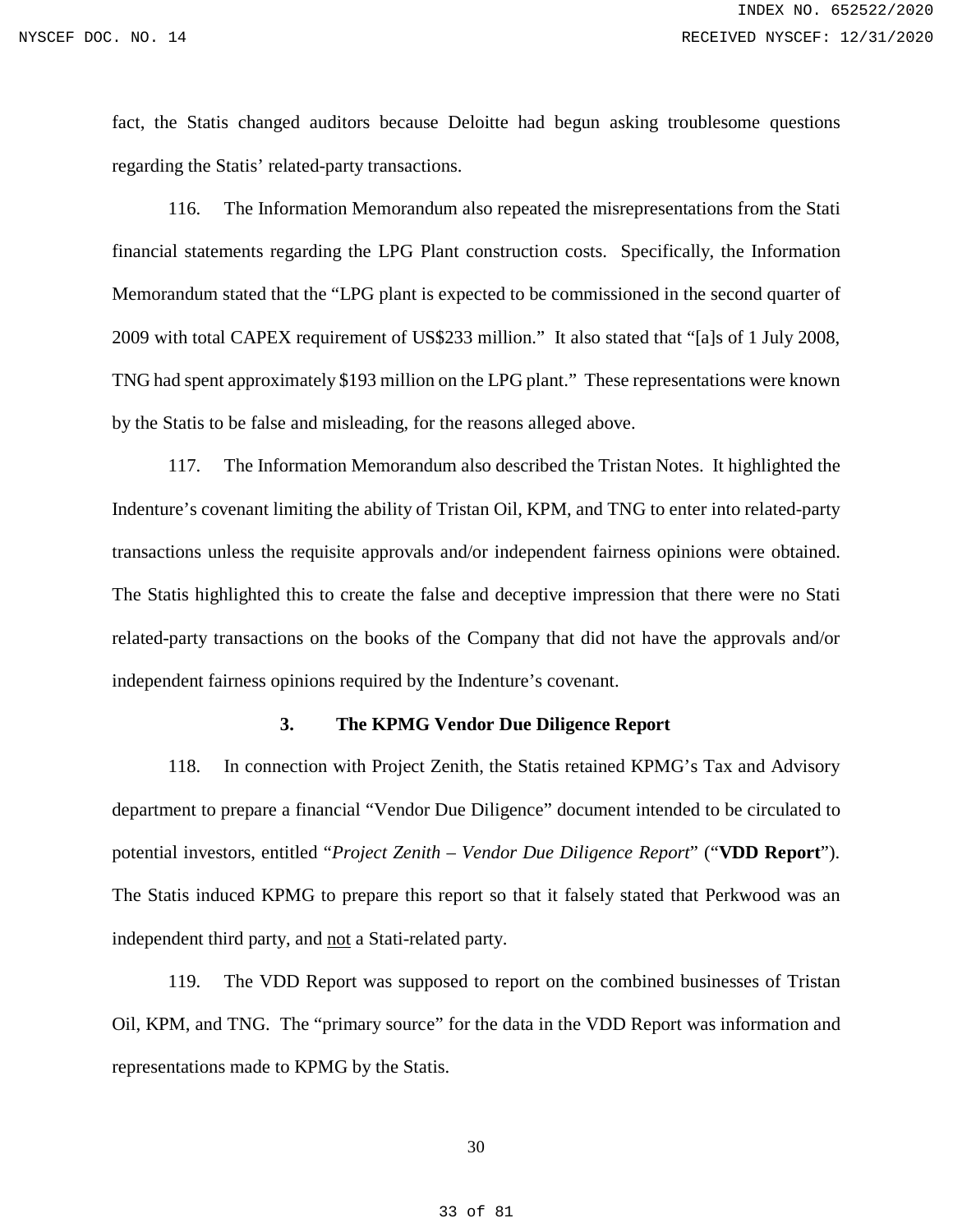120. The final VDD Report stated that its contents had been reviewed in detail by the directors of Tristan Oil, KPM, and TNG, who confirmed the factual accuracy of the report in writing and represented that there were no material facts or information omitted from the report that "may cause the view it gives of the Tristan Oil Group to be misleading."

121. One of the VDD Report's key areas of analysis was related-party transactions. In this respect, KPMG stated that its scope of work was to:

> Identify significant related party transactions, enquire into their rationale, the underlying terms and nature of such transactions; [e]nquire if these transactions have been at arms' length and assess the financial impact and related risks; and [c]omment on the impact of discontinuing related party transactions on the business of the target companies.

122. On August 31, 2008, KPMG provided the Statis with a draft of the VDD Report. This draft mentioned Perkwood four times and each time correctly identified Perkwood as a Stati "related party."

123. If KPMG had issued the VDD Report with Perkwood identified as a Stati company, it would have exposed the Stati fraudulent scheme. Accordingly, the Statis had to procure the falsification of the report.

124. Mr. Lungu testified at his 2019 deposition that, upon receipt of the draft VDD Report, he held a telephone call with KPMG in which he expressly instructed KPMG to change all identifications of Perkwood in the VDD Report from that of a "related party" to that of an unrelated "third party." KPMG followed this instruction and changed the report. These changes falsified the VDD Report, as Mr. Lungu acknowledged at his deposition.

125. The VDD Report also repeated the misrepresentations from the Stati financial statements regarding the LPG Plant construction costs, *i.e.*, that the total cost of the LPG Plant was estimated to be \$233 million, of which \$193 million had been invested as of June 30, 2008.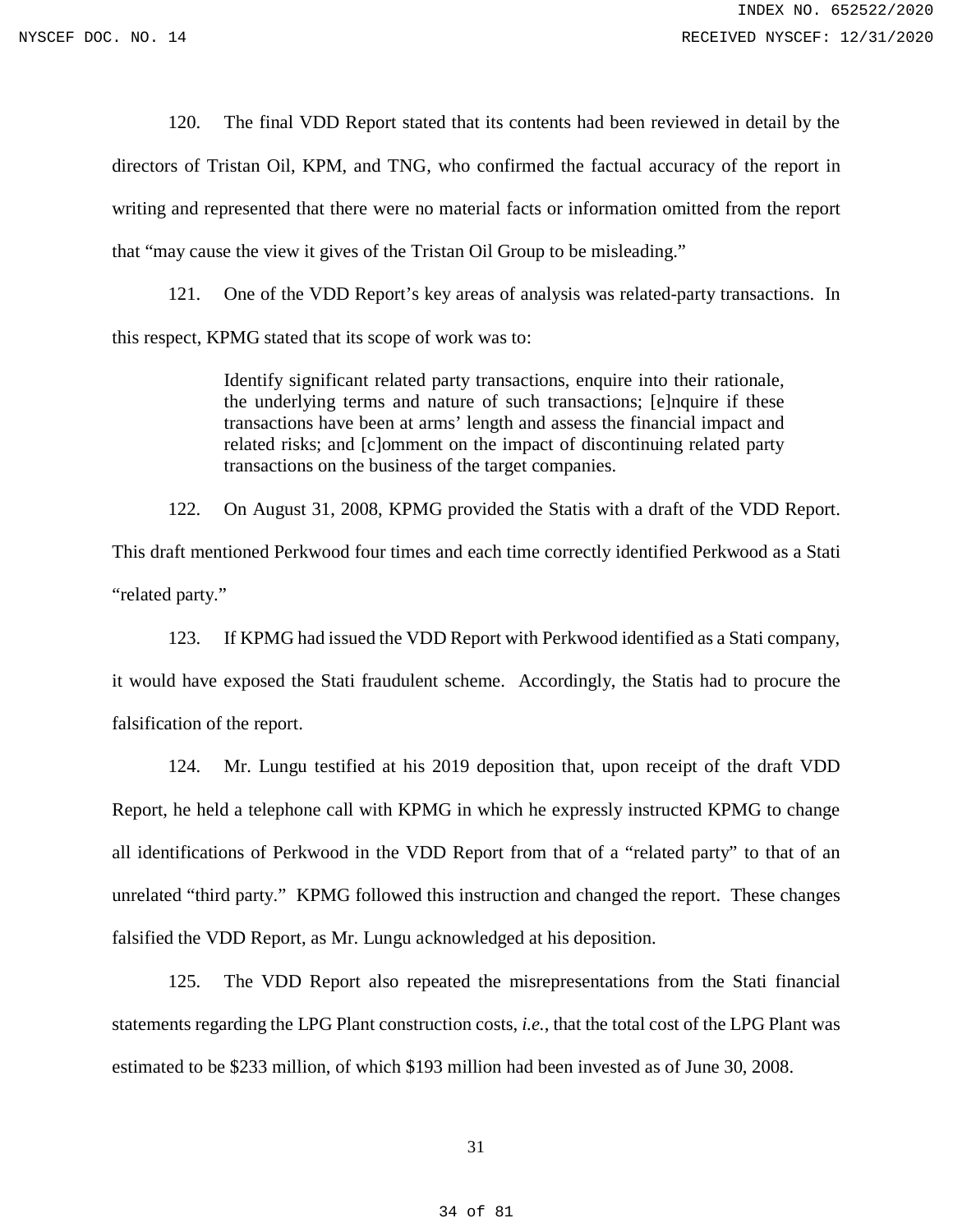126. As a result of these misrepresentations, a document intended to be distributed to prospective purchasers for the Stati operations in Kazakhstan, including the LPG Plant, was intentionally falsified to describe Perkwood as an unrelated "third party." The Statis deliberately engaged in these falsifications to conceal their fraudulent scheme and to deceive third parties.

### **4. KMG Submits Bid on the Basis of the Falsified "Audited" Financial Statements**

127. KazMunaiGas ("**KMG**"), the state-owned oil and gas company of Kazakhstan, was one of the eight prospective purchasers that responded to the Teaser and Information Memorandum.

128. KMG's response was an "indicative offer" dated September 25, 2008 (the "**KMG Indicative Offer**"). The KMG Indicative Offer relied on the false and misleading information provided by the Statis. It stated: "[i]n formulating our Indicative Offer, we have relied upon the information contained in the Information Memorandum and certain other publicly available information. Our valuation depends upon this information and assumptions being substantiated in the next round through due diligence materials and meetings." KMG also stated that any final bid depended on a review of the documents constituting "standard customary due diligence from a buyer's point of view," which included "commercial, financing and related parties' contracts."

129. With regard to the calculation of the value of the Statis' operations in Kazakhstan and in particular the LPG Plant, the Indicative Offer stated that among its "key assumptions" was that the \$193 million in LPG Plant construction costs stated in the Information Memorandum was accurate: "[O]ur estimates of the Company's value and the present Indicative Offer are based on the following key assumptions: … Historical production, revenues, costs and CAPEX were as reported in the Information Memorandum."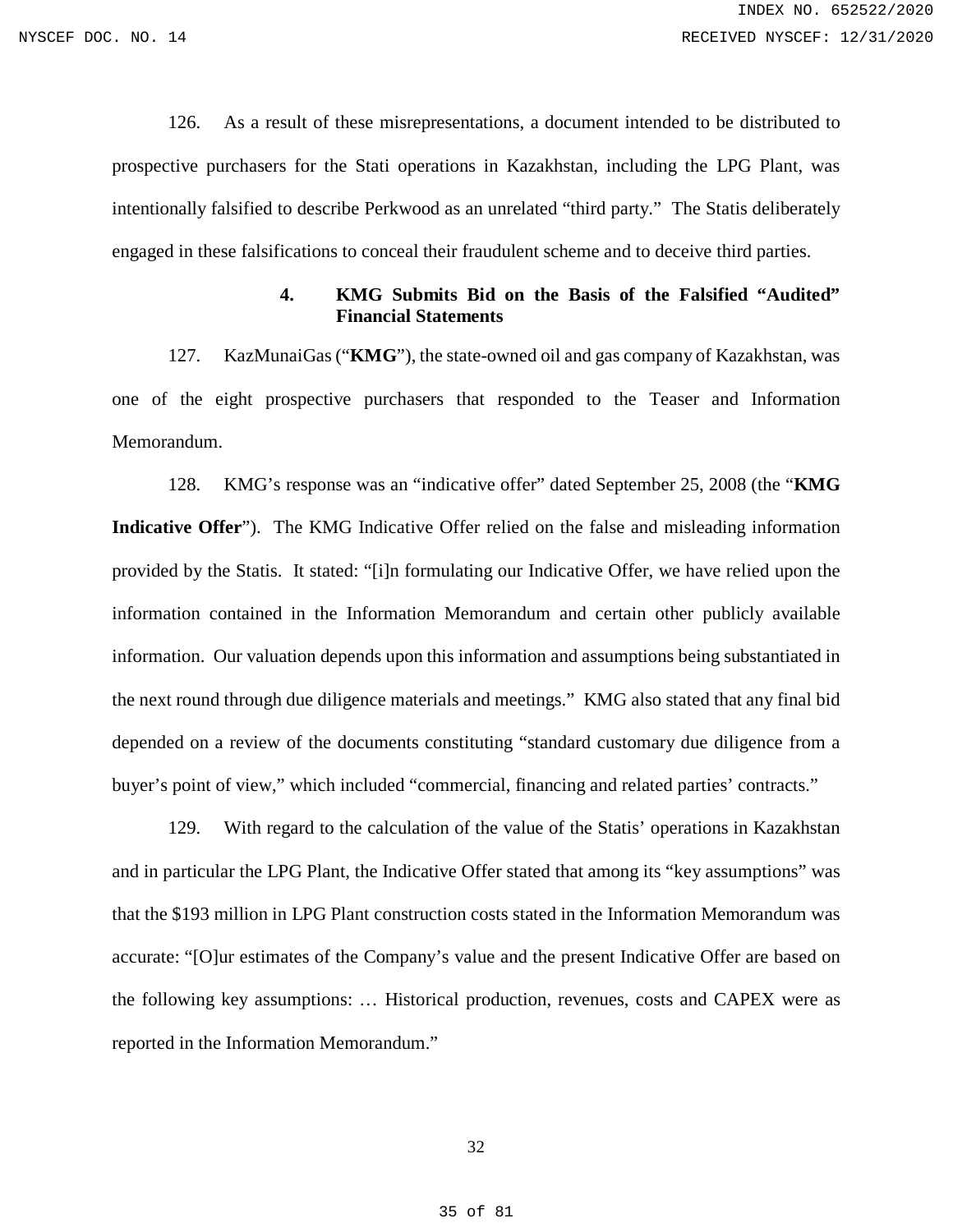130. The Indicative Offer also made clear that its stated \$199 million valuation of the LPG Plant was calculated using the "[h]istorical costs of US\$193 million," as stated by the Statis, "as a base for cost method valuation."

131. Thus, the KMG Indicative Offer was expressly based upon information that the Statis knew to be false (*i.e.*, the fictitiously inflated construction costs of the LPG Plant and the concealed related-party status of Perkwood set forth in the financial statements and Information Memorandum).

132. If KMG had known of the Statis' fraudulent scheme, it would not have made the KMG Indicative Offer. At minimum, if KMG had instead been provided with the true construction costs of the LPG Plant, then the value it assigned to the LPG Plant in the Indicative Offer would have been materially lower.

# <span id="page-35-0"></span>**III. DEFENDANTS' KNOWLEDGE OF AND PARTICIPATION IN THE FRAUDULENT SCHEME**

133. Upon information and belief, Defendants had knowledge of and/or were on notice of the Statis' fraudulent scheme at least as early as 2011.

#### **A. The Laren Transaction**

<span id="page-35-1"></span>134. In June 2009, the Statis caused Tristan Oil to issue additional notes (the "**Laren Notes**") to new investors (the "**Laren Noteholders**"). The Laren Notes were issued at a significant discount to their face value. Specifically, Tristan Oil issued \$111,110,000 in notes to Laren Holdings, Ltd. ("**Laren**") in exchange for a \$30,000,000 loan. Laren then issued the Laren Notes to the Laren Noteholders (the "**Laren Transaction**").

135. The Laren Transaction was put in place by the Statis by deception that included at least two different elements. First, Laren was an entity secretly created and controlled by the Statis. As was the case with Perkwood, Laren was presented by the Statis as an independent third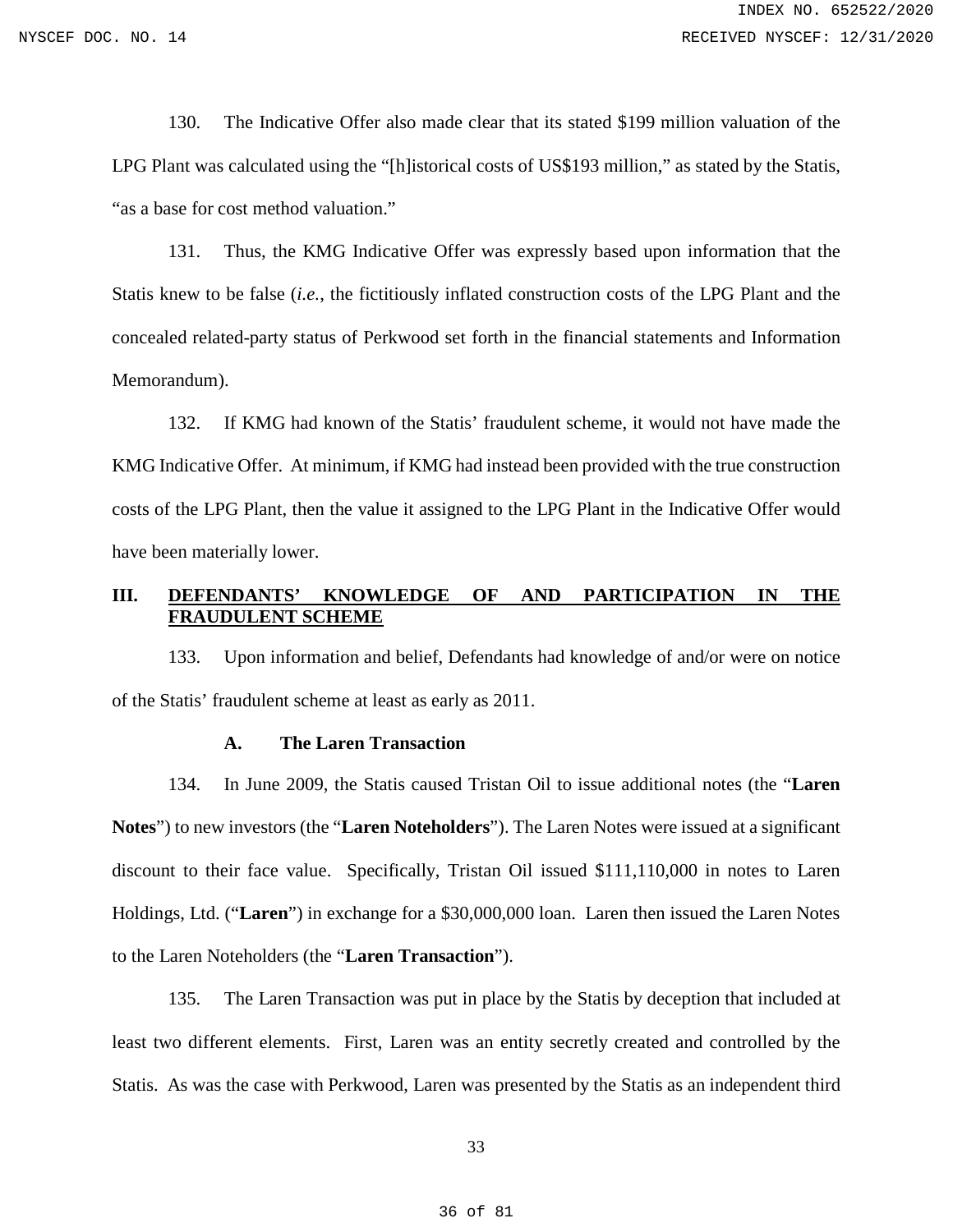party, not under the control of the Statis. In fact, Laren is a Stati company. Confirming this, key Laren documents were signed for Laren by Eldar Kasumov, who is the personal chauffer for Anatolie Stati. Second, the Laren Transaction was structured so that Anatolie Stati could materially benefit from its supposed conditions. Specifically, in the event that Anatolie Stati timely repaid the "loan," he stood to receive a substantial kickback – referred to as an "upside."

136. The issuance of the Laren Notes spurred Defendant Chapman and Defendants' predecessors-in-interest to investigate the Stati operations in Kazakhstan. In connection with their investigation, Defendants uncovered the Statis' broader fraudulent scheme involving the relatedparty transactions, money laundering, and asset stripping of the Statis' Kazakh companies. This discovery occurred while the ECT Arbitration was ongoing. In pertinent part, Defendants discovered the following:

a. That TNG had shipped at least \$160 million in crude oil to another Stati company, Montvale Invest Limited ("**Montvale**"), without any payment back to TNG.

b. That the Statis' claim in the ECT Arbitration that the cash crunch that TNG and KPM experienced in 2009 was the result of a harassment campaign by Plaintiff Kazakhstan was pretextual; that in fact the cash crunch was caused by the Statis' asset stripping; and that the Statis never had any intention of paying back the Tristan Noteholders.

c. That the Statis were systematically stripping their assets in Kazakhstan, partly through the scheme of shipping oil to related parties that was never paid for and also by paying a large dividend to a related company, in violation of the Indenture.

d. That the 2009 Laren Transaction was entirely unnecessary to fund the operations of TNG and KPM and that it was likely another sham transaction designed to defraud additional investors.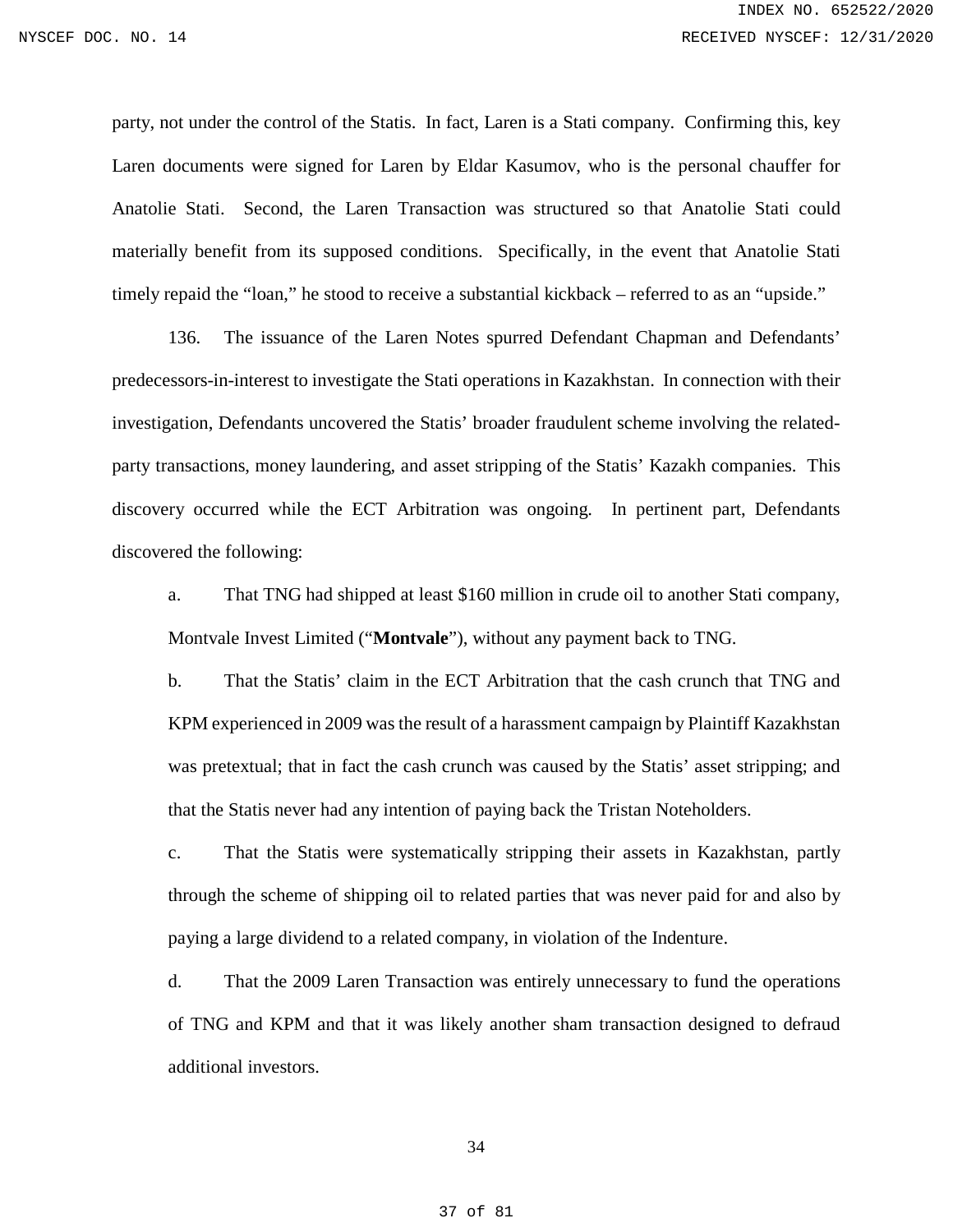e. That claims could be brought by the Tristan Noteholders against the Statis in Kazakhstan for their fraudulent scheme, including claims for unjust enrichment and for piercing the corporate veil because Anatolie Stati signed the promissory notes on behalf of TNG and KPM and directed the oil-skimming scheme and the fraudulent dividend through an array of companies that he owned and controlled.

f. That the Statis appeared to have taken more than \$200 million through fraudulent transfers from TNG and KPM to related companies that should have gone to the Tristan and Laren Noteholders, including tens of millions in dividends, a salary of \$9 million paid to Anatolie Stati as CEO of Tristan Oil (whose only activity was to issue the Laren Notes), and other illegitimate related-party transfers.

g. That the Statis had been overstating (by 200% to 350%) the capital expenses for production of the Kazakh wells and then laundering the amount of the overstated costs through other Stati-controlled companies; and rather than paying the market rate to drill the wells, the Statis paid pay one of their other companies, KASKO, to drill them at inflated rates, then pocketed the difference.

h. That the Statis, based on an initial investment of approximately \$10 million, were able to pay themselves salaries and cash dividends of \$40 million, skim as much as \$250 million in oil revenues, and raise and steal several hundred million dollars in investments from the Tristan Noteholders.

137. In summary, Defendants discovered:

a. That the Statis ran an overarching fraudulent scheme to strip assets from TNG and KPM worth more than \$1.04 billion since 2004, with approximately half of that representing pure profit to the Statis;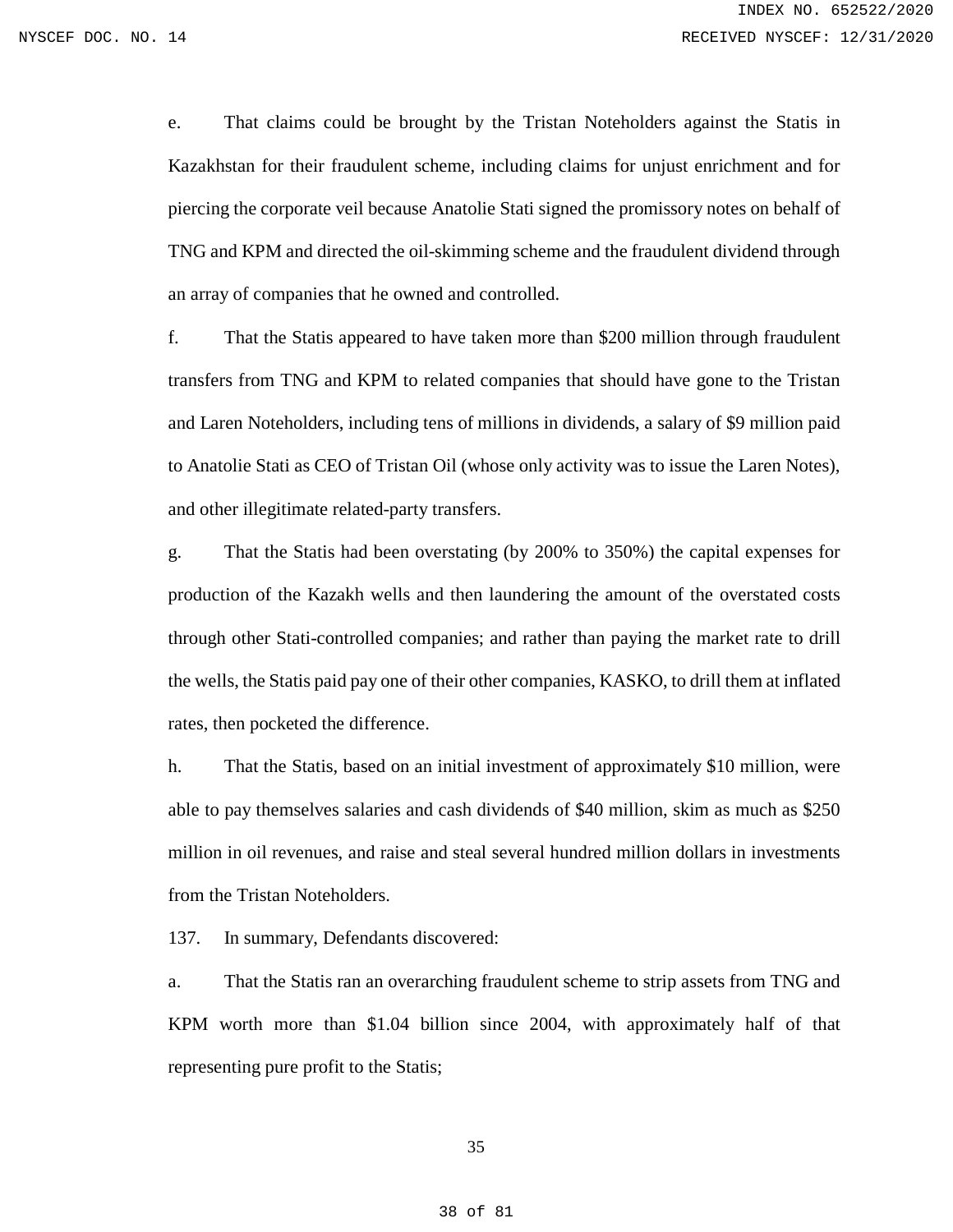b. That the Statis' financial statements were fraudulent and showed a systematic stripping of assets of KPM and TNG in part by failing to return revenue from the sale of crude oil; and

c. That the Statis' fraud included a total of \$555 million in related-party transactions, including approximately \$124 million in skimmed oil sales, nearly \$40 million in dividends and salaries paid to the Statis, and other transfers of funds to other Stati companies.

138. The Defendants did not communicate their knowledge of the Statis' fraudulent scheme to Plaintiff Outrider. At certain relevant times, Plaintiff Outrider was a member of an ad hoc committee of Noteholders (the "**Ad Hoc Committee**") and paid certain of the costs of legal counsel and other expenses. Defendants were also members of the Ad Hoc Committee but maintained independent lines of communication with the Statis and the investigators -- meeting with the Statis and their representatives outside of the presence of Plaintiff Outrider, and communicated with the investigators in Kazakhstan outside of the presence of Plaintiff Outrider. On information and belief, Defendants obtained their knowledge of the Statis' fraud through these independent lines of communications.

139. Plaintiff Outrider, unlike Defendants, was not aware of that the Statis were engaged in a fraudulent scheme. Instead, as a result of what was communicated to the Ad Hoc Committee, Plaintiff Outrider believed that the Statis were legitimately shielding their assets from the risk of expropriation from Kazakhstan. This is precisely what the Statis asserted in the ECT Arbitration and in the subsequent enforcement efforts. For example, the Statis claimed to the ECT tribunal that Plaintiff Kazakhstan's argument that the Statis "stripped KPM and TNG of cash in preparation to abandon them is unsupported and wrong. KPM paid dividends in 2009 and 2010 to avoid seizure of the funds - not to prepare for voluntary abandonment."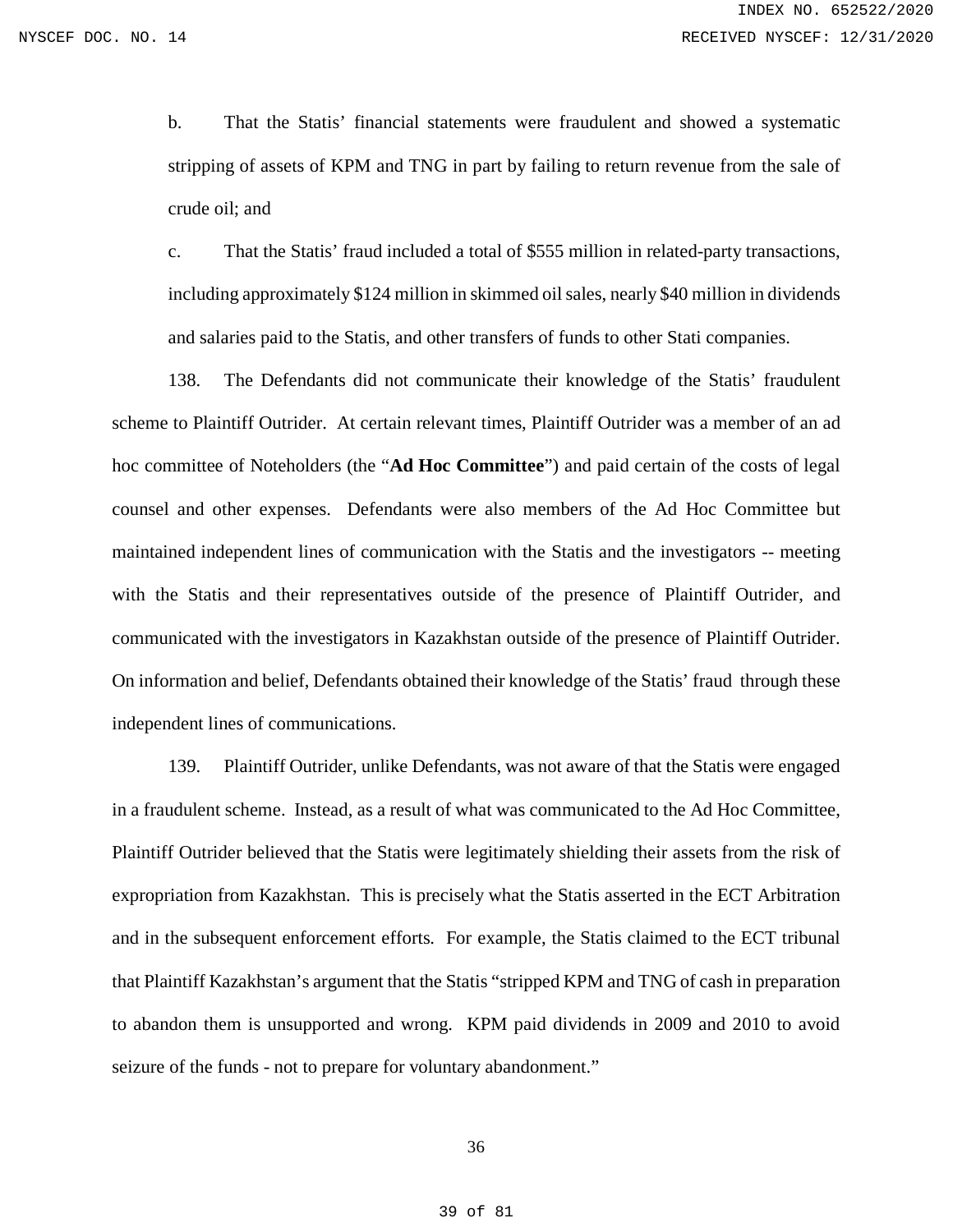140. Outrider did not learn the truth of the matter – that the Statis were engaged in a systemic fraud and that Defendants were aware of, conspired in and aided and abetted this fraud – until years later, after this lawsuit was filed in June 2020.

### **B. Defendants Enter into the Sharing Agreement**

141. In or about July 2012, Defendants knew conclusively as a result of their investigation that they had been defrauded by the Statis. However, they decided that their best hope of recovering their stolen monies was to not to pursue legal action against the Statis, but rather to try to conspire with and aid and abet the Statis in perpetrating their fraud against Plaintiff Kazakhstan, so that Kazakhstan ultimately paid Defendants the amounts that the Statis had stolen from Defendants.

142. To that end, Defendants negotiated and entered into the 2012 Sharing Agreement with the Statis.

143. Defendant Chapman negotiated the Sharing Agreement with the Statis during the period from July to December 2012. Leading up to the execution of the Sharing Agreement, Defendant Chapman was in frequent contact with the Statis and their representatives. For example, Defendant Chapman met with Anatolie Stati and Mr. Lungu on or about January 17, 2012 in New York, without Plaintiff Outrider or the other Noteholders. Other telephone, electronic, and inperson communications took place between Defendants and the Statis and their representatives from March 2012 to July 2012.

144. Eleven Tristan Noteholders constituting the majority of the ownership rights of the Tristan Notes signed the Sharing Agreement, including the three funds managed by Black River, Defendants' predecessors in interest. This included Plaintiff Outrider, which Defendants induced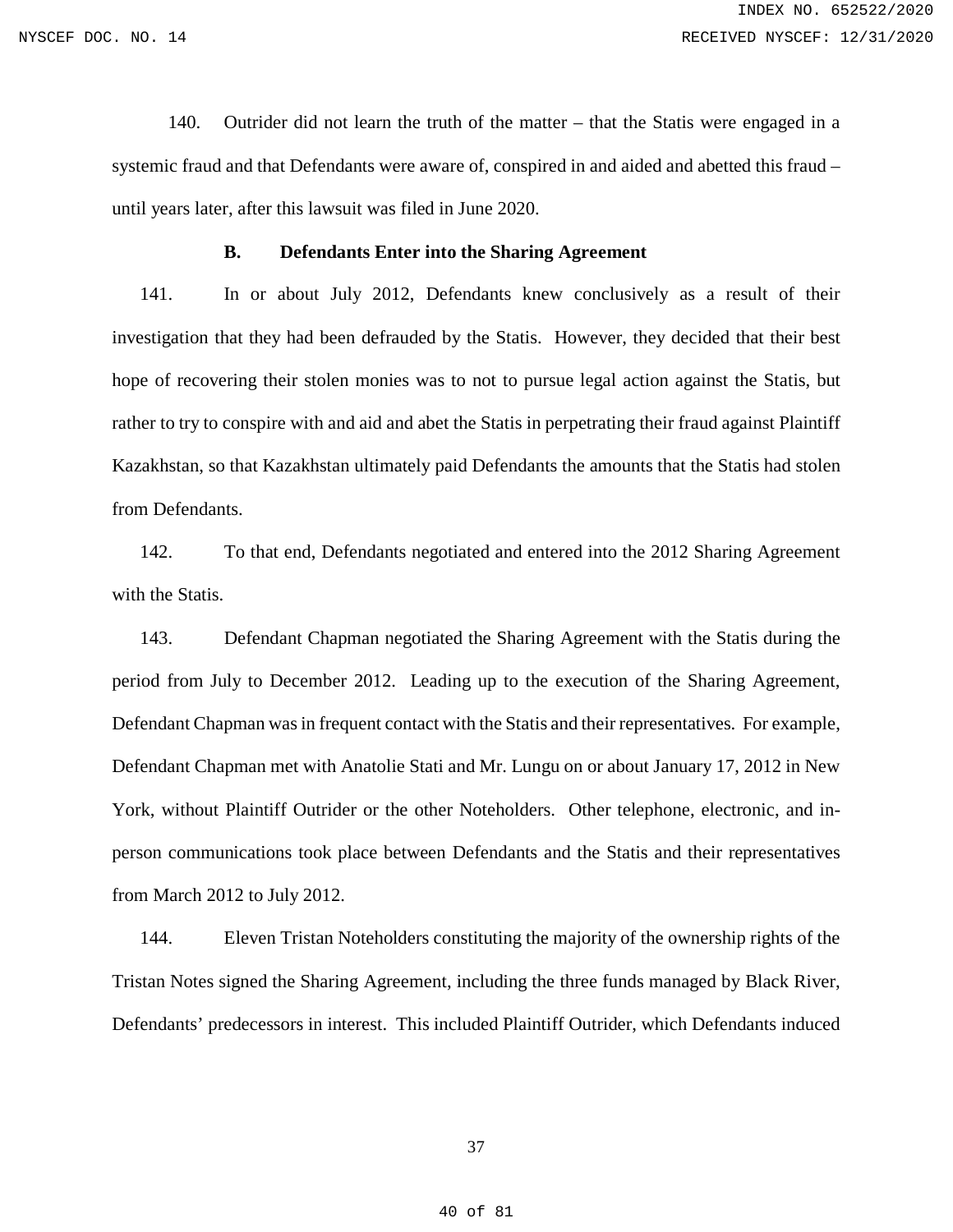to sign by, in part, failing to disclose the extent of the Statis' fraud despite having knowledge of same.

145. The Sharing Agreement recognized that Tristan Oil and the Note guarantors (TNG and KPM) had defaulted on the Tristan Notes and that the parties "desire to restructure the obligations owed by Tristan Oil to the Noteholders and to provide the benefits of the Sharing Agreement" to the signatory Tristan Noteholders.

146. The Sharing Agreement restructured the obligations by requiring the Statis to pay the Tristan Noteholders the "Proceeds" that they obtained from Plaintiff Kazakhstan in the ECT Arbitration. Specifically, Section 4(b) of the Sharing Agreement provided that the first \$18 million of any such Proceeds obtained by the Statis from Kazakhstan would be used for legal fees for, among other things, obtaining and then collecting on any arbitral award against Kazakhstan. The signatory Noteholders would receive 70 percent of any additional Proceeds until they had been fully paid, with the Statis receiving the remaining 30 percent. The Statis would also receive 100 percent of any Proceeds above that amount. Such Proceeds included not only any award rendered in the ECT Arbitration, but also any order in favor of the Statis in any confirmation, recognition, or execution proceedings against Kazakhstan.

147. The Sharing Agreement thereby gave Defendants a powerful financial incentive to support the Statis in their fraudulent scheme.

148. The Agreement required that the Statis keep Defendants and other signatories "reasonably informed of any and all material developments with respect to the Arbitration and all Claims, including the issuance of any Awards and any monies received in respect of any such Awards." The Agreement also required that the Statis make themselves reasonably available to respond to inquiries from Defendants regarding the status of the ECT Arbitration and the collection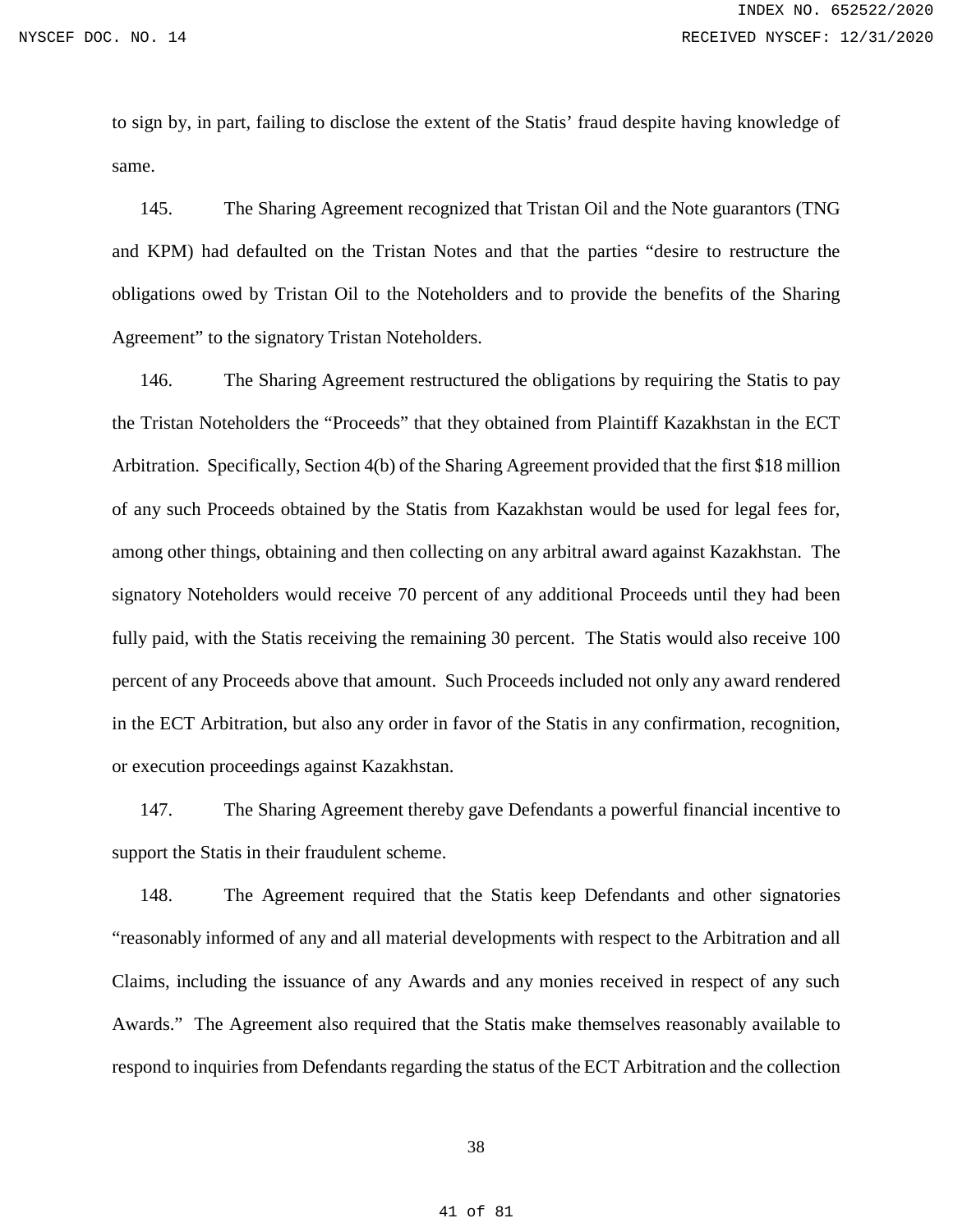and enforcement of any awards against Plaintiff Kazakhstan. The Agreement also provided various incentives and penalties for the Statis to comply with its terms.

149. Under Section 6 of the Sharing Agreement, in exchange for sharing in the Proceeds, Defendants agreed not to take any legal action against the Statis to remedy the default on the Tristan Notes. Specifically, it required the Noteholders to forbear "from exercising any and all default-related remedies to the extent provided under the Indenture or otherwise under any related documents (other than this Agreement) or under applicable law or at equity against the Tristan Parties or any family member of A. Stati or G. Stati." The Agreement also blocked the Noteholders "from asserting any claims against the Guarantors and/or the Republic of Kazakhstan or any of its Affiliates, arising out of or connected to the Notes (including the Modified Notes) or the Indenture."

### **C. Defendants Take Overt Actions to Support the Statis' Fraud**

150. Following the execution of the Sharing Agreement, Defendants took other overt acts in support of the Statis' fraudulent scheme. For example, Defendants provided critical funding for the Statis' efforts to avoid a trial on the merits of the fraud in England. Defendants, upon information and belief, also funded the Statis' legal proceedings against Plaintiff Kazakhstan in other jurisdictions. Defendants have also regularly consulted with, and provided guidance to, the Statis regarding the strategy for enforcing the ECT Award in various jurisdictions since at least 2014. They have also worked to frustrate Plaintiff Kazakhstan's attempts to discover information related to the fraudulent scheme. These wrongful acts were done with willful and wanton disregard for Kazakhstan's rights.

151. By engaging in these activities with knowledge of the Statis' fraudulent scheme, Defendants have knowingly participated in, and provided substantial assistance to, the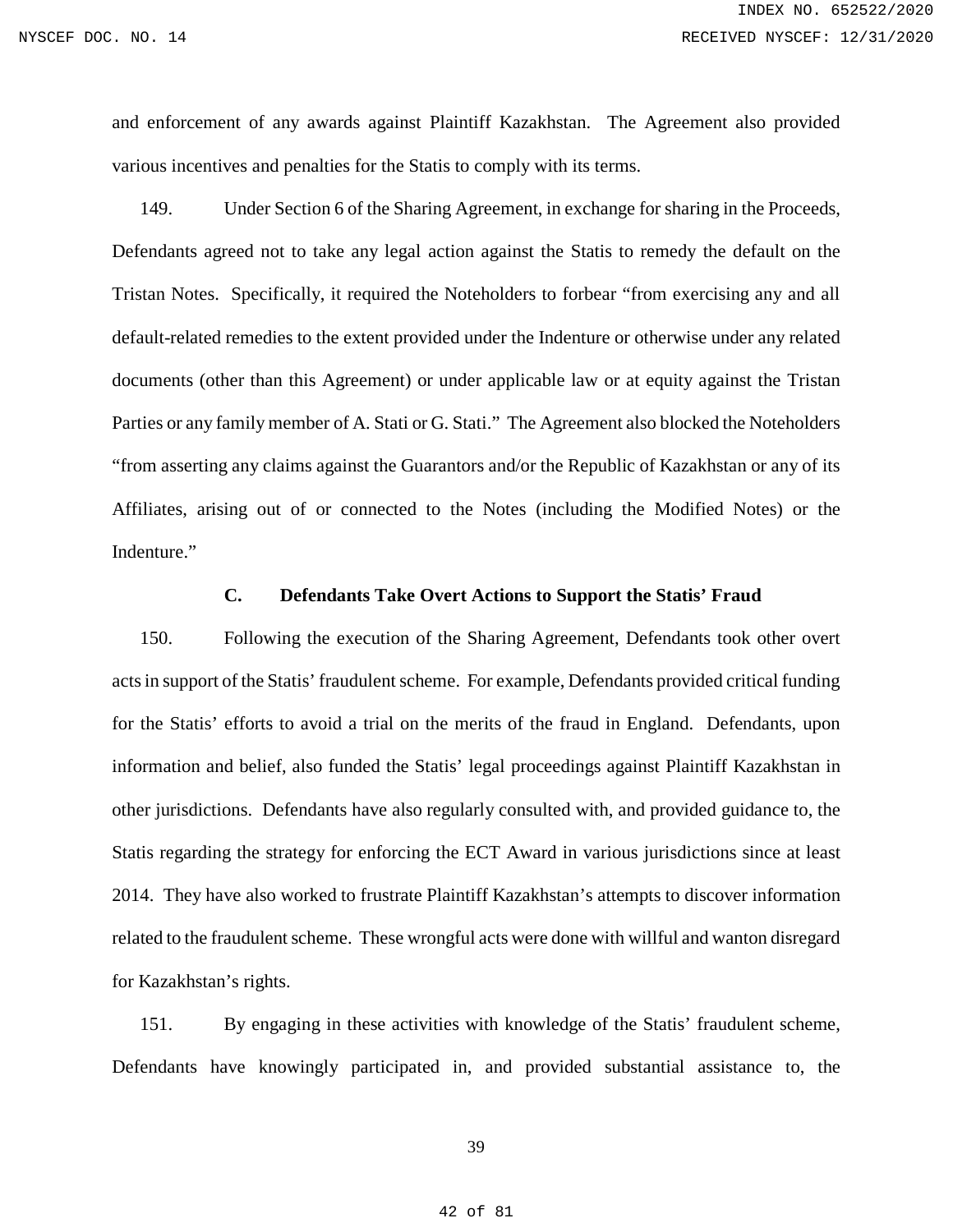perpetuation of the fraudulent scheme. In doing so, they have aided and abetted the continuation of the fraudulent scheme by the Statis. Defendants' actions have caused separate damage to Plaintiff Kazakhstan and Plaintiff Outrider.

152. Defendants' knowing participation in, provision of substantial assistance to, and aiding and abetting of the Statis' fraudulent scheme is evidenced in a series of communications between Defendants and the Statis that took place during the period from December 2012 – when Black River was the Noteholder of the Tristan Notes – to the present, as alleged below.

153. From the date the Sharing Agreement was executed to the date the ECT Award was issued, December 19, 2013, Defendants were in frequent contact with the Statis and their representatives regarding, upon information and belief, legal strategy, the potential likelihood of success in the ECT Arbitration, and litigation financing related to the ECT Arbitration.

154. Defendants remained in frequent contact with the Statis and their representatives during the period that the Statis were attempting to enforce the ECT Award in various jurisdictions, including England. This included, at a minimum, multiple electronic communications between August and October 2015. Upon information and belief, these communications concerned legal strategy, the potential likelihood of success in the Enforcement Proceedings, and litigation financing related to those proceedings.

155. From December 2015 until December 2016, Defendants remained in frequent contact with the Statis and their representatives regarding, upon information and belief, legal strategy, the potential likelihood of success, and litigation financing related to the Enforcement Proceedings. Such communications occurred by telephone, electronic mail, and in person in, at minimum, March, April, August, September, October, and December 2016.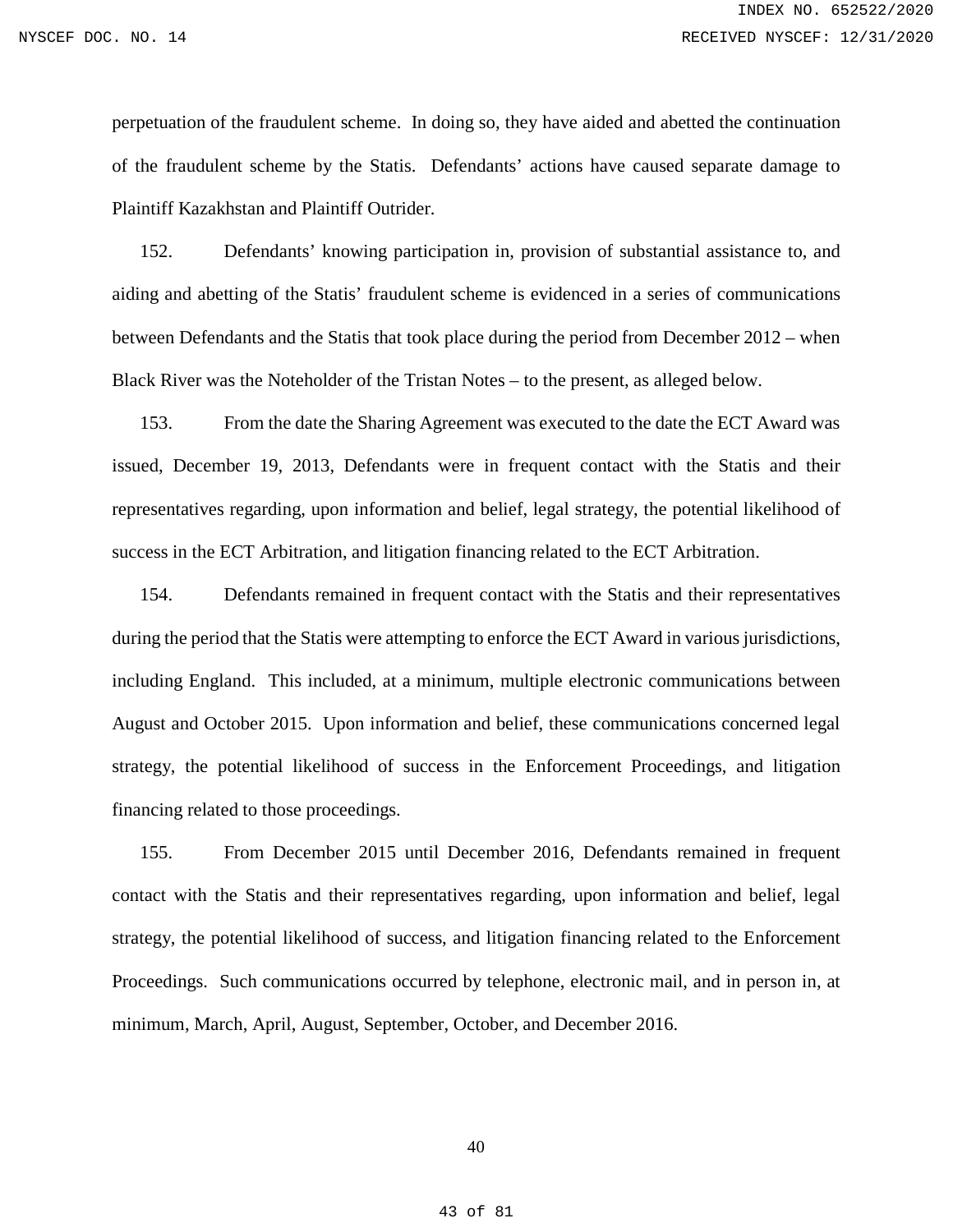156. Further communications between Defendants and the Statis and their representatives occurred in January 2017, when the Statis and Plaintiff Kazakhstan were making submissions regarding the Statis' fraudulent scheme in the English Enforcement Proceedings. The communications related to, *inter alia*, hiring a communications consultant focusing on government and media relations and reputation and crisis management.

157. Defendants remained in frequent contact with the Statis and their representatives regarding the February 2017 hearing in the English Enforcement Proceedings. The February 2017 communications related to, *inter alia*, the "amount required" to fund the Enforcement Proceedings and "calculations" thereof. Further communications occurred in March 2017 related to, *inter alia*, the legal strategy of, the potential likelihood of success in, and litigation financing for the English Enforcement Proceedings.

158. Upon information and belief, throughout the remainder of 2017, Defendants remained in frequent contact with the Statis and their representatives, during which time the Statis initiated further proceedings to attempt to enforce the ECT Award in Belgium, Luxembourg, the Netherlands, Italy, Sweden, and the United States. Communications by electronic mail, for example, occurred in July, October, November, and December 2017. Upon information and belief, these communications related to, *inter alia*, the legal strategy of, the potential likelihood of success in, and litigation financing for the new Enforcement Proceedings.

159. Defendants provided the above-referenced funding to the Statis for use in the appeal of the English Enforcement Proceedings, which enabled the Statis to discontinue and abandon those proceedings to escape final judgment on the fraudulent scheme. Defendants agreed to provide and did provide such funding maliciously, with the intention of harming Kazakhstan by depriving it of the opportunity to prove the Statis' fraud in England. Had Kazakhstan proven this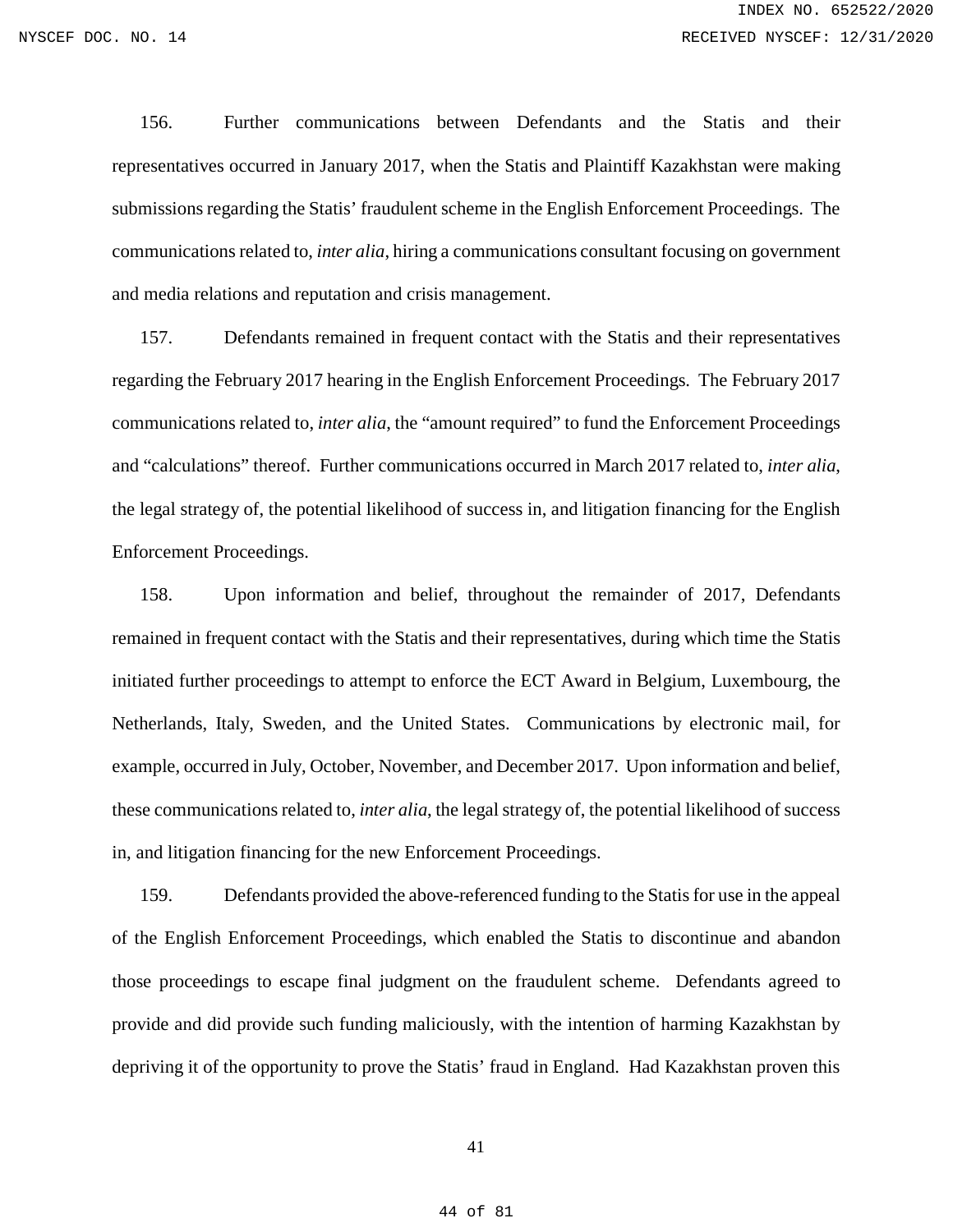fraud at trial, the Statis' efforts to enforce the ECT Award would have been adversely affected, and thus Defendants' unlawful plan to obtain from Kazakhstan the monies that Defendants knew had been stolen from them by the Statis would have been adversely affected.

160. From January 2018 to present, Defendants have remained in frequent contact with the Statis and their representatives regarding, upon information and belief, the legal strategy of, the potential likelihood of success in, and litigation financing for the Enforcement Proceedings.

161. The Enforcement Proceedings continue to the present, wherein the Statis, with the substantial assistance of Defendants, are attempting to continue to cover up the fraud perpetrated by the Statis against the Tristan Noteholders, including Plaintiff Outrider, (and Plaintiff Kazakhstan), all to accomplish Defendants' above-referenced unlawful plan.

# **IV. PERPETUATION OF THE FRAUD IN THE ECT ARBITRATION**

162. As alleged above, the Statis' fraudulent scheme centered around the key lie that their fraudulent related-party transactions involving KPM and TNG were legitimate business expenditures, thereby stripping assets from those companies, laundering money through them, and falsely portraying them as having more assets than they actually did. This key lie is at the center of the Statis' fraud, which Defendants joined and actively supported to accomplish their unlawful plan.

### **A. The Statis Institute Arbitral Proceedings Against Plaintiff Kazakhstan**

163. On July 1, 2010, the Statis (Tristan) defaulted on the interest payments due to the Tristan Noteholders. This default occurred as a result of the Statis' fraudulent asset stripping of their Kazakh companies (TNG and KPM), through which the defrauded the Tristan Noteholders of their invested monies.

164. On July 26, 2010, the Statis filed a Request for Arbitration with the Stockholm Chamber of Commerce, claiming that Plaintiff Kazakhstan had engaged in a "campaign of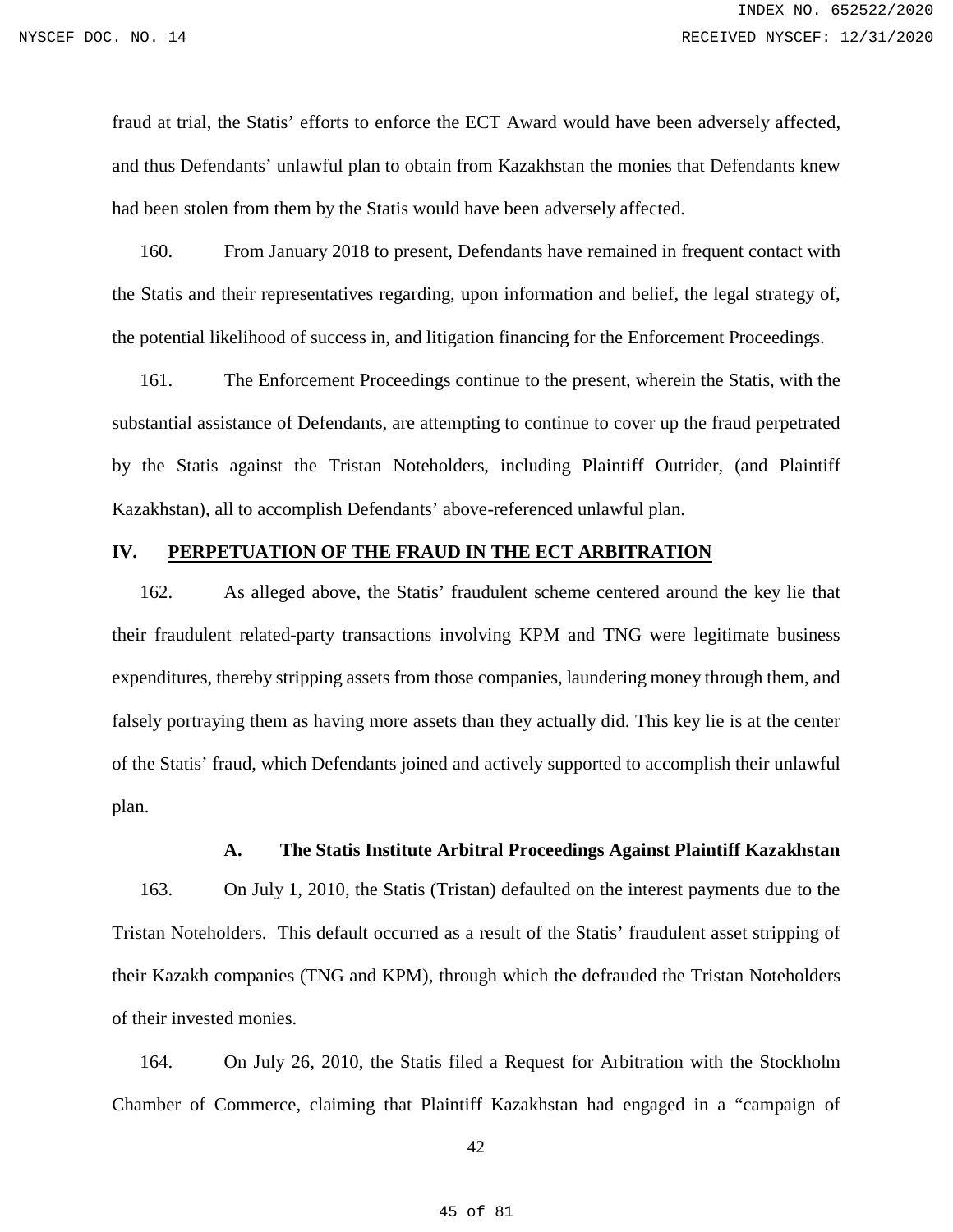harassment" that violated various provisions of the ECT. The Statis claimed as damages all, or substantially all, of the monies they had unlawfully stripped from their Kazakh companies and stolen from the Tristan Noteholders.

165. The arbitration hearings were held in Paris, France. In the ECT Arbitration, the Statis contended that, as a result of Plaintiff Kazakhstan's alleged breaches of the ECT, the Statis were entitled to damages for, *inter alia*, (i) their actual investment in the LPG Plant, which they falsely claimed was approximately \$245 million; and (ii) the additional profit that they contended would have been realized from the LPG Plant but for Plaintiff Kazakhstan's alleged breaches of the ECT, which the Statis asserted was \$84,077,000.00.

### **B. In Furtherance of the Fraudulent Scheme, the Statis Make Multiple Misrepresentations in the ECT Arbitration**

166. During the ECT Arbitration, the Statis made a series of false statements and submitted a range of falsified evidence on a range of subjects, including false evidence supporting their key lie that the related-party transactions were legitimate business expenditures.

167. With regard to the LPG Plant, the Statis contended that the LPG Plant should be valued based on the investment that they had allegedly made on the plant, while Plaintiff Kazakhstan contended that it should be valued as scrap, given that it was never completed and was not a viable investment.

168. The Statis, in making their arguments regarding the quantum of damages, made several misrepresentations, the falsity of which Plaintiff Kazakhstan and Plaintiff Outrider did not discover until years later.

169. First, the Statis, in reliance on the fraudulently obtained audit reports and falsified financial statements, represented that they had invested more than \$245 million in the development and construction of the LPG Plant, and should be awarded that amount. In fact, the amount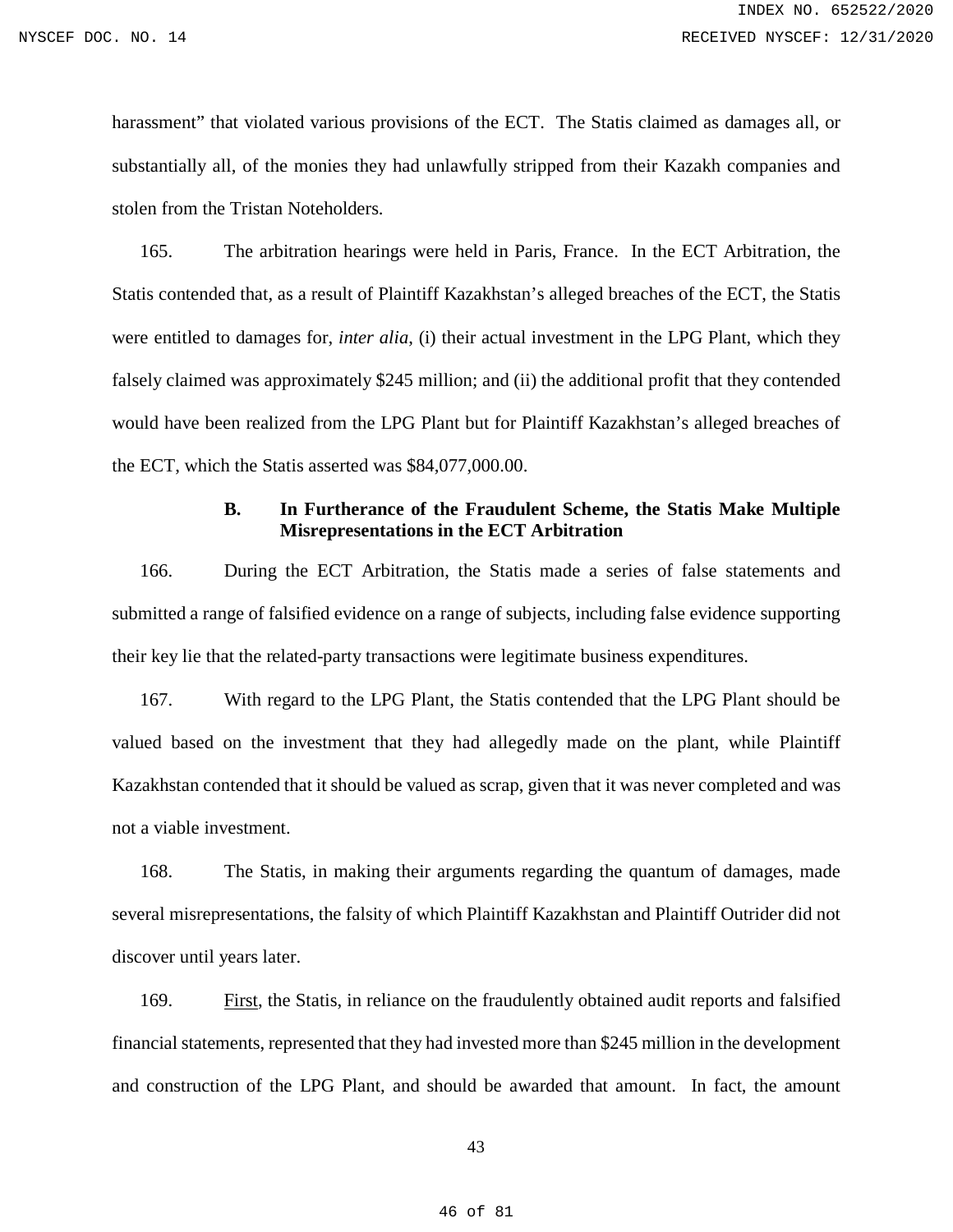invested by the Statis in the development and construction of the LPG Plant was substantially less than the claimed \$245 million, and this amount had been fictitiously inflated through the LPG Plant fraud scheme described above.

170. In addition to submitting fraudulent documentary evidence, the Statis made the following misrepresentations to the ECT Tribunal:

a. The Statis' May 18, 2011 Statement of Claim stated that they "invested more than USD 245 million in development and construction of the LPG plant."

b. The First Witness Statement of Mr. Lungu, dated May 17, 2011, asserted that "[w]hen the State seized KPM and TNG and all of their assets, including the LPG Plant, in July of 2010, more than USD 245 million had been invested in construction of the LPG Plant."

c. The May 17, 2011 expert report of FTI Consulting, Inc. ("**FTI**") stated that "[p]er the audited financial statements for the period ended 31 December 2009, TNG has invested approximately \$245 million in the design and construction of the LPG Plant," and that "[a]s of 30 September 2008, TNG reported \$208.5 million related to total capital costs invested into the LPG Plant."

d. The Statis' May 7, 2012 Reply Memorial on Jurisdiction and Liability stated that "in May of 2009, Claimants ceased their capital outlays for construction of the LPG Plant, having already invested more than US \$245 million in its construction."

e. The Second Witness Statement of Anatolie Stati, dated May 7, 2012, stated that "[f]aced with this climate of fear and uncertainty, I [*i.e.*, Anatolie Stati] chose in May of 2009 to postpone the LPG Plant project, having already spent more than USD 245 million toward its construction."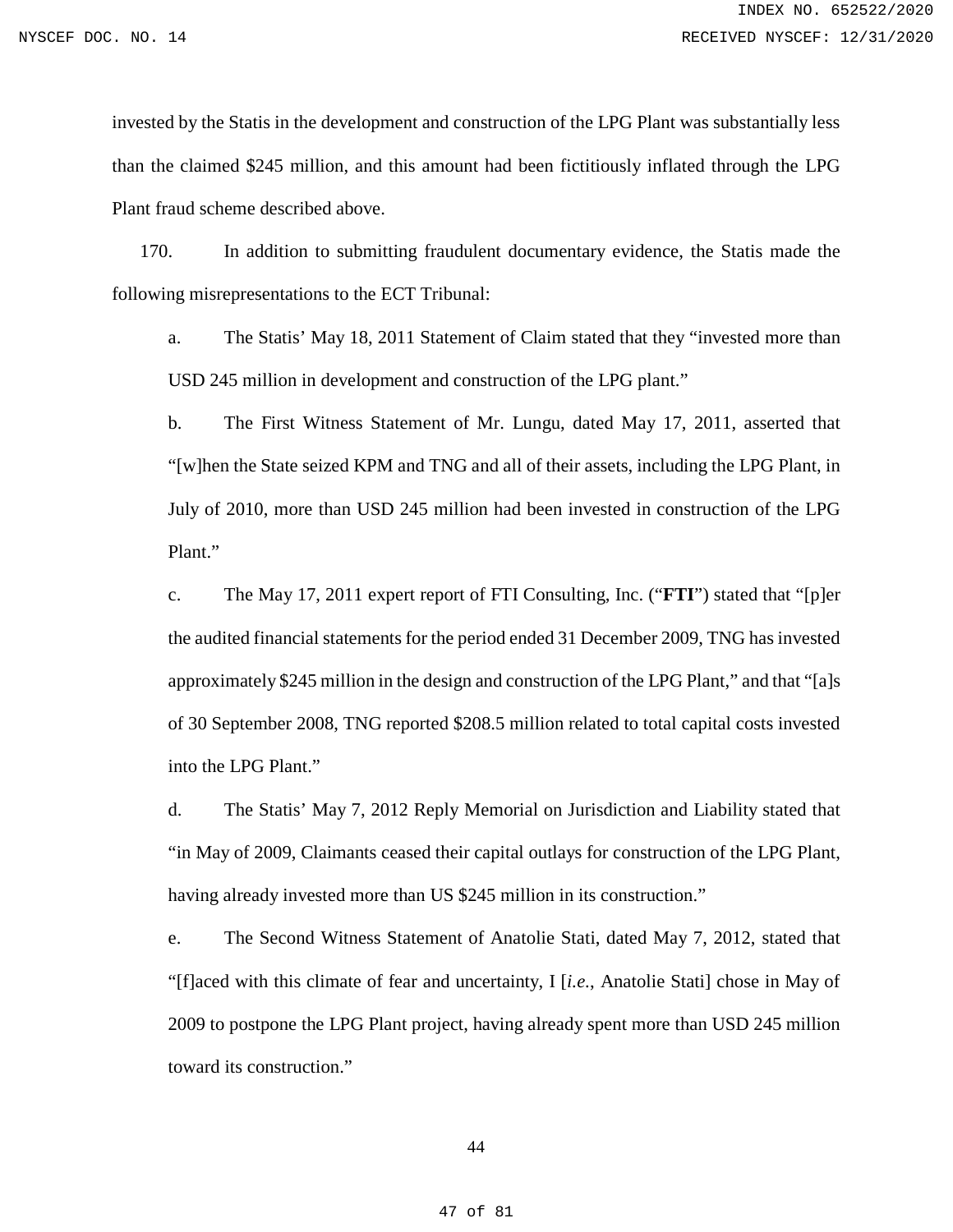f. The supplemental expert report of FTI dated May 28, 2012 stated that the "[t]otal investment that the Claimants have invested in the LPG Plant is \$245 million."

g. The Statis' May 28, 2012 Reply Memorial on Quantum [*i.e*., damages] reiterated that "[i]n the event the Tribunal chooses not to award the prospective value of the LPG Plant, Claimants request an award of the investment value of the LPG Plant, as adjusted by FTI to account for the approximately US \$37 million in additional expenditures by Claimants through May, 2009, in the sum of US \$245 million."

h. In oral evidence at a hearing during the arbitration proceedings, on October 2, 2012, Anatolie Stati repeated the statement made in his Second Witness Statement.

i. In oral evidence at a hearing in the arbitration on January 28, 2013, Mr. Lungu repeated the statement made in his First Witness Statement.

j. The Statis' April 8, 2013 First Post-Hearing Brief stated that "Claimants invested more than US \$240 million in construction of the LPG plant," that the investment cost of the LPG Plant was \$245 million, and that they were claiming their investment cost of \$245 million for the LPG Plant.

k. The Statis' June 3, 2013 Second Post-Hearing Brief stated that "TNG's audited 2009 financial statements … list the net book value of the LPG Plant as US \$248 million at December 31, 2009, which corroborates FTI's assessment of US \$245 million. Data from the Claimants' historical financial records, particularly data from audited financial statements, is perfectly reliable evidence, and is not simply FTI parroting the Claimants." They urged the ECT Tribunal to "award damages for the LPG Plant based on . . . Claimants' out-of-pocket investment costs of US \$245 million."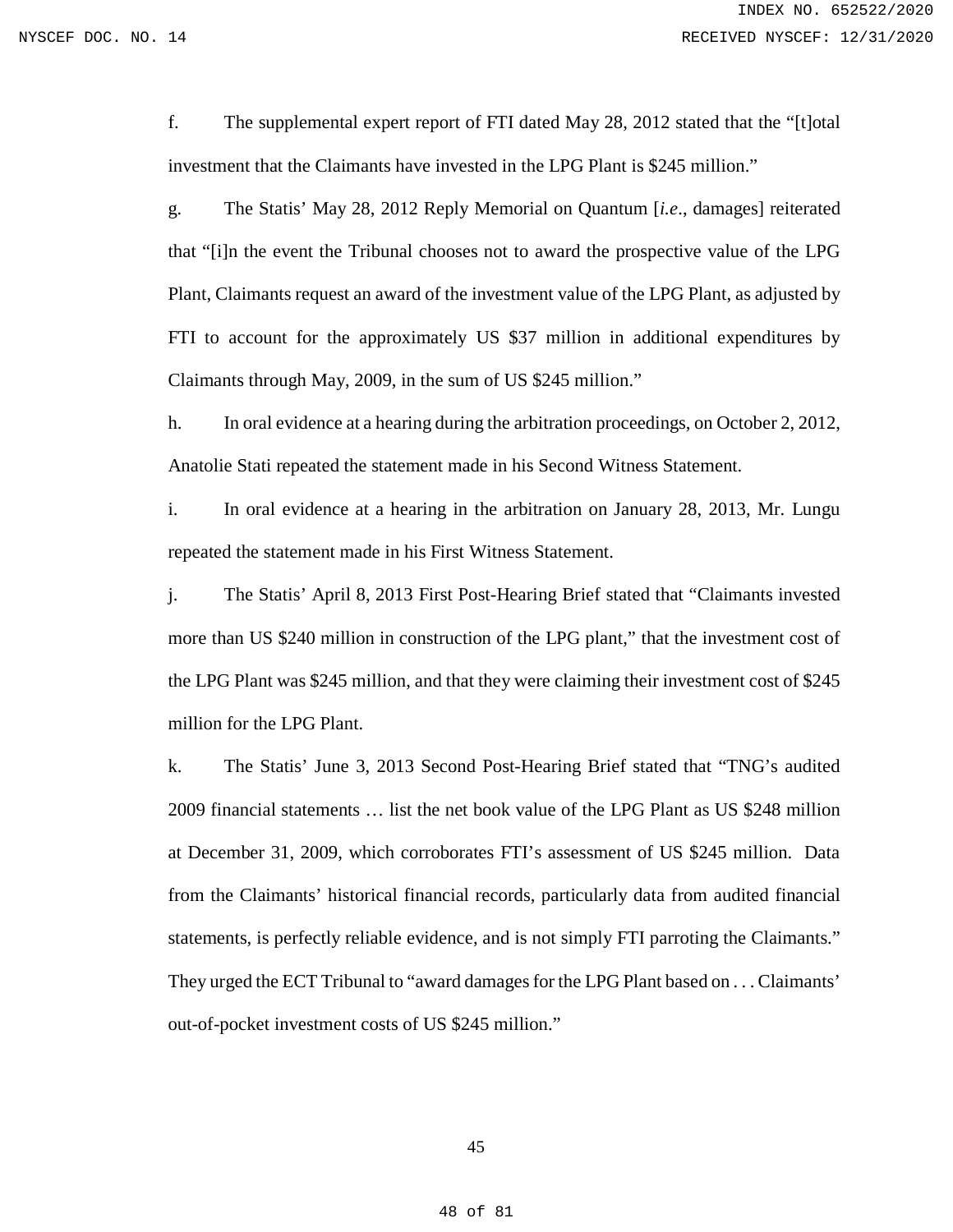171. Each of the above statements was false because the stated construction costs did not represent the true costs that had been incurred in connection with the construction of the LPG Plant. Instead, the stated construction costs had been materially and fraudulently inflated through the above-referenced schemes that included (but may not have been limited to) the Resale Fraud, the Double-Billing Fraud, the Equipment for Construction Fraud, the Management Fee Fraud, and the Interest Fraud.

172. Second, the Statis concealed the existence of highly relevant documents from Plaintiff Kazakhstan and the ECT Tribunal. In a February 3, 2012 Order, the ECT Tribunal ordered the Statis to disclose to Kazakhstan, *inter alia*, documents in their possession, custody, or control "specifying the cost of construction and assembly operations, start-up and adjustment works in respect of basic facilities" of the LPG Plant. Documentation regarding the transfers between Tractebel, Azalia, and Perkwood all fell directly within the scope of this Order, and should have been disclosed by the Statis. However, in breach of the Order, the Statis failed to disclose these documents.

173. Third, the Statis used the KMG Indicative Offer during the ECT Arbitration as evidence that the value of the LPG Plant, at minimum, was the \$199 million included in the KMG Indicative Offer. The Statis did this despite knowing that the KMG Indicative Offer (i) had been procured by fraud; and (ii) was not, and could not be regarded as, a valid indicator of the market value of the LPG Plant. For example, the Statis made the following misrepresentations:

a. The Statis' May 18, 2011 Statement of Claim stated that "[t]he non-binding indicative offers … provide a record of the actual reaction of willing and able buyers to an offer of the properties by a willing and able seller, with each acting at arms' length in an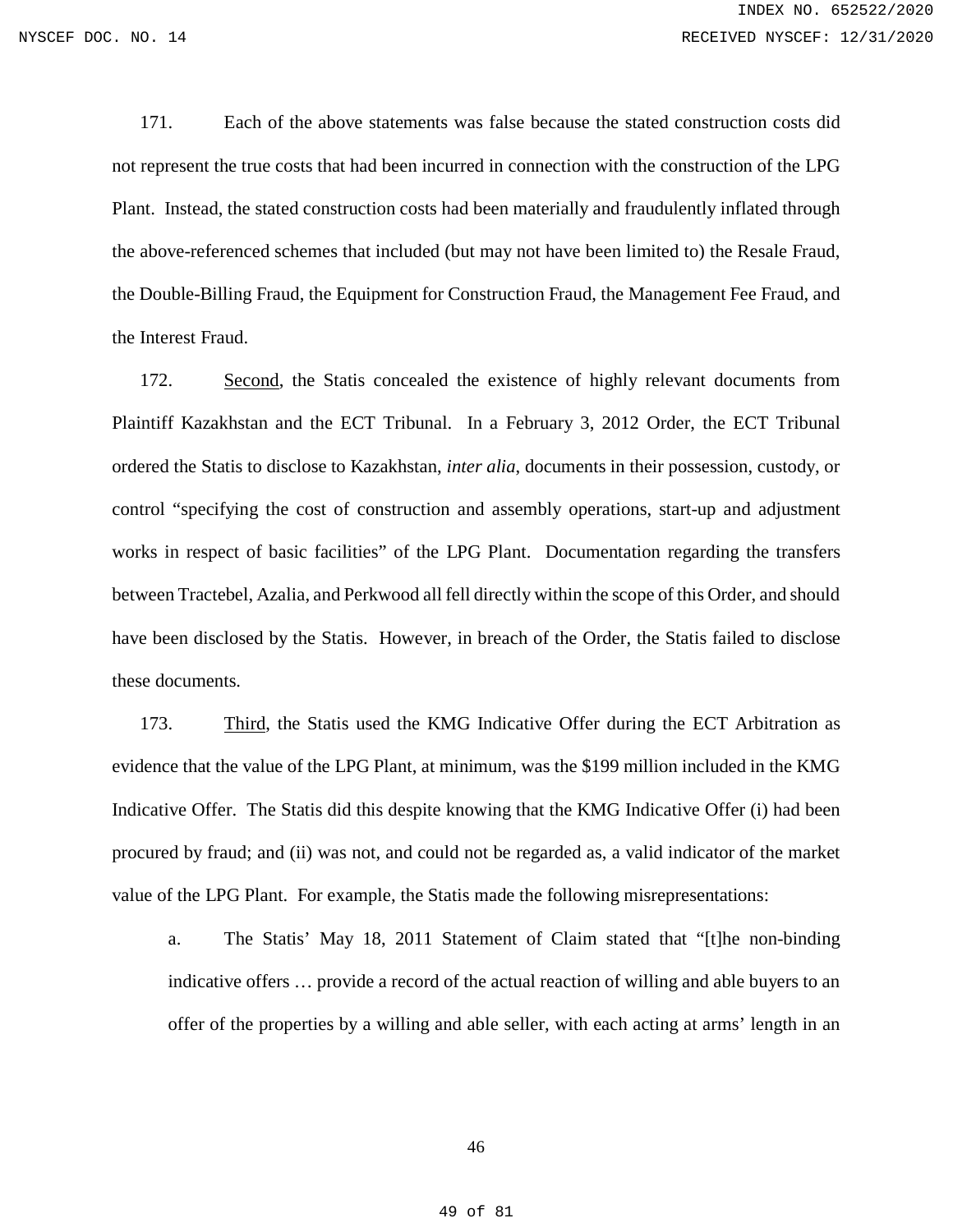open and unrestricted market, without compulsion to buy or sell, and each having knowledge of the relevant facts."

b. The Statis' May 7, 2012 Reply Memorial on Jurisdiction and Liability twice referred to the KMG Indicative Offer, once again representing that it comprised a relevant (if conservative) guide to the value of its subject matter.

c. The Statis' May 28, 2012 Reply Memorial on Quantum (*i.e.*, damages) invited the

Tribunal to consider the KMG Indicative Offer in the following terms:

Indeed, the offer made for the LPG Plant by [KMG] at that time was US \$199 million. While Claimants did not accept these offers because at the time they deemed them too low and did not feel that they would lead to a sale, the Tribunal should note that State-owned [KMG] itself offered almost US \$200 million for the [LPG] Plant, more than six times the highest value assigned to the LPG Plant by Deloitte of US \$32 million. Little more is needed to demonstrate that Deloitte's salvage value assumptions and calculations are worthless.

d. The Statis' April 8, 2013 First Post-Hearing Brief, again referred to the KMG Indicative Offer, directly and indirectly, representing that it comprised a relevant (if conservative) guide to the value of its subject matter.

e. At a hearing on damages on January 28, 2013, the Statis submitted that damages should, at a minimum, be awarded in the amount of the KMG Indicative Offer.

174. Fourth, the Statis submitted expert reports that relied on the fraudulently obtained audit reports, the falsified financial statements, the fraudulently obtained KMG Indicative Offer, and the false testimony of Anatolie Stati and Mr. Lungu. Specifically, the Statis retained FTI to assess the economic damages related to their Kazakh operations, including the LPG Plant.

175. For example, FTI's May 28, 2012 supplemental expert report relied on two categories of the Statis' false information. First, in Paragraph 7.5, it cited the indicative offers on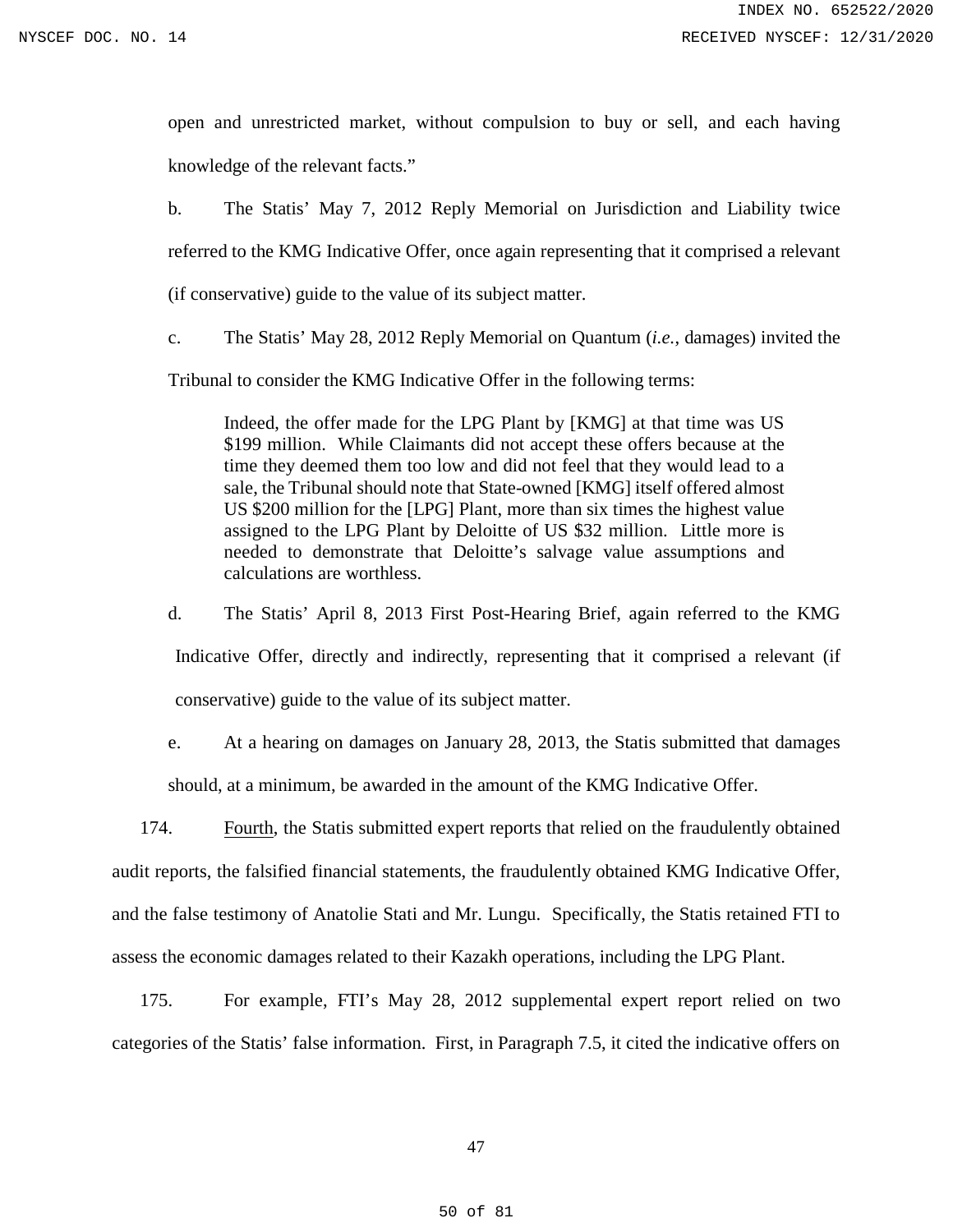the LPG Plant, including KMG's \$199 million Indicative Offer, to demonstrate that the value of the LPG Plant was "well in excess of its salvage value":

> Offers made by interested buyers in 2008 for buying Claimants' assets … valued the LPG Plant at \$150 million on average. The offer made by stateowned KazMunaiGaz at that time was \$199 million for the LPG Plant. Hence it is clear that the value of the LPG Plant at the 2008 Valuation Date was well in excess of its salvage value.

176. This report also relied on the false representations in the Stati financial statements and annual reports when assessing the investment value of the LPG Plant.

177. At no point did the Statis disclose that the financial statements were falsified and fraudulent. Instead, during the ECT Arbitration, the Statis affirmatively relied on the falsified financial statements to support their claims. For example, in their Second Post-Hearing Brief, the Statis defended criticisms of FTI's assessment of the investment value of the LPG Plant on the basis that the financial statements and annual reports were "prepared for investors in the ordinary course of business, and not for the purposes of litigation." In the same document, the Statis also falsely represented that their "historical financial records, particularly data from audited financial statements," were "perfectly reliable evidence."

# **C. Plaintiff Kazakhstan Relied to Its Detriment on the Fraudulent Misrepresentations**

178. Plaintiff Kazakhstan justifiably relied to its detriment on the Statis' misrepresentations throughout the ECT Arbitration. This justifiable reliance took multiple forms.

179. First, in preparing and presenting its defenses on jurisdiction, Plaintiff Kazakhstan relied on the Statis' misrepresentations – both in its financial statements, pleadings, and expert evidence – that the expenses stated therein were legitimately and lawfully incurred. Had the Statis not made these misrepresentations, and instead disclosed the truth – that the Statis were engaged in a massive fraud through the operations of Tristan Oil, KPM, and TNG – Kazakhstan's defenses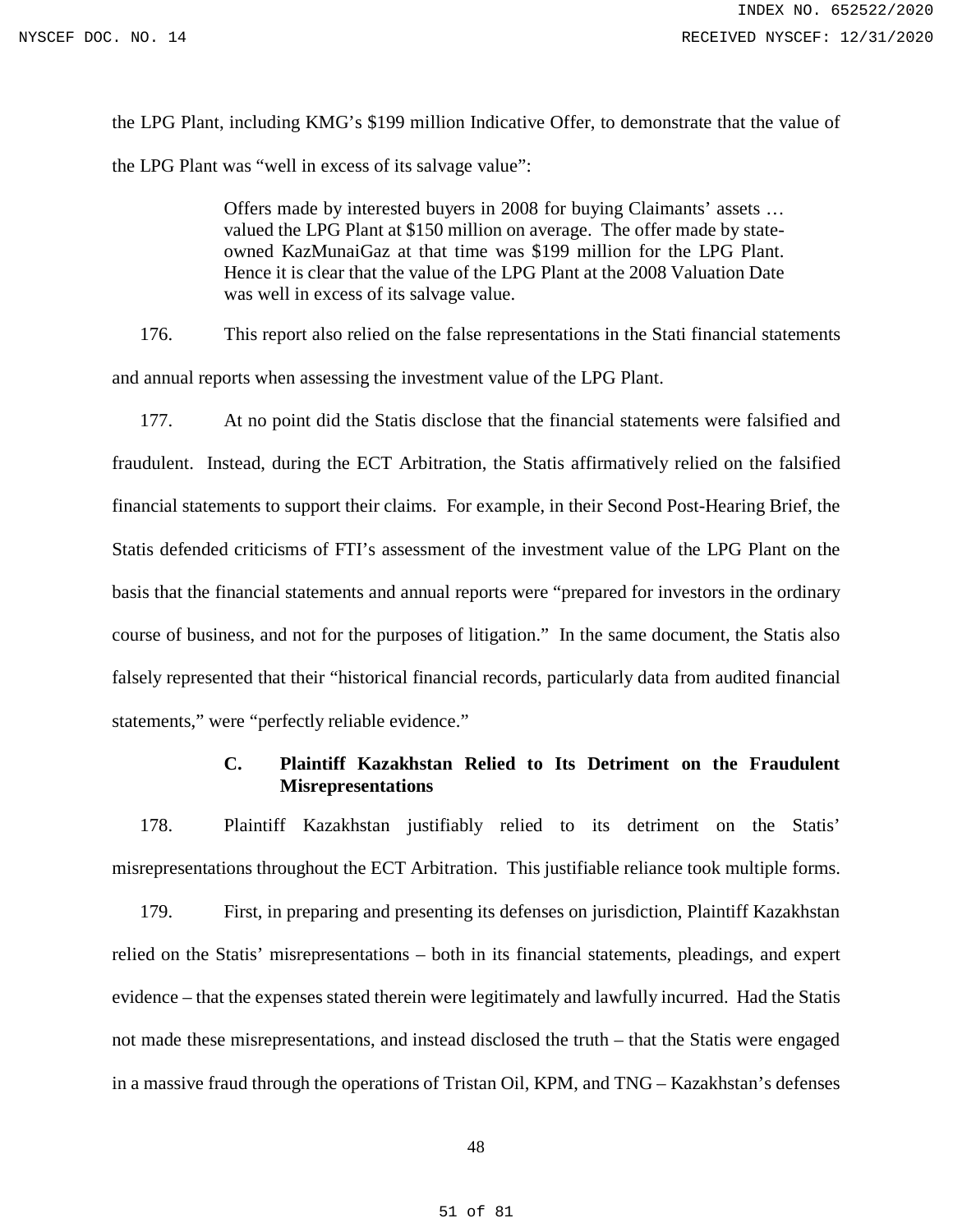$\overline{a}$ 

would have been materially different. As a result of the Statis' misrepresentations, Kazakhstan incurred damages, including litigation costs in connection with preparing its defenses on jurisdiction and liability, which were completely wasted.

180. Second, in preparing and presenting its defenses concerning liability, Plaintiff Kazakhstan relied on the Statis' misrepresentation that their financial statements were materially correct, as evidenced by the KPMG audit reports. Had the Statis not made this misrepresentation, and instead disclosed the truth – that the Statis materially falsified the financial statements and obtained the KPMG audit reports by fraud – Kazakhstan's defenses would have been materially different. As a result of the Statis' misrepresentations, Kazakhstan incurred damages, including litigation costs in connection with preparing its defenses concerning jurisdiction, liability, and damages that were completely wasted.

181. Third, in preparing and presenting its defenses concerning the value of the LPG Plant, Plaintiff Kazakhstan relied on the Statis' misrepresentations – in their financial statements, pleadings, and expert evidence – that they had invested \$245 million in the construction of the LPG Plant. For example, Kazakhstan relied on the Statis' misrepresentation of the LPG Plant's costs to calculate how much the Statis lost as a result of building the plant, arguing that the Statis "invested USD 245 million to create an asset that, in the best case scenario, had a value of only USD 67 million."<sup>[9](#page-51-0)</sup>

182. Had the Statis not made these misrepresentations, and instead disclosed the truth – that their claimed investments in the LPG Plant were based on falsified and fraudulent evidence – Plaintiff Kazakhstan's defenses would have been materially different. As a result of the Statis'

<span id="page-51-0"></span><sup>9</sup> *Id*. ¶ 1728 (citing Kazakhstan's Second Post-Hearing Brief, June 3, 2013, ¶¶ 829–32).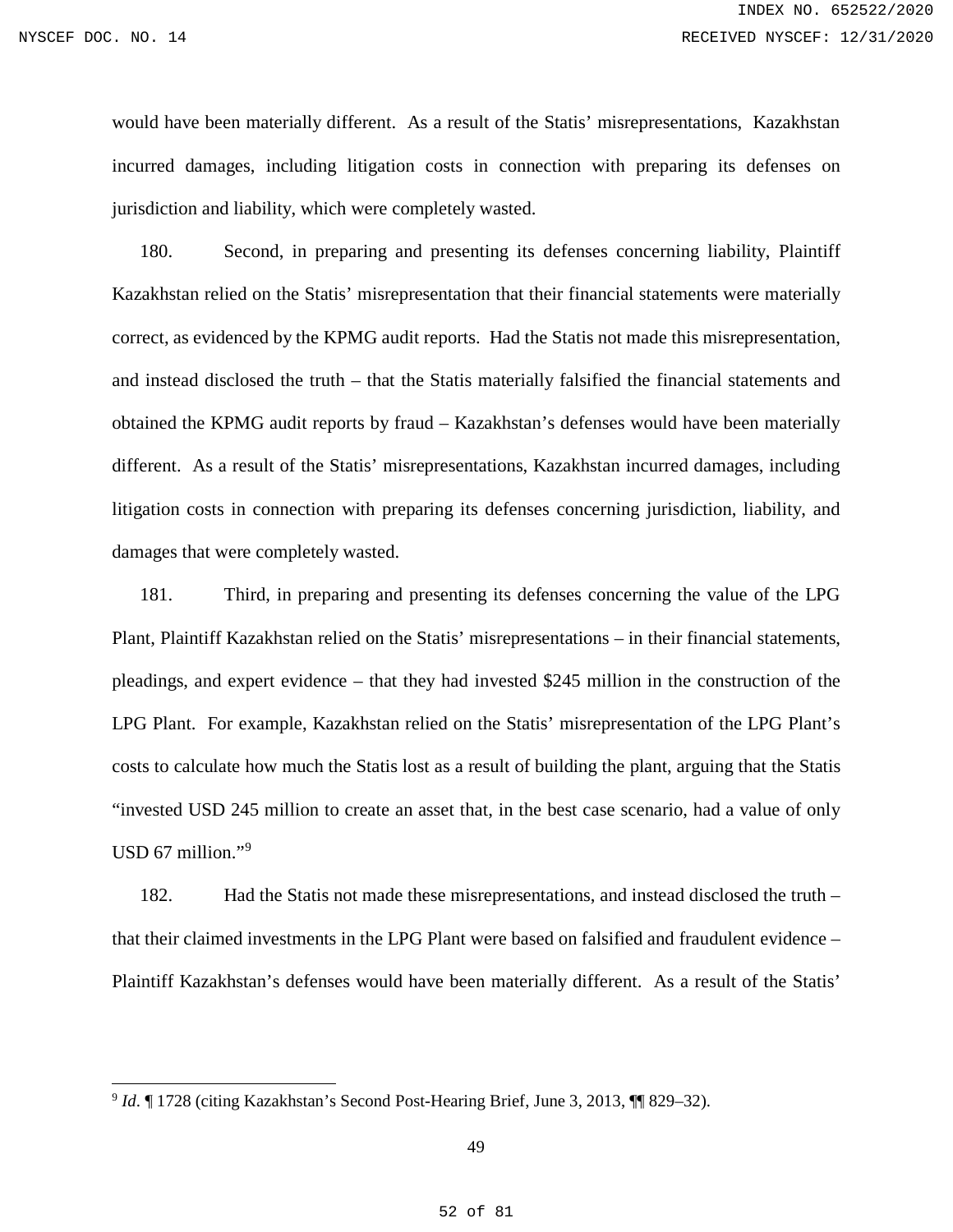misrepresentations, at minimum, Kazakhstan incurred damages, including litigation costs in connection with preparing its defenses concerning damages that were completely wasted.

### **D. Impact of the Fraud on the ECT Tribunal's Decision**

183. The Statis' fraud affected the outcome of the ECT Arbitration because it impacted the ECT Tribunal's determinations regarding jurisdiction, liability, and damages. For example, with respect to damages, the ECT Tribunal awarded the Statis total compensation in the amount of \$497,685,101, comprised of the following: (i) \$277.8 million for two oil and gas fields; (ii) \$31.3 million for another contract area; and (iii) \$199 million for the LPG Plant. After deducting \$10,444,899 in the Statis' debts (not including debt related to the Laren Transaction), the ECT Tribunal issued the final award in the amount of \$497,685,[10](#page-52-0)1.<sup>10</sup>

184. Under the terms of its analysis, the ECT Tribunal concluded that the LPG Plant should be assessed in the amount of \$199 million based on the amount of the KMG Indicative Offer.<sup>[11](#page-52-1)</sup> This decision was the result of fraud committed by the Statis, from three perspectives.

185. First, KMG almost certainly would not have issued the KMG Indicative Offer had it known of the Statis' fraudulent scheme, particularly that the audit opinions for the Statis' financial statements had been obtained fraudulently and that the LPG Plant costs stated in the financially were materially falsified.

186. Second, the KMG Indicative Offer was explicitly based on the historical costs of construction of the LPG Plant included in the Information Memorandum.<sup>[12](#page-52-2)</sup> This Information Memorandum was prepared unilaterally by the Statis using the materially inflated and fictitious

<span id="page-52-2"></span><sup>12</sup> *Id*.

 $\overline{a}$ 

<span id="page-52-0"></span><sup>10</sup> *Id*. ¶¶ 1856–59.

<span id="page-52-1"></span><sup>11</sup> *Id*. ¶ 1747.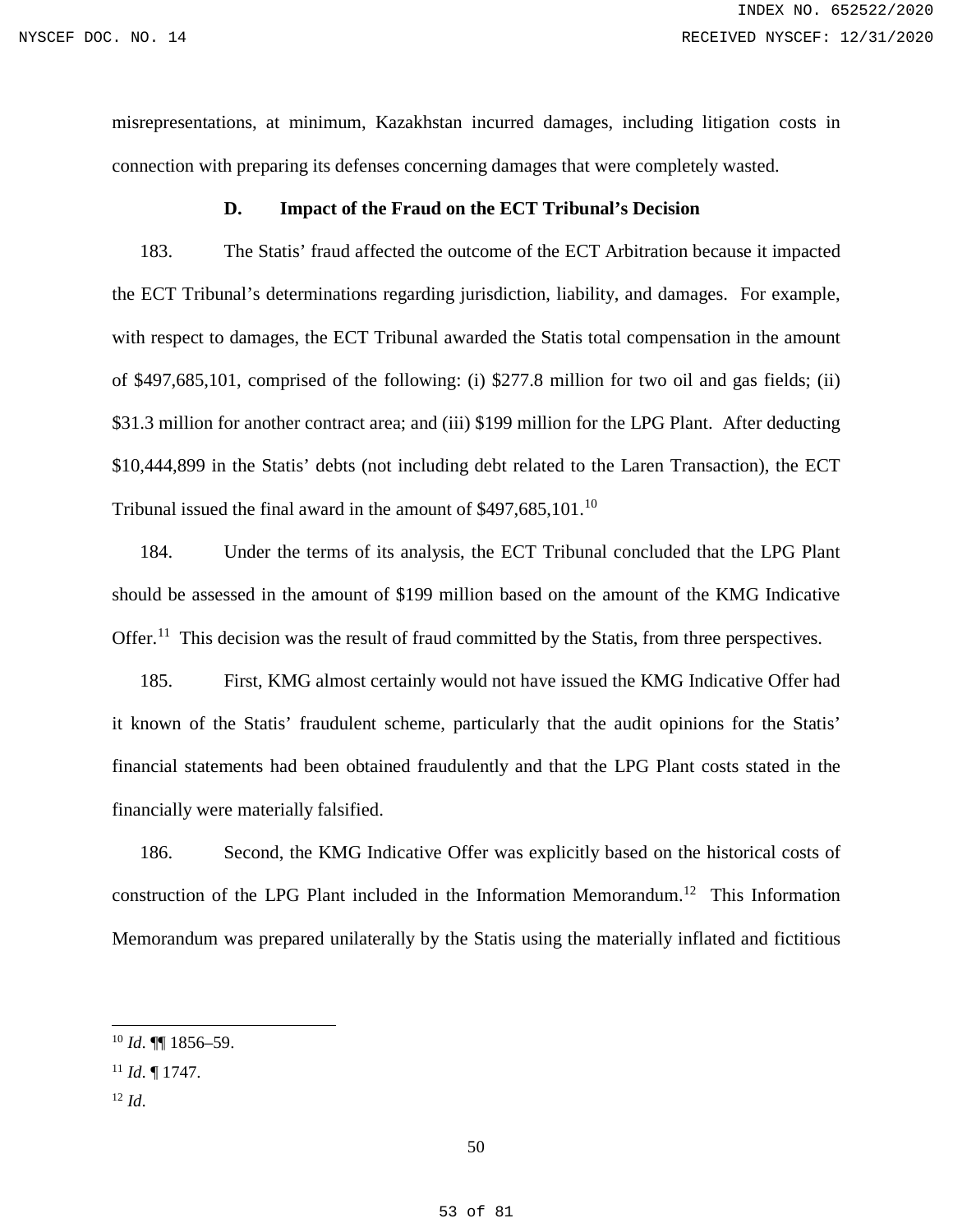construction costs resulting from the transactions with Perkwood and Azalia. The Information Memorandum failed to mention the Perkwood/Azalia transactions and presented the construction costs as if they corresponded to the costs of supply by Tractebel. Despite this, the Statis affirmatively introduced the KMG Indicative Offer into the ECT Arbitration and asked the ECT Tribunal to use the KMG Indicative Offer as a basis to award them damages.<sup>[13](#page-53-0)</sup> Given that the ECT Tribunal accepted the Statis' request and awarded them \$199 million on the basis of the fraudulently obtained KMG Indicative Offer, the Statis obtained the ECT Award by fraud.

187. Third, the ECT Tribunal relied on the amount included in the KMG Indicative Offer on the grounds that in its view, this was "the relatively best source of information."[14](#page-53-1) However, this conclusion was based on the Statis' fraud, in that the Statis:

a. Concealed a series of essential elements that determined the price fixed in the KMG Indicative Offer, including the artificially inflated costs and the fact that the suppliers of equipment at fictitious prices were related parties;

b. Filed in the ECT Arbitration falsified documents (the altered VDD Report, the annual accounts of TNG, the Information Memorandum, among other items described above), and on this basis repeatedly falsely represented that they had invested \$245 million in construction costs for the LPG Plant; and

c. Urged the Tribunal to rely on the submitted KMG Indicative Offer as a valid minimum valuation for the LPG Plant.

188. These facts caused the English court to decide in 2017:

If construction costs were … fraudulently inflated by the Claimants … then, because the … Indicative Bid valued the LPG Plant [on the basis of these

 $\overline{a}$ 

<span id="page-53-0"></span><sup>13</sup> *Id*. ¶ 1707.

<span id="page-53-1"></span><sup>14</sup> *Id*. ¶ 1747.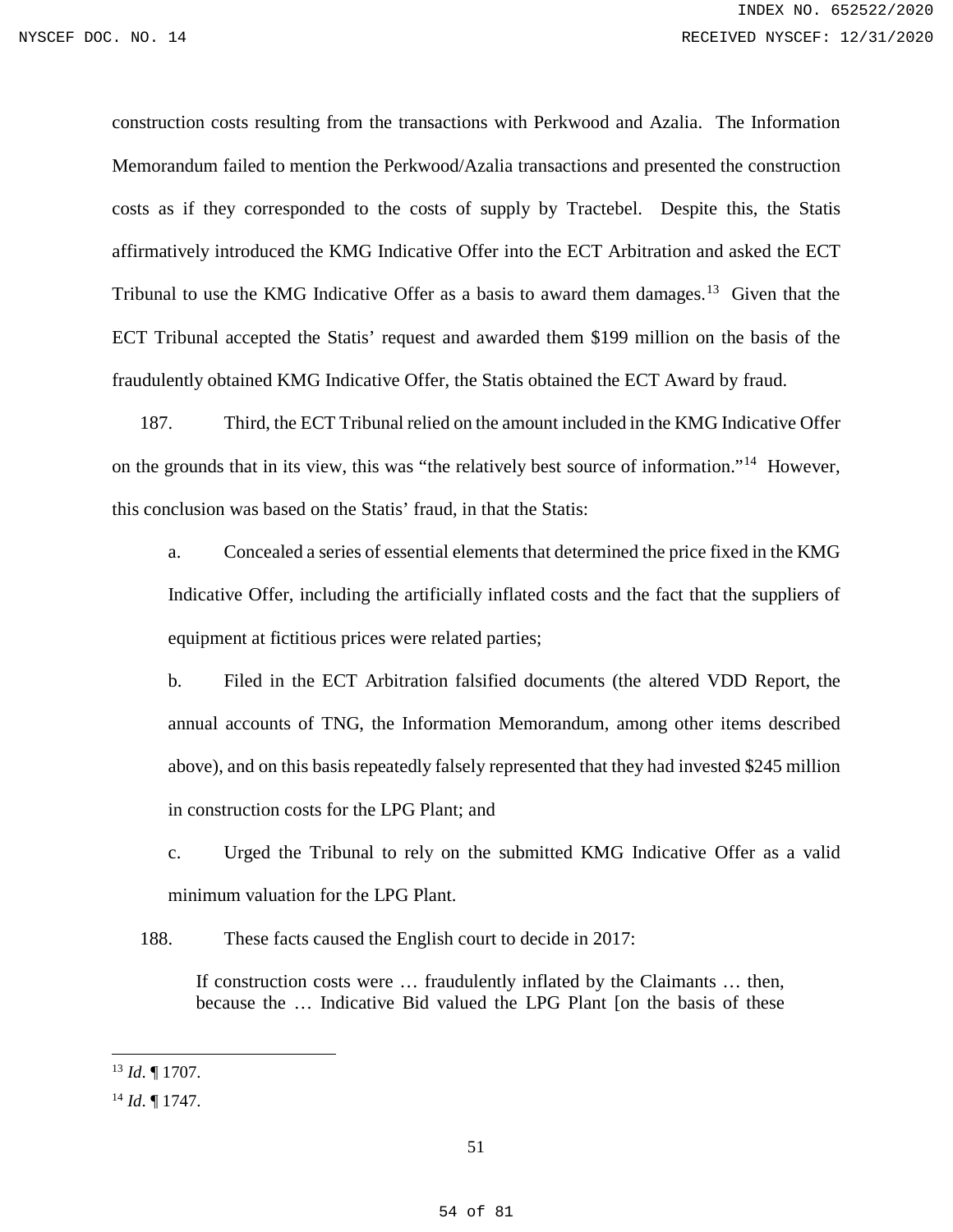$\overline{a}$ 

inflated construction costs] there is the clearest argument that the … Indicative Bid would have been lower.

[I]n asking the Tribunal to rely on the … Indicative Bid in circumstances (concealed from the Tribunal, as from the bidder) of the alleged fraud, there was a fraud on the Tribunal.<sup>[15](#page-54-0)</sup>

189. The Statis, rather than attempt to defend against the fraud allegations in the English proceedings, dismissed their own action to enforce the arbitral award, which efforts were materially assisted by Defendants.

# **V. PERPETUATION OF THE FRAUD IN THE ENFORCEMENT PROCEEDINGS**

190. After the Statis obtained the ECT Award against Plaintiff Kazakhstan, they began recognition and enforcement proceedings in a series of jurisdictions, including England, Italy, the Netherlands, Luxembourg, Belgium, and the United States.<sup>[16](#page-54-1)</sup> Plaintiff Kazakhstan, meanwhile, initiated proceedings to have the award set aside or invalidated and to seek discovery from Defendants.<sup>[17](#page-54-2)</sup> In initiating or defending themselves in these proceedings, the Statis continued to perpetrate and cover up the fraud against their investors with the substantial and continuous assistance of Defendants and to the detriment of Plaintiff Kazakhstan.

191. In these proceedings, upon information and belief, Defendants worked with the Statis to provide funding and to create legal strategy. They did so, in part, through the dozens of communications detailed above, as well as others. Rather than trying to recoup their stolen investments from the Statis through lawful means, Defendants joined and assisted the Statis'

<span id="page-54-0"></span><sup>15</sup> Anatolie Stati, Gabriel Stati. Ascom Group S.A. and Terra Raf Trans Traiding Ltd., Case no. CL‐2014‐ 000070 (June 6, 2017), ¶¶ 43, 48.

<span id="page-54-1"></span><sup>&</sup>lt;sup>16</sup> Specifically, they began enforcement proceedings in England and the United States in 2014, and in Sweden, Belgium and Italy in 2017. They also began attachment or exequatur proceedings in the Netherlands beginning in 2014, in Sweden, Luxembourg, and Belgium in 2017, and in Italy in 2018.

<span id="page-54-2"></span><sup>&</sup>lt;sup>17</sup> Plaintiff asked the Svea Court of Appeal in Sweden to set aside the ECT Award in 2014. It initiated discovery proceedings in the United States starting in 2015.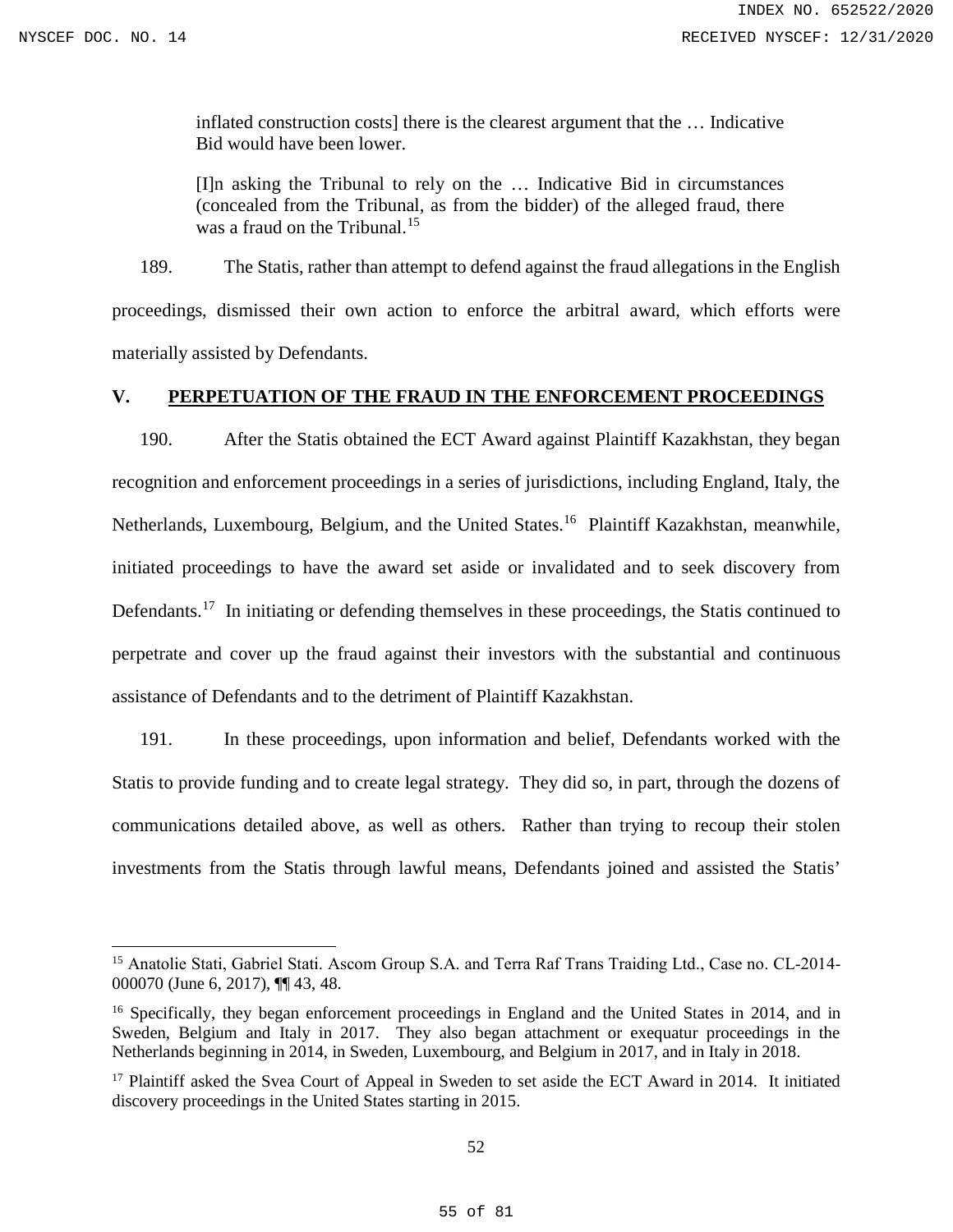fraudulent schemes so that they could unlawfully have Plaintiff Kazakhstan pay them the amounts stolen by the Statis. In so doing, Defendants entered into a civil conspiracy to commit fraud, of which Plaintiff Kazakhstan was a victim, and aided and abetted the Statis' wrongful activities.

192. As the Statis prosecuted or defended these proceedings, they and their counsel engaged in a series of misrepresentations to the various courts. This had the effect of furthering the fraud. Although the Statis and their counsel have made dozens of different misrepresentations in dozens of different proceedings, the five categories listed below represent the majority of such misrepresentations.

193. Upon information and belief, Defendants knew that these representations were false and that the Statis were attempting to enforce an arbitral award that they had procured by fraud in order to continue the cover-up of the underlying fraud. Nevertheless, Defendants continued to encourage and support the Statis in these enforcement efforts, including by providing guidance and critical funding for these efforts.

### **A. The Statis Falsely Claim that the Perkwood Transactions Were Legitimate**

194. As alleged above, one component of the Statis' fraud against Plaintiffs was the fraudulent accounting at the LPG Plant, in which they falsely inflated the costs of the plant through related-party transactions. When confronted by the truth, as presented in Plaintiff Kazakhstan's legal submissions and evidence, the Statis made a series of misrepresentations regarding these related-party transactions.

195. After they belatedly admitted that they actually owned Perkwood after hiding this fact for years, the Statis continued to hide the fraudulent LPG Plant costs by falsely claiming in several European proceedings that Perkwood was an operational company that handled the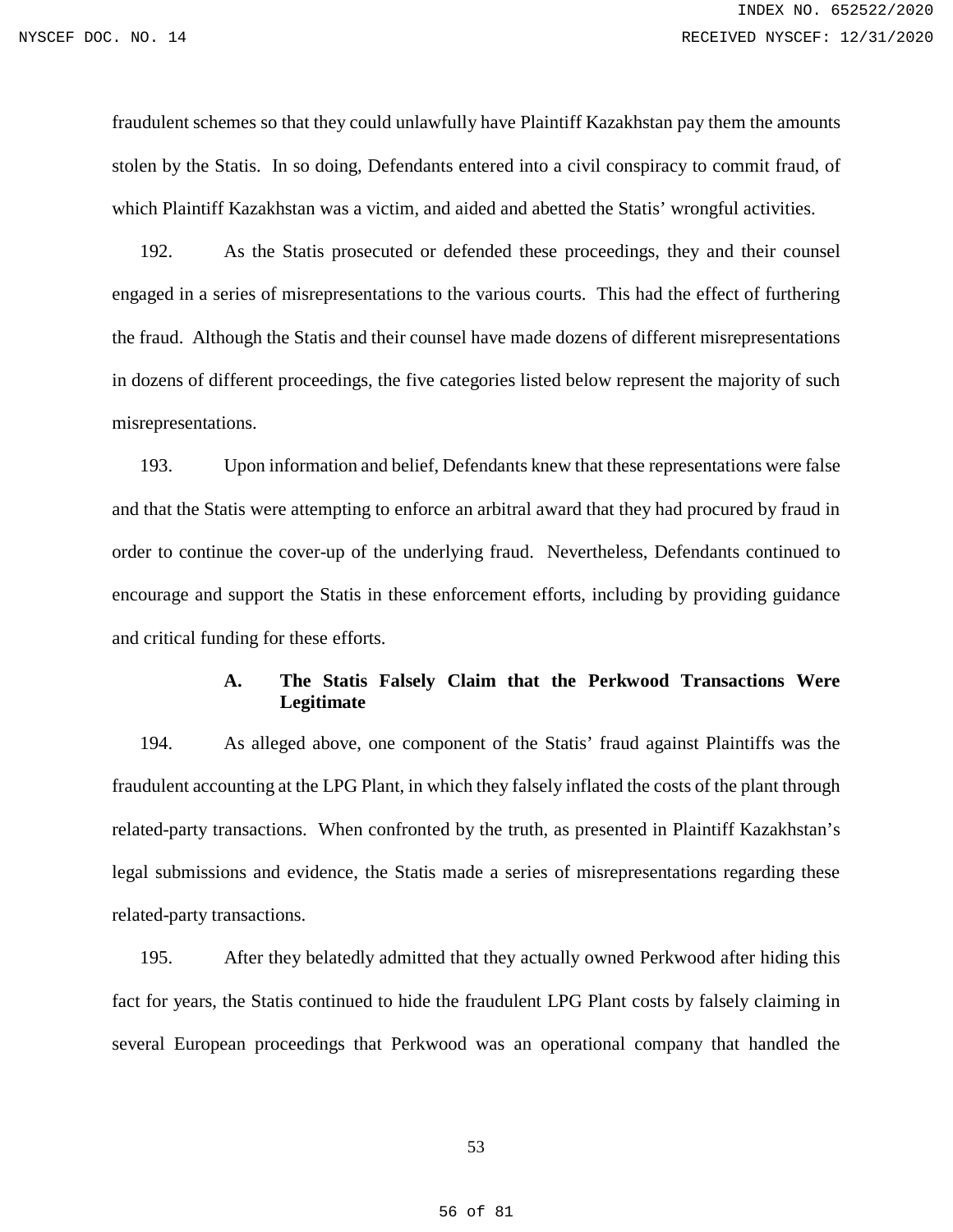delivery of equipment to Kazakhstan, so the markups could be attributed to associated delivery

costs. For example:

- a. The Statis told the Svea Court of Appeal in Sweden, without evidence or explanation, that "Perkwood did deliver. They did perform services."
- b. The Statis asserted to the Luxembourg Court of Appeal that:

[D]espite being part of the group of companies that the Statis controlled/owned, the Perkwood Company had a separate legal personality, distinct from the Statis as individuals and other entities within the Statis' group of companies. The Perkwood company was able to have rights and obligations, regardless of the fact that it did not own any premises or employees…. [T]he Perkwood company was fully operational. The company was set up to take care of the bidding process and to take over equipment delivery to Kazakhstan, in order to allow the construction of the LPG [Plant] by TNG.

c. Before the Rome Court of Appeals, the Statis argued that Perkwood was a fully functional company. Using circular logic (and no evidence), the Statis argued that the fact that Perkwood filed dormant company accounts in the U.K. during all relevant years was irrelevant because Perkwood was a fully operative company.

196. The Statis also made the false representation in various proceedings that the sham Perkwood transactions were a "bona fide transfer pricing agreement" and that their decision to use related parties was a legitimate "tax optimization scheme." These misrepresentations were made notwithstanding the fact that the Statis concealed their relationship with Perkwood from the outside world (including from their own auditors) and that Perkwood, a sham company without employees or offices for which the Statis filed dormant company reports, could not offer any value.

- 197. The Statis made the following misrepresentations in the Swedish proceedings:
	- a. "The Perkwood agreement was not a sham agreement. Perkwood's role was to manage the purchasing and delivery of equipment for the construction of the LPG Plant.…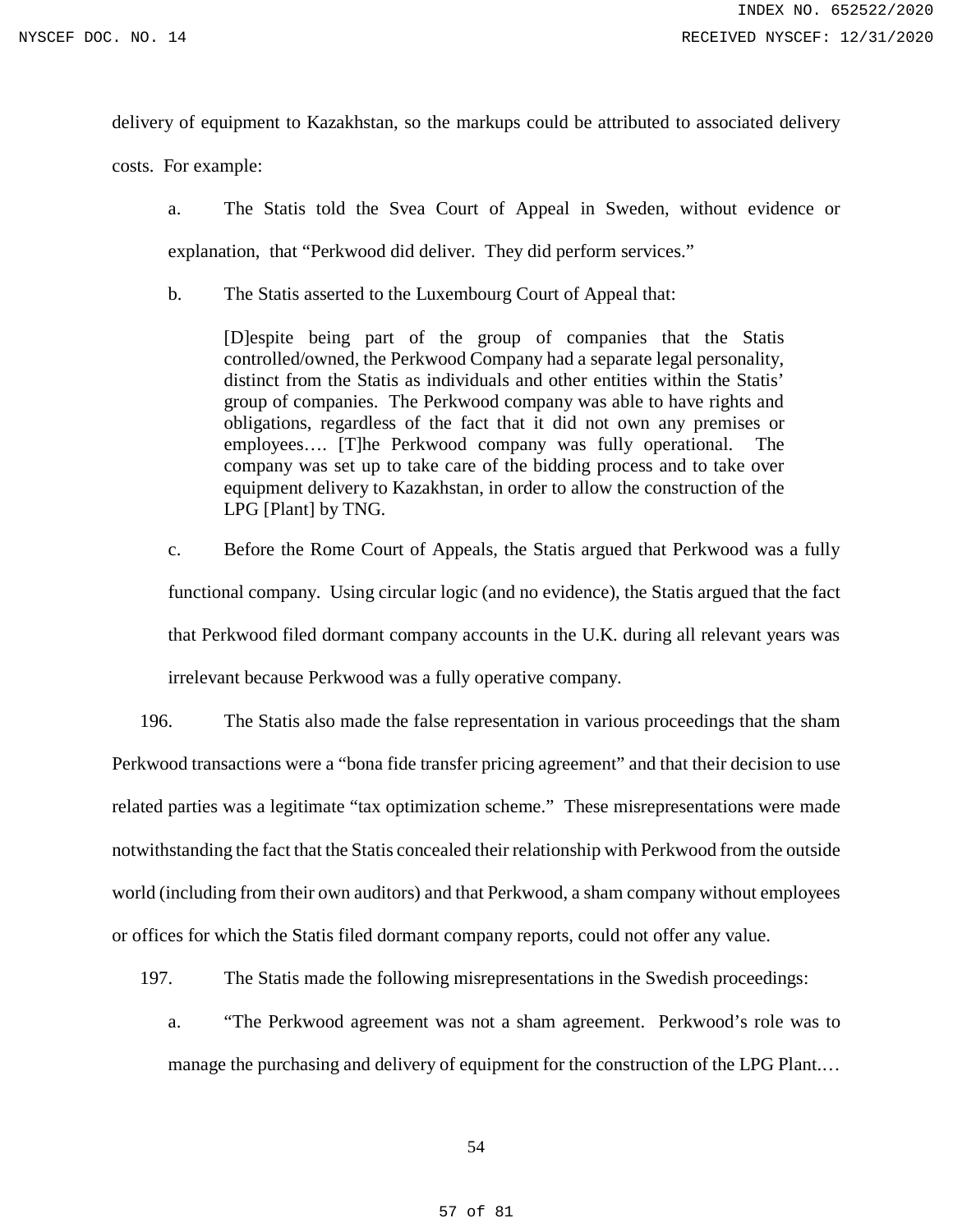In other words, there has been no question of any misleading arrangement or sham agreement between TNG and Perkwood."

b. They denied, without evidence, that the financial statements reflected the purchase of \$72 million in equipment that, in fact, never existed.

c. They claimed, again without evidence, that up to \$60 million in interest costs "corresponds to the actual cost."

d. They further claimed that the "management fee" of \$44 million paid to Perkwood was a legitimate cost: "this assertion that the management fee that was paid to Perkwood without any basis in any agreement, no account of performance in the form of services, well, we know that from the bank history that was not true."

198. The Statis never explained to the Swedish court what services Perkwood performed, how the management fee was calculated, or who decided the amount of the management fee. Instead, they falsely represented that the management fee was valid consideration for Perkwood coordinating the project, arranging for storage at various delivery sites, transportation, insurance, customs duties, and legal liability.

199. In England, the Statis repeated the key lie that the related-party transactions constituted a legitimate transfer pricing arrangement. In their "Points of Defence," they falsely claimed:

> Some of the Claimants' investments into the construction of the LPG Plant, in so far as they related to delivery of certain equipment for the LPG Plant, were structured using a transfer pricing arrangement involving transactions between related business entities affiliated with the Claimants…. This constituted a lawful arrangement driven by tax optimisation purposes. At no point did this arrangement involve fraudulent trade or misinvoicing or any other dishonest practice.

200. They further falsely attributed the price increases, in which the price of the equipment was tripled, to the fact "that Perkwood was responsible for the costly loading in Europe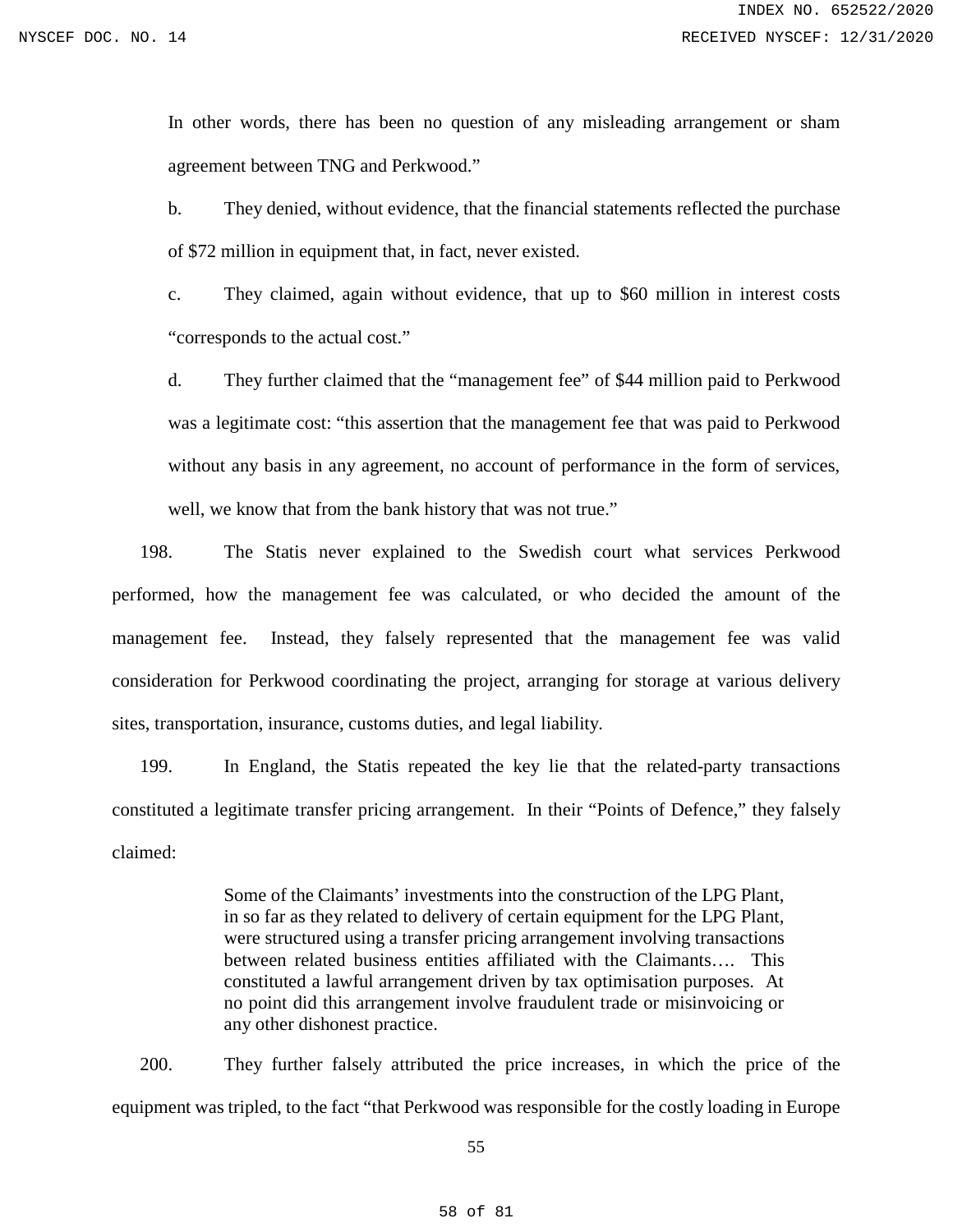and unloading in Kazakhstan and the transportation in between" and that "Perkwood also bore all related insurance and storage costs relating to the requisite equipment during its delivery to Kazakhstan." Finally, the Statis claimed (falsely) that the "management fee was a legitimate add‐ on cost for the equipment supplied under the Perkwood Contract, corresponding to approximately a third of the total value of the Perkwood Contract."

201. The Statis made the same false assertions in Belgian exequatur proceedings: "Perkwood had to bear the excessive costs and much higher for the loading of goods in Europe, their unloading in Kazakhstan and the corresponding transport. Unlike Azalia, Perkwood also had to insure the goods concerned, as well as organize their storage to allow delivery to Kazakhstan." They further asserted that "[s]uch a tax optimization is a perfectly legal arrangement and is customary in a group of companies and in complex construction projects of this magnitude…. This tax optimization mechanism allowed Perkwood (and Azalia) to minimise their tax base for corporate income tax in their country of incorporation, namely Russia (for the Azalia Company) and England (for the Perkwood Company)."

202. The Statis repeated these false assertions in the Luxembourg proceedings:

The Perkwood Company and Contract were part of a Transfer Pricing Agreement, which involved operations between different entities, belonging to the Statis. It is around this Transfer Pricing Agreement, that a part of the investments made by the Statis in the construction of the LPG Plant (in particular as regards the delivery of certain equipment) was structured. Such a mechanism is a perfectly legal arrangement for tax optimisation purposes, as is customary in a group of companies and in complex construction projects of this size…. [T]hese 'fees and management fees' were initially perfectly legitimate, since Perkwood bore all costs and expenses relating to deliveries, storage, insurance and costs related to the conversion of EUR/USD currencies in relationship to equipment deliveries from Europe to Kazakhstan. They corresponded to about a third of the value of the Perkwood contract.

203. In the Netherlands, the Statis also made these false assertions, stating during a hearing that a large part of the inflated LPG Plant costs were bona fide costs for the transport of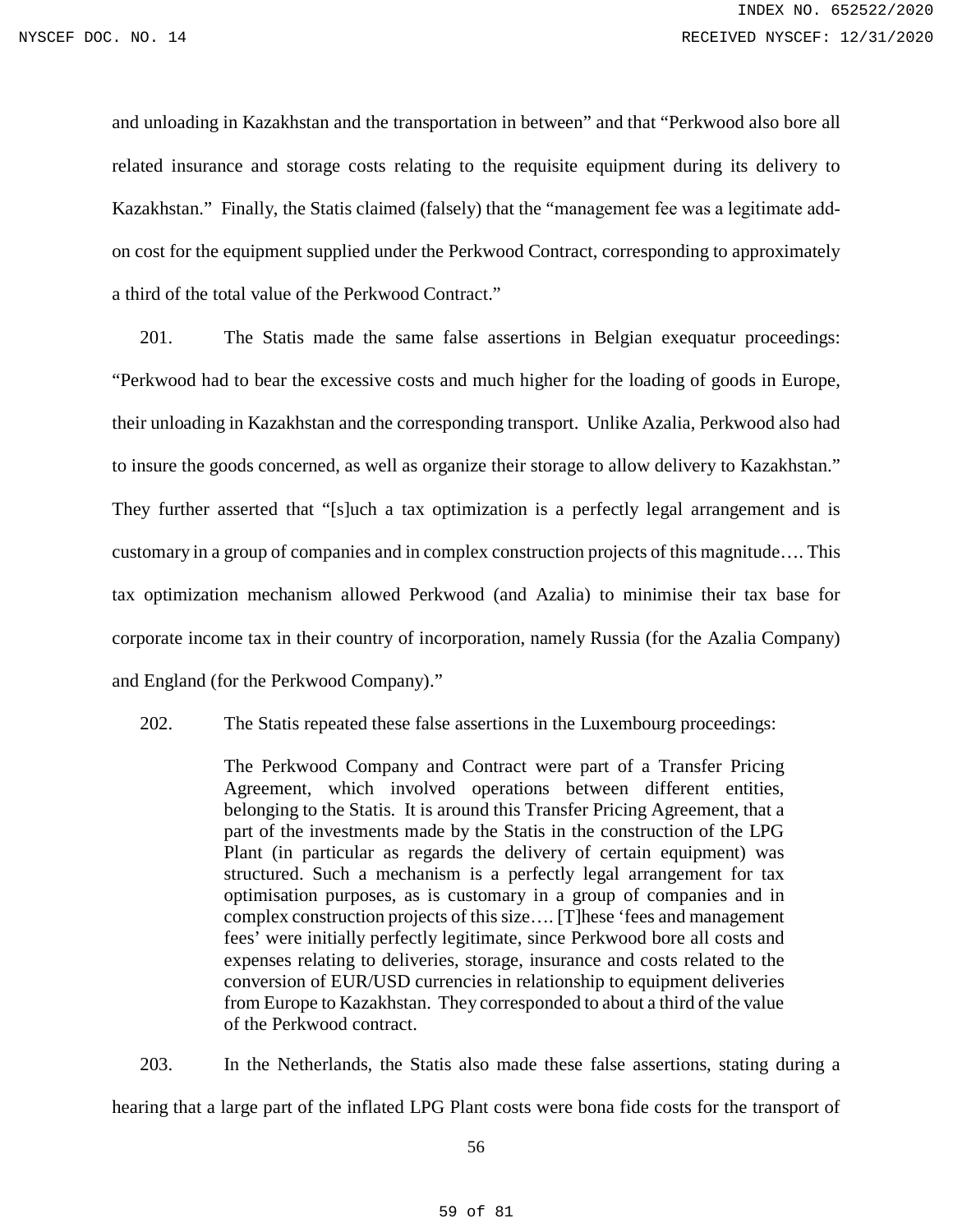equipment. Later, however, the Statis changed their position and claimed in a filing that the (nonexistent) management fee was an explanation for the costs. Either way, the Statis falsely asserted that the increase of the construction costs was part of a bona fide transfer pricing arrangement.

204. In Italy, the Statis again asserted that the Perkwood transactions were part of a lawful transfer pricing arrangement. They claimed in a brief that the price increase for the equipment was explained by transportation costs, insurance costs, and the floating exchange rate between the US dollar and the Euro. The Statis also asserted that the \$44 million management fee paid by TNG to Perkwood was a legitimate construction cost and had a sound legal basis.

# **B. The Statis Misrepresented that KPMG Endorsed their Financial Statements Based on Access to Complete and Truthful Information.**

205. In the European courts, the Statis relied heavily on the false assertion that their financial statements had been audited by KPMG to defend against Plaintiff Kazakhstan's allegation that the statements were fraudulent. The Statis falsely claimed that KPMG had full access to all company records and that they were fully aware of Perkwood's status as a related company.

206. For example, the Statis made the following false statements to these courts:

a. They falsely told the Swedish court that "[w]hen reviewing the prepared annual statements, TNG's auditors, KPMG, had full access to all accounting records. KPMG was aware of Perkwood's function." They reiterated to the same court that "KPMG was aware of Perkwood's function" and that "KPMG had full access to all accounting documents."

b. The Statis also falsely informed the court in the Netherlands that "[d]uring the examination of the annual financial accounts, TNG's auditors, KPMG, had full access to all the accounting records. KPMG was aware of Perkwood's function."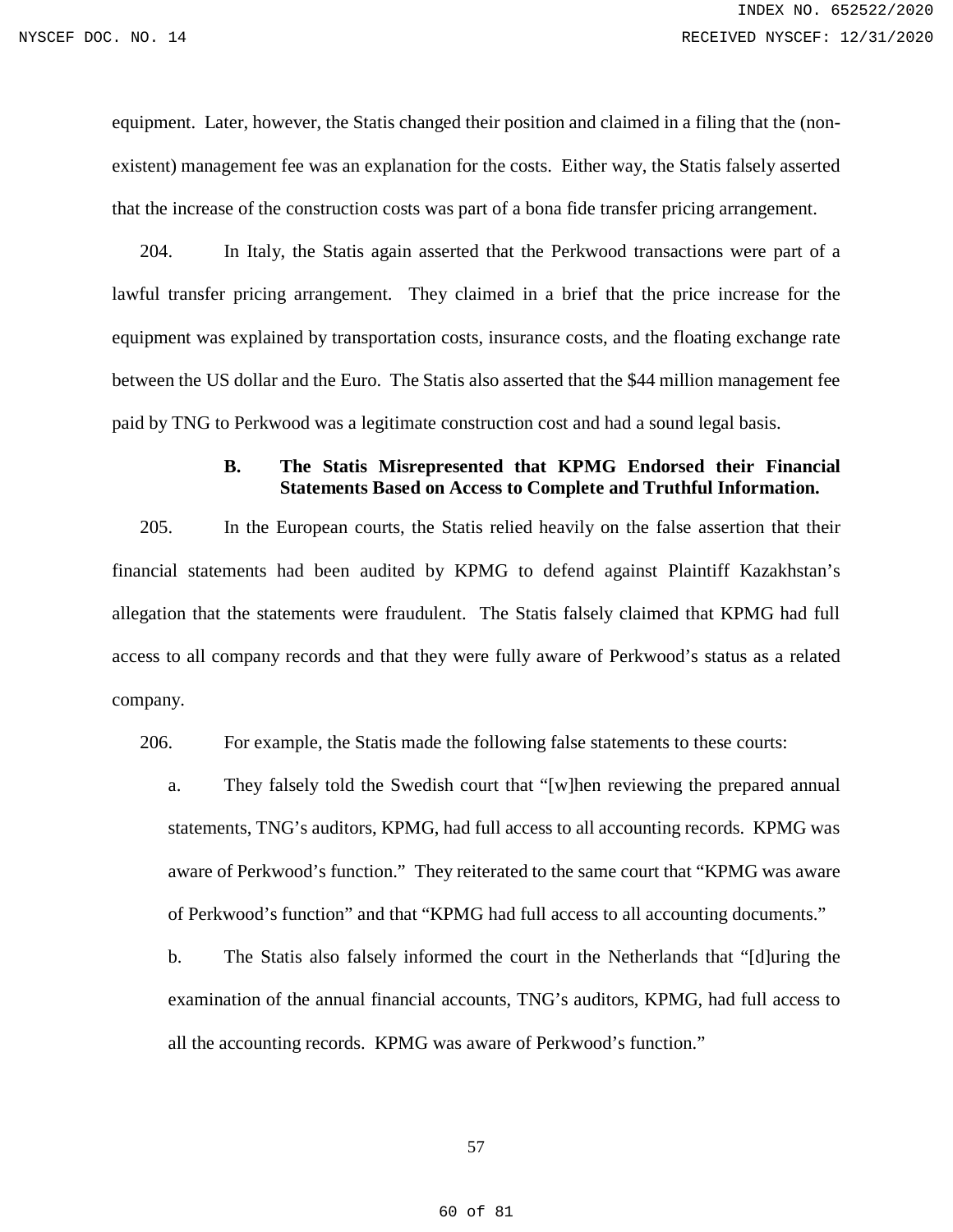c. They claimed to the Luxembourg court that "TNG, who was also a co-contractor in the allegedly fictitious contract, was also independently audited by KPMG Audit LLC ('KPMG'), who had access to all of the accounting records concerning Perkwood. KPMG never issued the slightest remark regarding the existence of Perkwood or the incriminating contract."

207. These representations were knowingly false, given the clear evidence that Anatolie Stati deliberately concealed the fact that Perkwood was a related company from KPMG and, further, instructed KPMG's Tax and Advisory department to remove any reference to Perkwood as a related company from relevant documents. These representations by the Statis are also proven false by the newly discovered (October 2019) correspondence between KPMG and the Statis in February 2016 in which KPMG warned that it would withdraw its audit reports on the basis of the new information discovered by Plaintiff Kazakhstan that Perkwood was a related party, unless the Statis were able to provide an explanation. All of the misrepresentations alleged in this section were made after the Statis received the KPMG correspondence in 2016.

208. The Statis' representations regarding KPMG also are proven false by the August 2019 decision by KPMG to invalidate all of its audit reports for the Statis' financial statements after KPMG was provided Mr. Lungu's deposition testimony and after Anatolie Stati could not explain his deliberate lies.

209. As evidence of their claim that KPMG knew that Perkwood was a related company, the Statis falsely represented to the Netherlands court that the "Vendor Due Diligence report drawn up by KPMG, which was compiled in 2008 in the context of a possible sale of TNG by Stati, submitted in the ECT Arbitration, mentions Perkwood as a 'related party' and supplier of materials for the LPG Plant."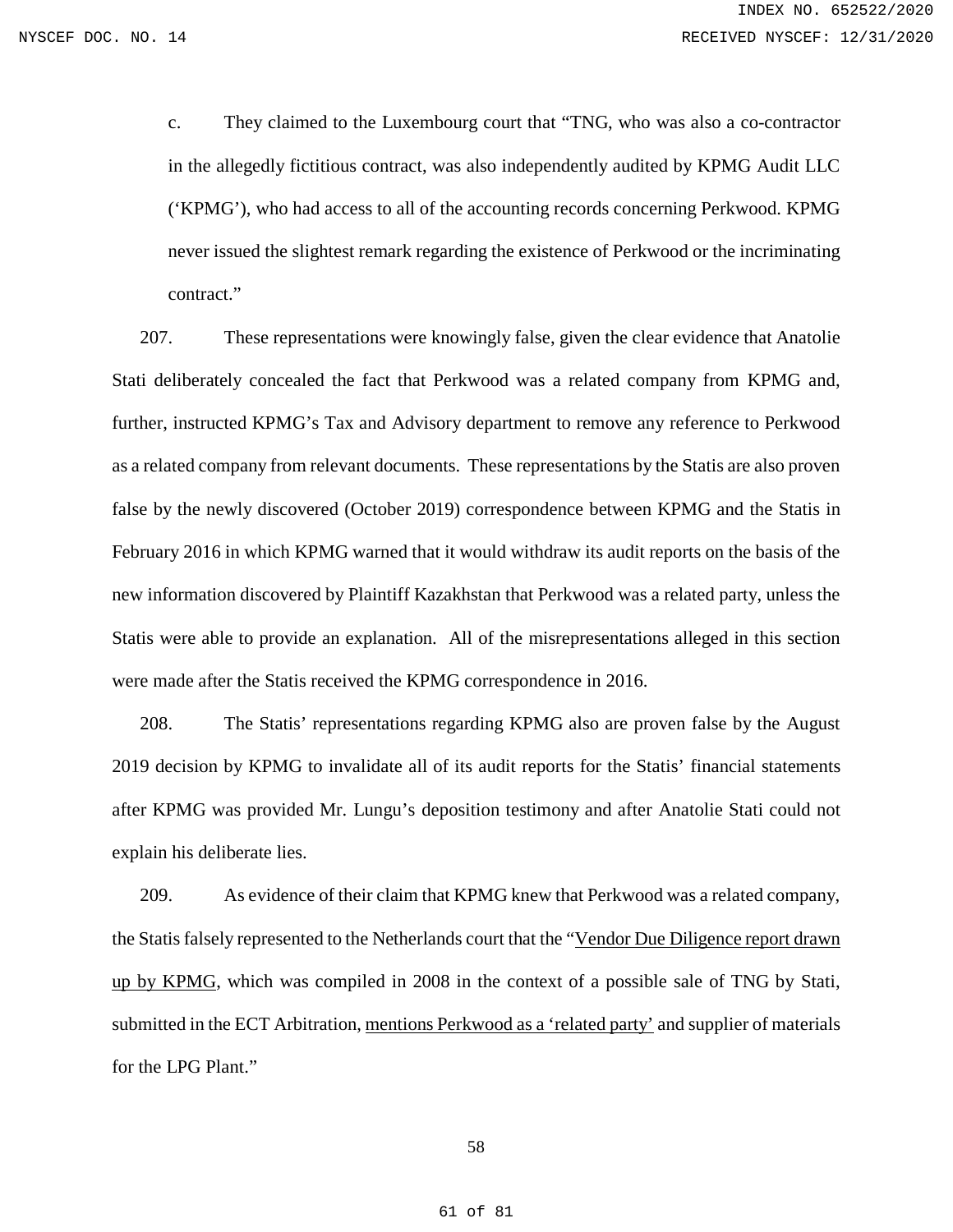### 210. Similarly, in Belgium they falsely represented that:

Perkwood is further mentioned several times in a KPMG Due Diligence report entitled "Zenith Project" which was produced by the Statis in the course of the arbitral proceedings. More particularly, the report in question (i) refers to Perkwood as a 'related party' of the Statis; (ii) lists Perkwood as the main supplier of equipment for the LPG Plant; and (iii) was used by Kazakhstan during the arbitration proceedings, for the cross-examination conducted on the Statis and their witnesses (Anatolie STATI and Artur LUNGU).

211. They also falsely represented to the English High Court that "Perkwood's status as a related party to TNG was set out in the vendor due diligence report for Project Zenith." Finally, to the Luxembourg court, they falsely represented that "Perkwood's status as a party affiliated to TNG was established in KPMG's due diligence report."

212. These representations were knowingly false. As Mr. Lungu admitted at his 2019 deposition, the draft Vendor Due Diligence Report prepared by KPMG stated in four separate places that Perkwood was a Stati-related party. Upon reviewing this draft, Mr. Lungu informed KPMG that this was incorrect and he instructed KPMG to change the Vendor Due Diligence Report so that it (falsely) stated that KPMG was an unrelated third party. KPMG followed these instructions. Mr. Lungu testified that he issued these instructions because he, as the Statis' CFO, had been misled by the Statis into believing that Perkwood was an unrelated third party and not a Stati company.

213. The KPMG Vendor Due Diligence Report therefore was a direct product of the Statis' fraudulent scheme, and was engineered by the Statis to continue the scheme.

# **C. The Statis Misrepresented that They Never Concealed Perkwood's Status from KPMG or the Outside World**

214. The evidence shows that the Statis consistently sought to conceal the fact that Perkwood was a company they owned and controlled, and that the transactions with Perkwood were not at arm's length. The Statis continued to misrepresent this fact to various courts.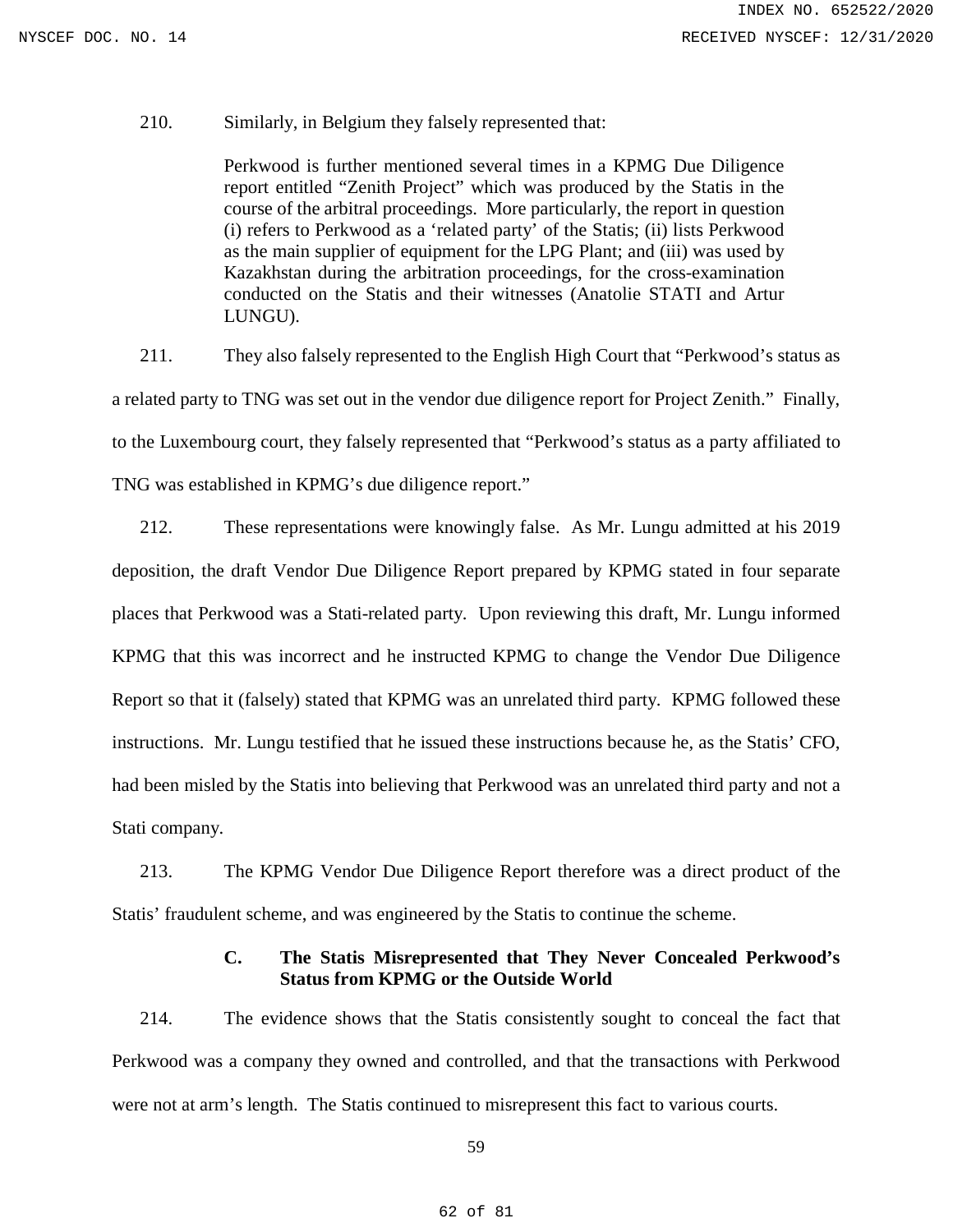215. For example, after evidence of the Statis' double accounting had been revealed in the U.S. discovery proceedings, the Statis continued to conceal the fact that Perkwood was a related party by refusing to admit or deny the fact before the Svea Court of Appeal. In a submission to that court, the Statis attempted to fend off Plaintiff Kazakhstan's complaint that they were evading the issue by stating that they "have not asserted that Perkwood was 'freestanding from the Investors' sphere.' What has been stated by the Investors is that they do not concede to the fact that Perkwood was an affiliate in some – yet unspecified by Kazakhstan – way." They also evaded the question by stating that they "have never been able to contest (but neither to admit) that Perkwood is in any particular way an 'affiliated' company." Only on September 5, 2016, once Plaintiff Kazakhstan introduced documents that it had obtained from Latvian authorities showing that the Statis had full powers of attorney over Perkwood, did the Statis finally concede that Perkwood was a related party. In a September 8, 2016 hearing, counsel for the Statis stated that "we are not contesting that it is an affiliate company. We don't need to argue on this case, because it is an affiliate company."

216. Despite this clear example of attempting to conceal Perkwood's status, the Statis continued to falsely claim to the various courts that they had never tried to conceal that information. In Belgium, for example, they told the court that "it is therefore incorrect to claim that 'the Statis never informed KPMG of their relationship with Perkwood." They further insisted (falsely) in the same submission that "[i]t should be recalled that the Statis have never tried to hide the Perkwood Contract and Company" and that "it should be noted that the Statis never sought to conceal the facts of Perkwood being part of the group of companies they controlled/owned." They continued to make such representations the next year, stating that "it should be stressed that the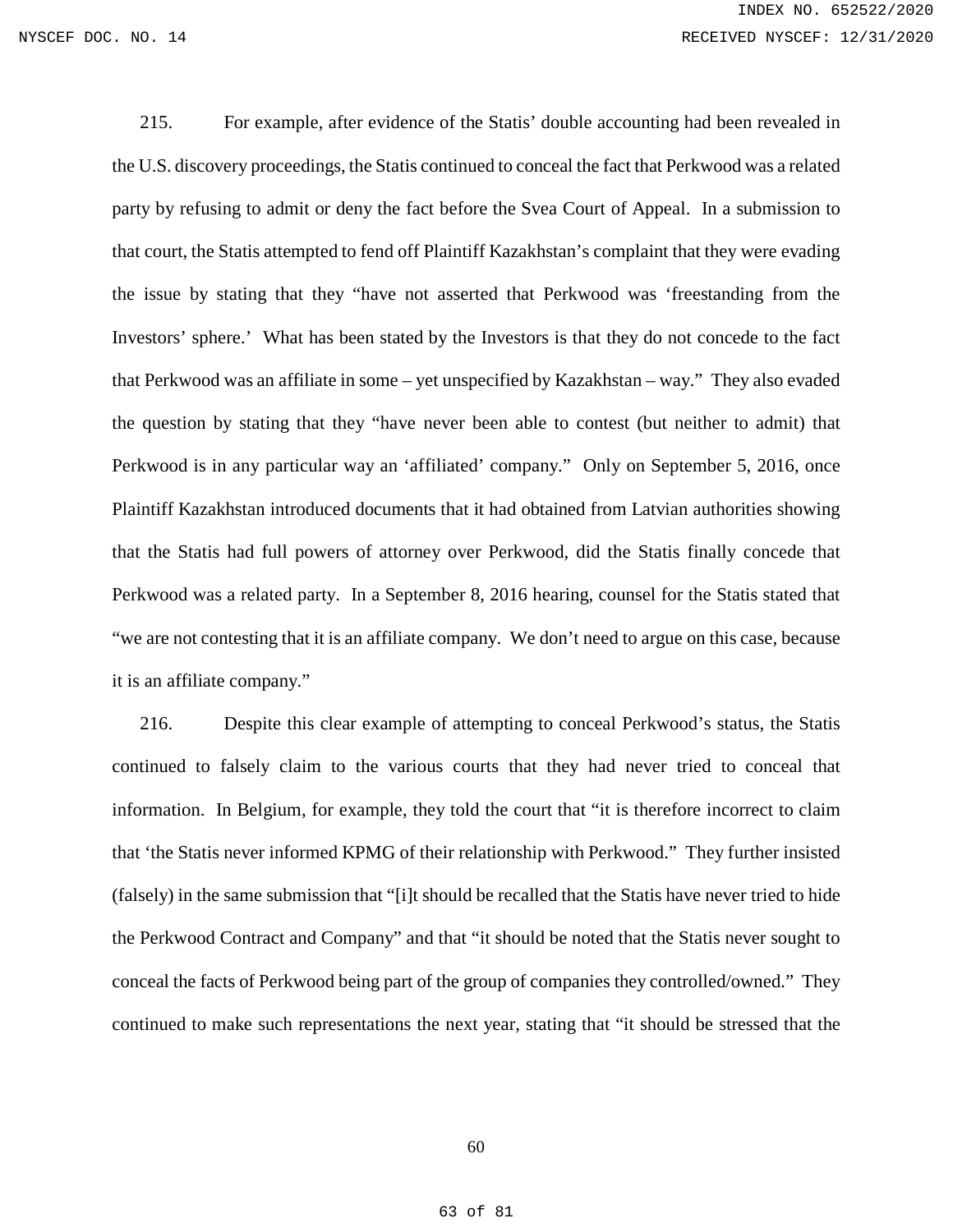Statis have never sought to conceal the status of Perkwood as part of the group of companies they controlled/possessed, unlike what Kazakhstan keeps repeating."

217. The Statis consistently made this misrepresentation to other courts as well. In England, they "denied that the Claimants at any time sought to conceal Perkwood's status as part of the group of companies owned and/or controlled by the Statis." In Luxembourg, they claimed that "[t]here was no deliberate concealment of Perkwood's status as a party affiliated to TNG within the meaning of the IFRS standards and IAS 24 or in any manner whatsoever." And in Italy, they further argued that neither Perkwood nor documentation regarding Perkwood had been concealed.

# **D. The Statis Misrepresented by Omission the Incriminating KPMG Correspondence and Concealed It from the Courts**

218. On February 2, 2016, after KPMG belatedly learned, as a result of the disclosures obtained by Plaintiff Kazakhstan, that Perkwood was actually a related company that had significantly inflated the costs of the equipment for the LPG Plant, KPMG reached out to the Statis for an explanation. It did so as part of its ongoing responsibility to revisit any audit reports "if we become aware of facts which may have caused the audit reports to be amended, had such facts been known to us at the audit report date."

219. The 2016 KPMG letter (which Plaintiff Kazakhstan did not discover until October 2019) identified three primary issues that it was unaware of at the time of the audits. This included (a) the fact that Perkwood charged a management fee of approximately \$44 million; (b) the fact that Perkwood was a related party controlled by the Statis; and (c) that Perkwood was not the "actual supplier of the equipment for the LPG Plant," but instead was a dormant company that was passing through costs that were "significantly different from the corresponding cost" charged by the actual supplier of the equipment. The letter demanded written responses to a series of six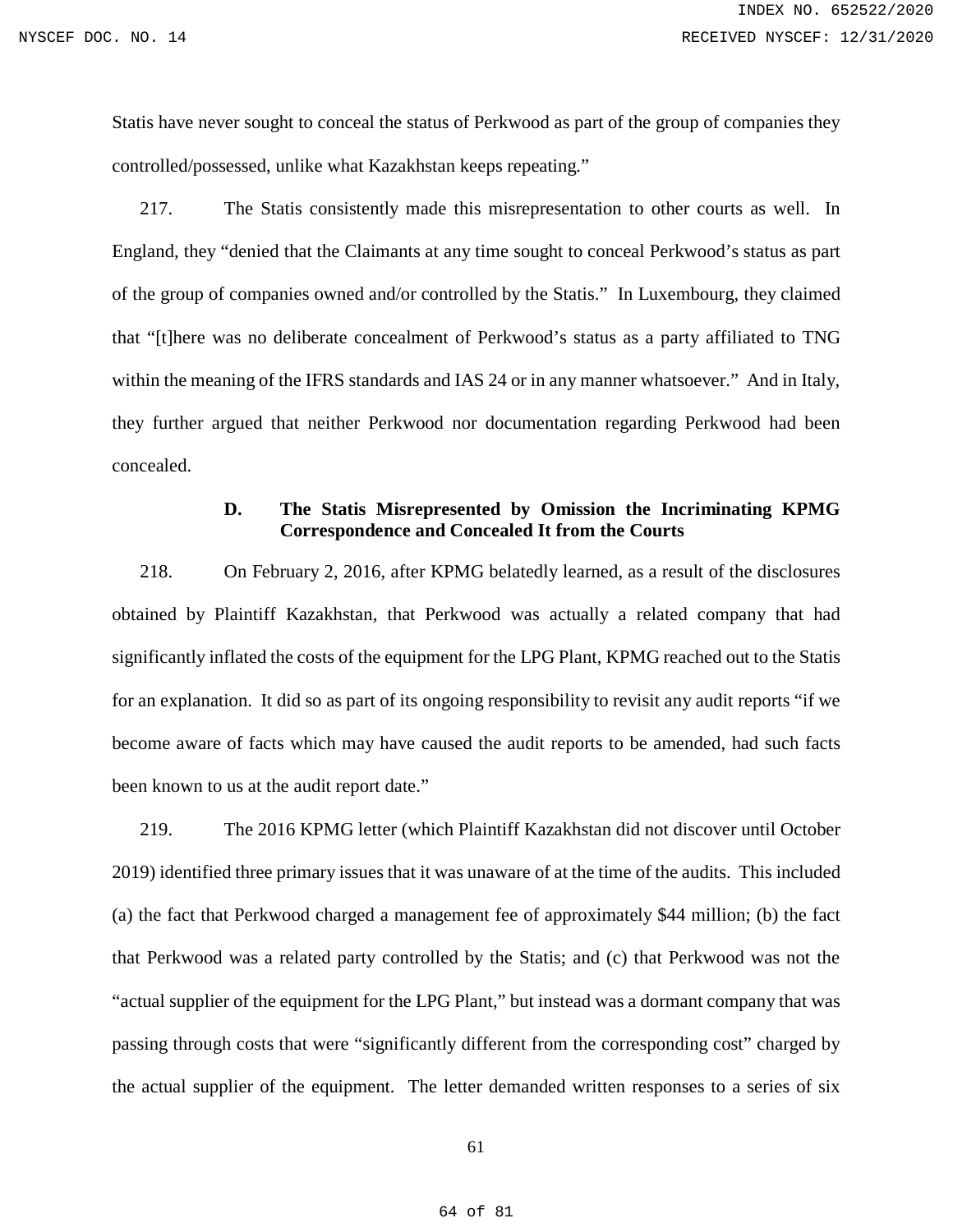questions regarding these issues and warned that if it did not receive this information, it could "prevent future reliance on our audit reports and in particular to withdraw our audit reports and to inform about such withdrawal all parties who are still, in our view, relying on these reports, including … the Svea Court of Appeals." The Statis, however, did not substantively respond to KPMG's questions, but instead threatened legal action against KPMG.

220. After the disclosure by the Statis of documents in the then-ongoing English proceedings in June 2018, Plaintiff Kazakhstan located Mr. Lungu in Houston, Texas and obtained his deposition in April 2019. Kazakhstan then provided this deposition transcript to KPMG, along with other materials evidencing the Statis' fraud. KPMG (as Kazakhstan subsequently discovered in October 2019), contacted Anatolie Stati and demanded an explanation. None was provided.

221. On August 5, 2019, KPMG again reached out to the Statis and stated that "[o]ur audit files indicate that transactions with Perkwood were not disclosed in the financial statements of the [Stati] Companies, and that Perkwood was not included in the list of related parties which management provided to us during our audits." The letter again requested information regarding Perkwood's status.

222. After receiving no response, on August 21, 2019, KPMG took the extraordinary and rare step of invalidating all of its audit reports for the Statis' financial statements, and further instructed the Statis to "immediately take all necessary steps to prevent any further, or future, reliance" on the audit reports, including informing all parties in receipt of the financial statements or audit reports of this "development," *i.e.*, KPMG's decision to invalidate the reports.

223. Instead of complying with KPMG's instruction, the Statis continued to conceal the KPMG correspondence from Plaintiffs and the various courts. They did not inform any court, or other recipients of the audited financial statements, of KPMG's decision to invalidate its audit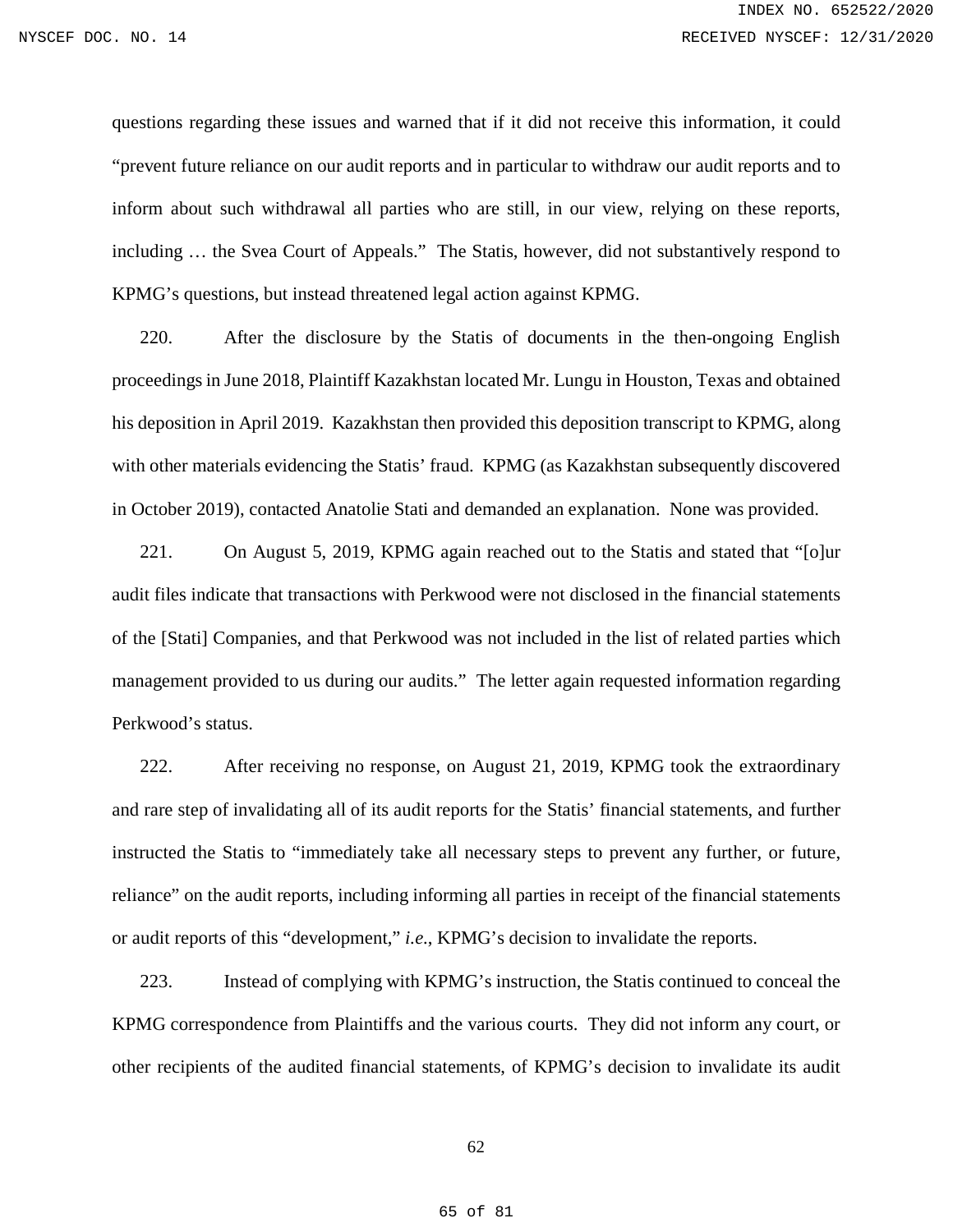$\overline{a}$ 

reports. They also did not submit the KPMG correspondence to any of the courts that were in the process of adjudicating issues relating to the ECT Award in late 2019, including the Amsterdam Court of Appeal and the Luxembourg Court of Appeal. Far from preventing any reliance on the audit reports, the Statis continued to falsely represent to the courts that KPMG had performed their audits with full access to all documents and full knowledge of Perkwood's status despite knowing that the exact opposite was true. When Plaintiff Kazakhstan eventually learned of the KPMG correspondence in October 2019, the Statis sought to block Kazakhstan from introducing the correspondence and to minimize its significance.[18](#page-65-0)

224. In Luxembourg, Plaintiff Kazakhstan asked the Statis in a November 15, 2019 letter to disclose the KPMG correspondence to the Court of Appeal of Luxembourg even though the submission date for evidence had passed. The Statis did not respond. When Kazakhstan attempted to submit the evidence itself, the Statis sought to block the request in a letter to the Court of Appeal of Luxembourg. They falsely asserted that Kazakhstan's request was unfounded and that the KPMG correspondence was the result of threats by Kazakhstan against KPMG.

225. The Statis elaborated on this misrepresentation in a letter to the court in Belgium, stating as follows:

> Kazakhstan had first put KPMG Audit LLC (Kazakhstan) under pressure in 2016 – the subject of the notorious correspondence of 2016 of which the production is now requested by Kazakhstan – but the manoeuvre failed at the time; the letter of KPMG Audit LLC (Kazakhstan) dated 21 August 2019 is manifestly the result of new pressure exercised by Kazakhstan and is by no means the result of an independent and impartial investigation that we can expect from an auditor as renowned as KPMG.

<span id="page-65-0"></span><sup>&</sup>lt;sup>18</sup> Although Plaintiff received notification in August 2019 from KPMG regarding its decision that month to withdraw its audit reports, it did not receive the 2016 and 2019 correspondence between KPMG and the Statis until November 2019, after the submission date for evidence in the various proceedings had passed.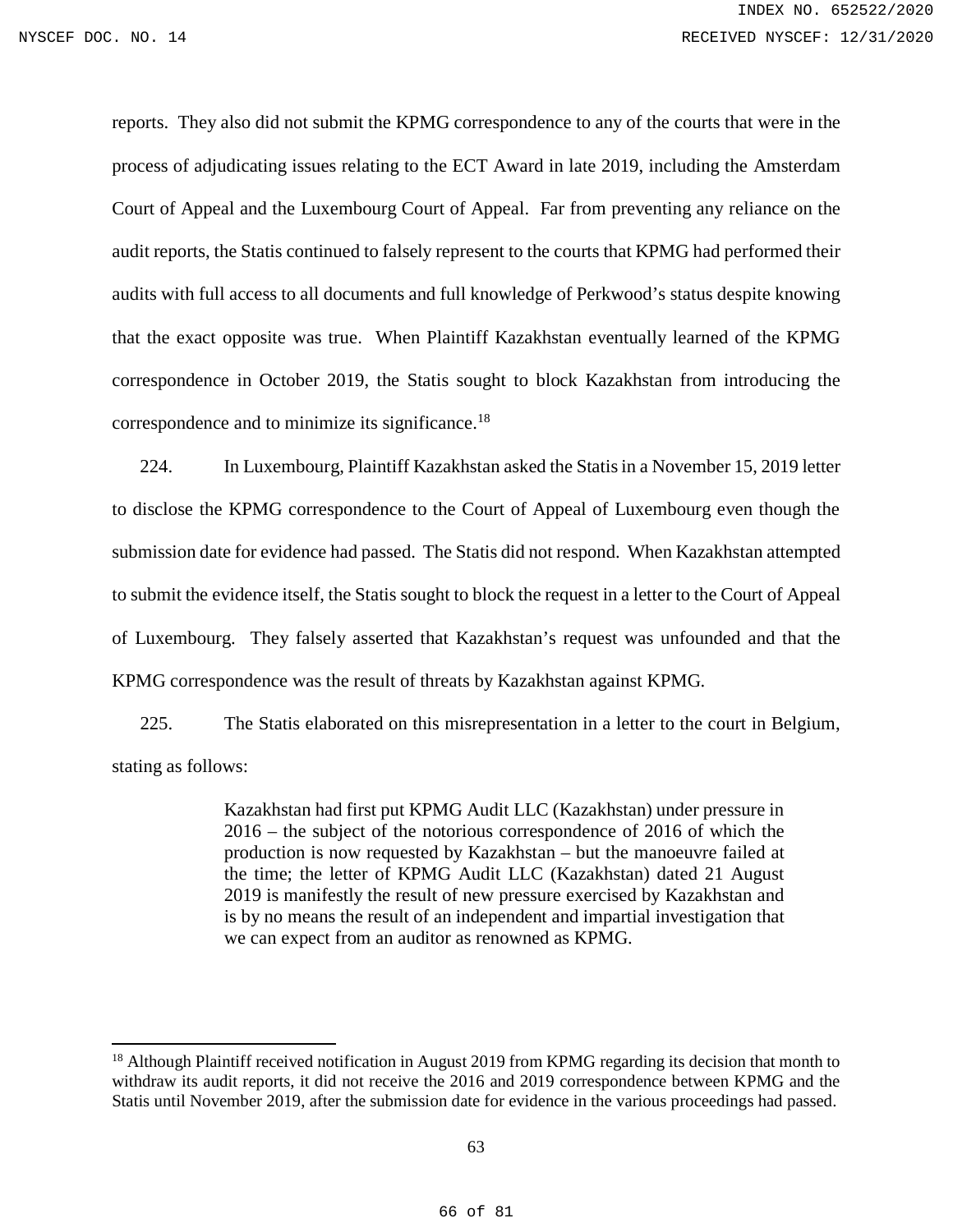226. The Statis further represented that the 2016 and 2019 KPMG correspondence was "far from new" because it related to fraud arguments already dismissed by the Svea Court of Appeal. Even so, the Statis represented, the correspondence did not establish any fraud: "the socalled KPMG documents do not show any fraud; Kazakhstan attempts to give these 'new' documents a scope they do not have."

227. In the Netherlands, the Statis actively sought to falsify the record regarding the KPMG correspondence. They sent a letter to the Court of Appeal asking it to correct the record and add statements that were never pleaded before the court. Specifically, they attempted to include a reference to their offering to produce the 2016 KPMG correspondence, although no such offer had ever been made.

### **VI. NOTICE OF INTENT TO RAISE ISSUES UNDER ENGLISH LAW**

228. Certain of the above-alleged acts of Defendants occurred in England such that English law applies.

229. Pursuant to CPLR § 4511, Plaintiffs hereby give notice of their intent to raise issues under the laws of England, including but not limited to, the law governing the economic tort of unlawful means conspiracy. Plaintiffs intend to offer expert testimony, documents, and other relevant sources to the Court to determine the foreign law at issue.

230. English law recognizes the economic tort of unlawful means conspiracy, which arises when two or more persons conspire to take action through unlawful means that results in damages to another person.

231. The elements of an unlawful means conspiracy are: (a) an agreement or understanding between two or more parties, (b) an intent to act unlawfully, (c) concerted action pursuant to that agreement or understanding, and (d) damages to a third party as a result.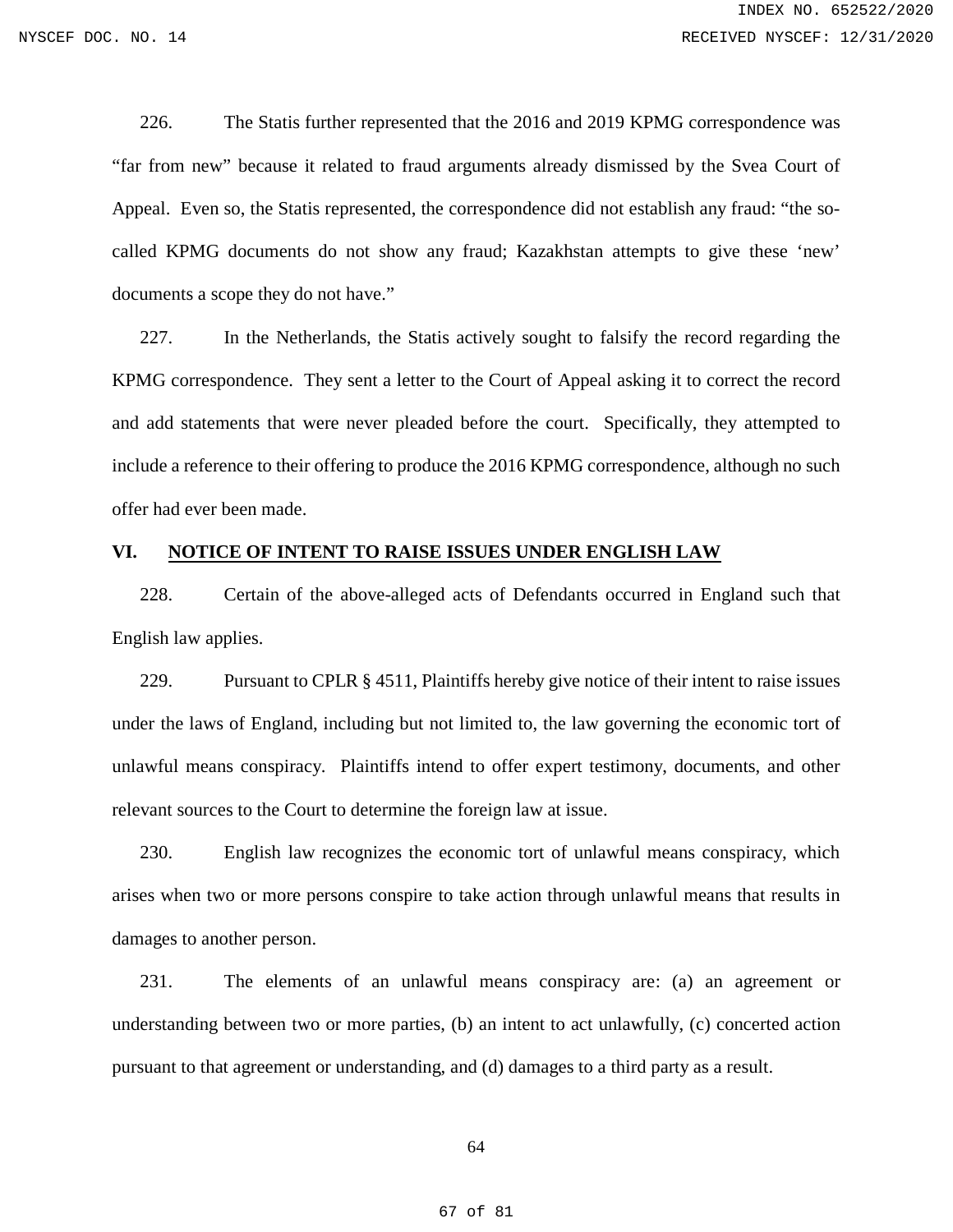232. A conspirator is liable for all damages suffered by a victim of the conspiracy from the time the conspirator joins the conspiracy.

233. Under English law, the conspirators' sole or predominant purpose need not be to harm the plaintiff. In *OBG Ltd and others v. Allan*, [2007] UKHL 21 (OBG), the House of Lords found that the intent element of the tort can be satisfied where a defendant harms the plaintiff in furtherance of an unlawful conspiracy:

> A defendant may intend to harm the claimant as an end in itself, where, for instance, he has a grudge against the claimant. More usually a defendant intentionally inflicts harm on a claimant[]. . . as a means to an end. He inflicts damage as the means whereby to protect or promote his own economic interests. Intentional harm inflicted against a claimant in either of these circumstances satisfies the mental ingredient of this tort.

234. Unlawful means include acts which are themselves unlawful under criminal or civil

law.

# **COUNT I CIVIL CONSPIRACY TO COMMIT FRAUD (PLAINTIFF KAZAKHSTAN AGAINST ALL DEFENDANTS)**

235. Plaintiffs re-allege and incorporate by reference each and every allegation in paragraphs 1–234 above as if fully set forth herein.

236. The Statis engaged in a fraudulent scheme, as alleged herein.

237. The Statis made misrepresentations and material omissions of fact that were false and known to be false. The Statis made the misrepresentations and material omissions for the purpose of inducing multiple parties, including Plaintiff Kazakhstan, Plaintiff Outrider and the other Tristan Noteholders, KPMG, the ECT Tribunal, and the courts of Sweden, the United States, England, Belgium, the Netherlands, Luxembourg, and Italy to rely upon them.

238. These parties and/or others, justifiably relied on the Statis' misrepresentations and material omissions.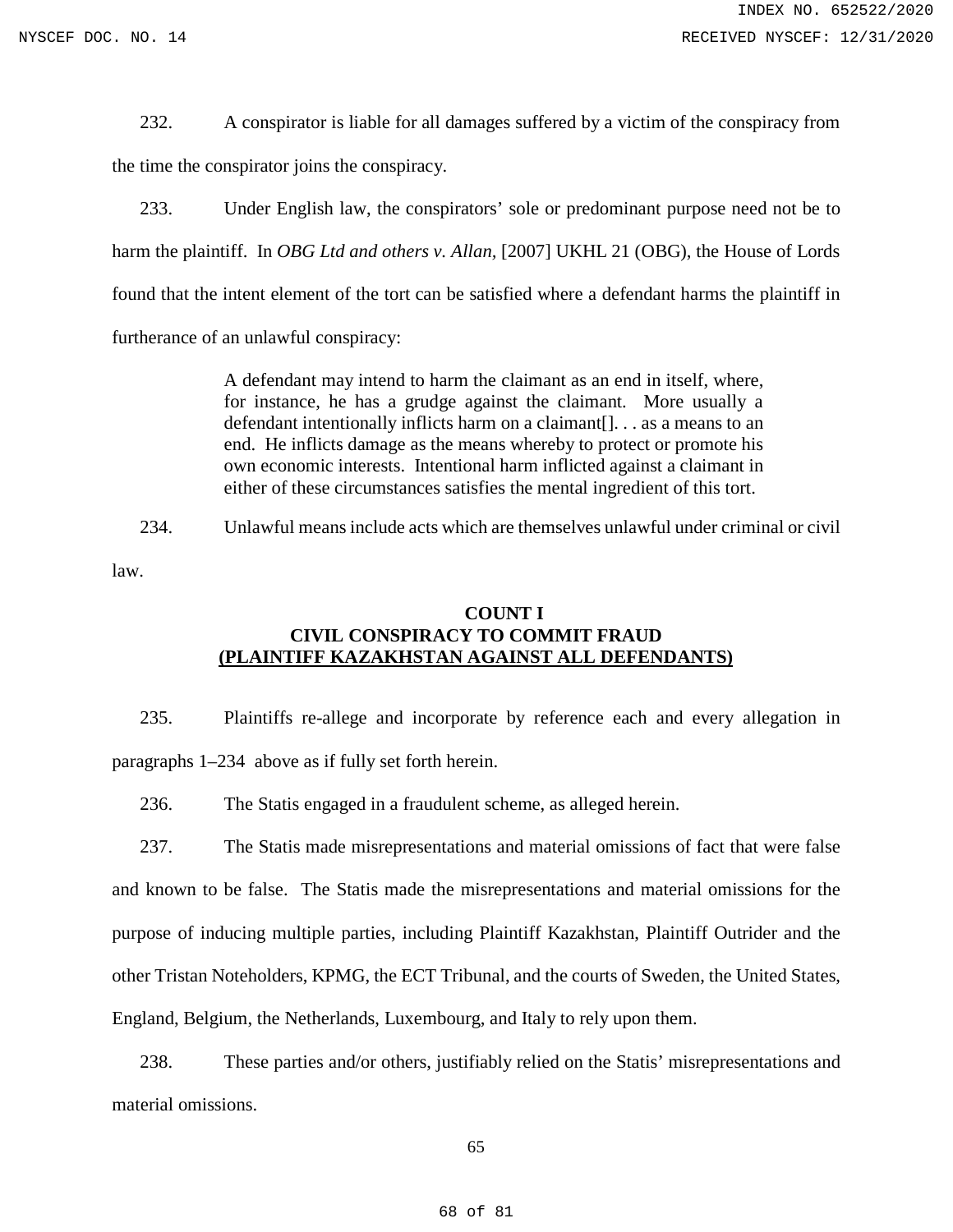239. The Statis' misrepresentations and material omissions caused injury to Plaintiff Kazakhstan.

240. The Statis' misrepresentations and material omissions were part of their fraudulent scheme, premised on their key lie that their fraudulent related-party transactions involving KPM and TNG were legitimate business expenditures. These misrepresentations are being perpetuated in the Enforcement Proceedings, wherein the Statis continue to misrepresent that the amounts they stole were legitimate expenditures.

241. Defendants had knowledge that the Statis stole the Noteholders' monies through their fraudulent related-party transactions and, to cover up this theft, falsely represented that these stolen monies were legitimate business expenses.

242. Defendants agreed to participate in the unlawful acts of the Statis. Specifically, Defendants knew that the Statis had stolen the Noteholders' monies and were claiming reimbursement for such stolen monies as investment costs in the ECT Arbitration. Despite this, Defendants agreed to enter into the Sharing Agreement with the Statis, under the terms of which Defendants joined, and actively supported, the unlawful objective of obtaining from Plaintiff Kazakhstan the monies that the Statis had stolen from Defendants (and the other Tristan Noteholders).

243. Further, Defendants subsequently engaged in overt acts in furtherance of the unlawful scheme. For example, they agreed to provide funding to the Statis for the Enforcement Proceedings, and they did provide such funding, knowing that the Statis had made numerous fraudulent misrepresentations in the ECT Arbitration and in the Enforcement Proceedings. They also regularly consulted with the Statis and/or their counsel and provided guidance regarding the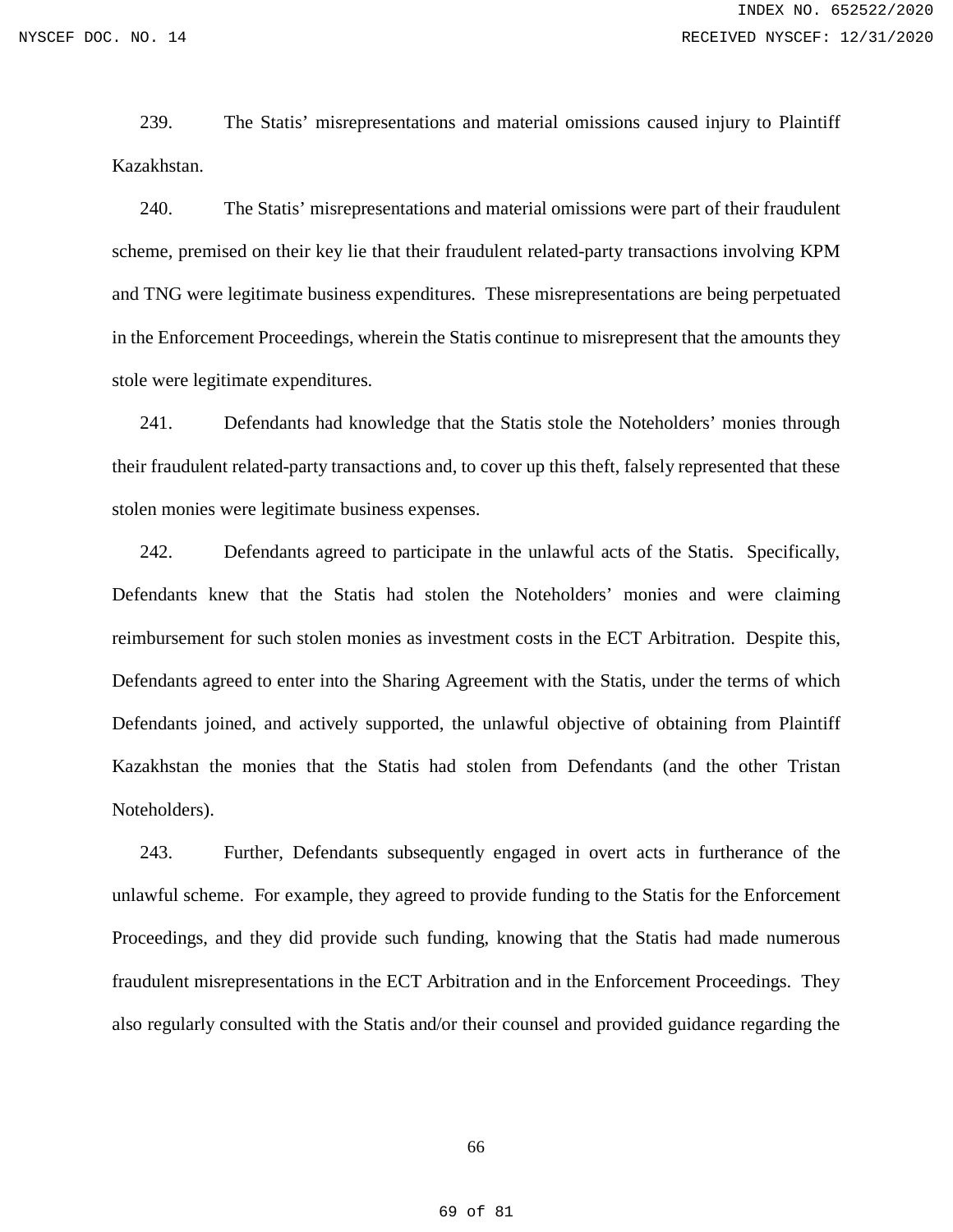legal strategy to enforce the fraudulently obtained ECT Award. They also sought to frustrate Plaintiff Kazakhstan's attempts to discover information regarding the Statis' fraud.

244. By engaging in these activities with knowledge of the Statis' fraud, Defendants have knowingly participated in, and provided substantial assistance to, the fraudulent scheme.

245. As a direct and proximate result of the fraudulent scheme, in which Defendants knowingly participated, Plaintiff Kazakhstan was injured and suffered damages, including but not limited to the amount of the litigation costs that it otherwise would not have incurred in the ECT Arbitration and the Enforcement Proceedings and that were wasted.

246. Defendants' acts as alleged in Count I were willful, wanton, malicious, and/or oppressive.

# **COUNT II AIDING AND ABETTING WRONGFUL CONDUCT (PLAINTIFF KAZAKHSTAN AGAINST ALL DEFENDANTS)**

247. Plaintiffs re-allege and incorporate by reference each and every allegation in paragraphs 1–246 above as if fully set forth herein.

248. The Statis made misrepresentations and material omissions of fact that were false and known to be false. The Statis made the misrepresentations and material omissions for the purpose of inducing multiple parties, including Plaintiff Kazakhstan, Plaintiff Outrider and the other Tristan Noteholders, KPMG, the ECT Tribunal, and the courts of Sweden, the United States, England, Belgium, the Netherlands, Luxembourg, and Italy to rely upon them.

249. These parties and/or others, justifiably relied on the Statis' misrepresentations and material omissions.

250. The Statis' misrepresentations and material omissions caused injury to Plaintiff Kazakhstan.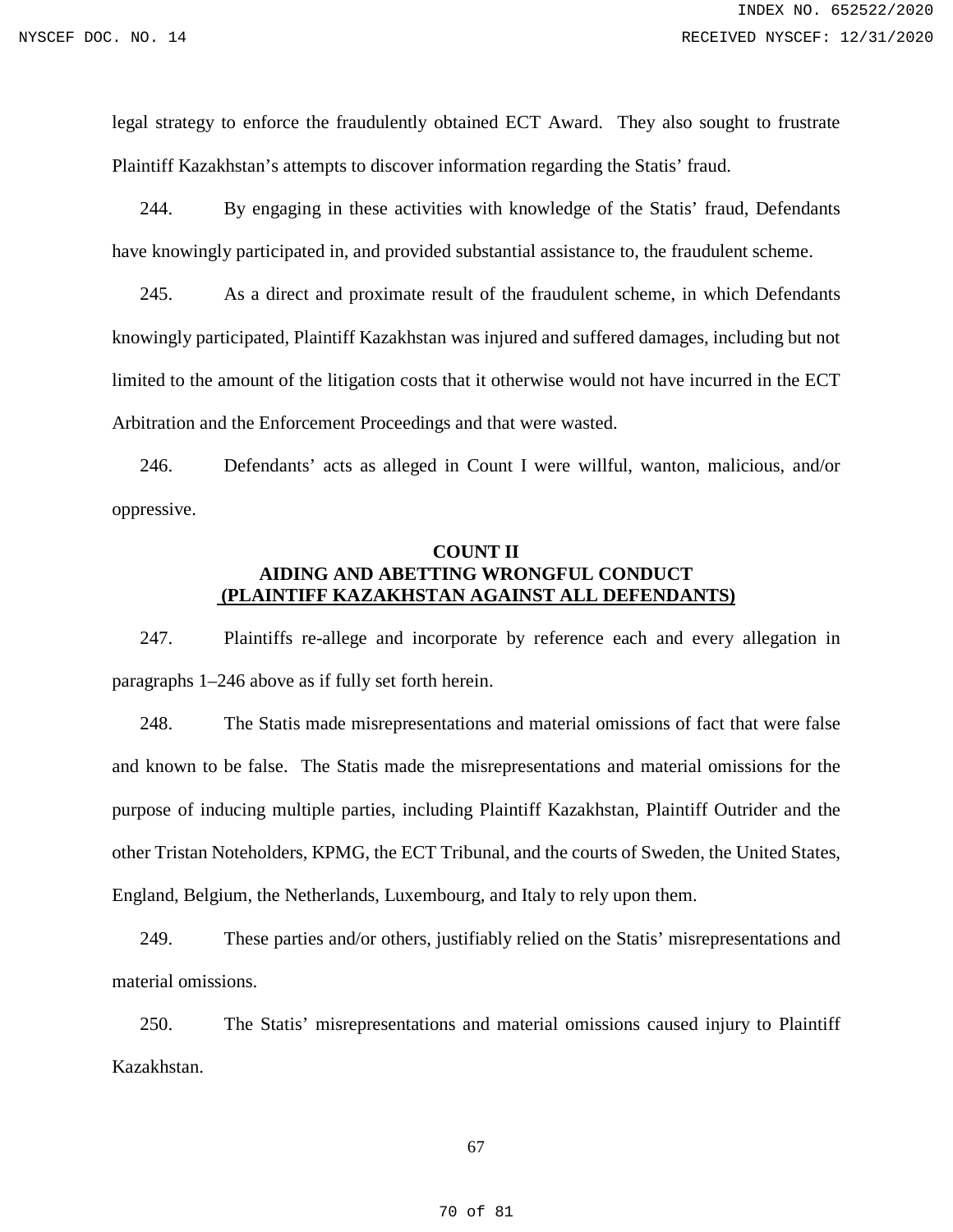251. The Statis' misrepresentations and material omissions were part of their fraudulent scheme, premised on their key lie that their fraudulent related-party transactions involving KPM and TNG were legitimate business expenditures. These misrepresentations are being perpetuated in the Enforcement Proceedings, wherein the Statis continue to misrepresent that the amounts they stole were legitimate expenditures.

252. Defendants had knowledge that the Statis stole the monies through their fraudulent related-party transactions and, to cover up this theft, falsely represented that these stolen monies were legitimate business expenses.

253. Defendants aided and abetted the unlawful acts of the Statis. Specifically, Defendants knew that the Statis had stolen the monies and were claiming reimbursement for such stolen monies as investment costs in the ECT Arbitration but, despite this, Defendants agreed to enter into the Sharing Agreement with the Statis under the terms of which Defendants joined, and actively supported, the unlawful objective of obtaining from Plaintiff the monies that the Statis had stolen from Defendants (and the other Tristan Noteholders)

254. Further, Defendants subsequently engaged in overt acts in furtherance of the unlawful scheme. For example, they agreed to provide funding to the Statis for the Enforcement Proceedings, and they did provide such funding, knowing that the Statis had made numerous fraudulent misrepresentations in the ECT Arbitration and subsequent enforcement proceedings. They also regularly consulted with the Statis and/or their counsel and provided guidance regarding the legal strategy to enforce the fraudulently obtained ECT Award. They also sought to frustrate Plaintiff Kazakhstan's attempts to discover information regarding the Statis' fraud.

255. Defendants' actions substantially assisted the Statis in furthering the fraudulent scheme.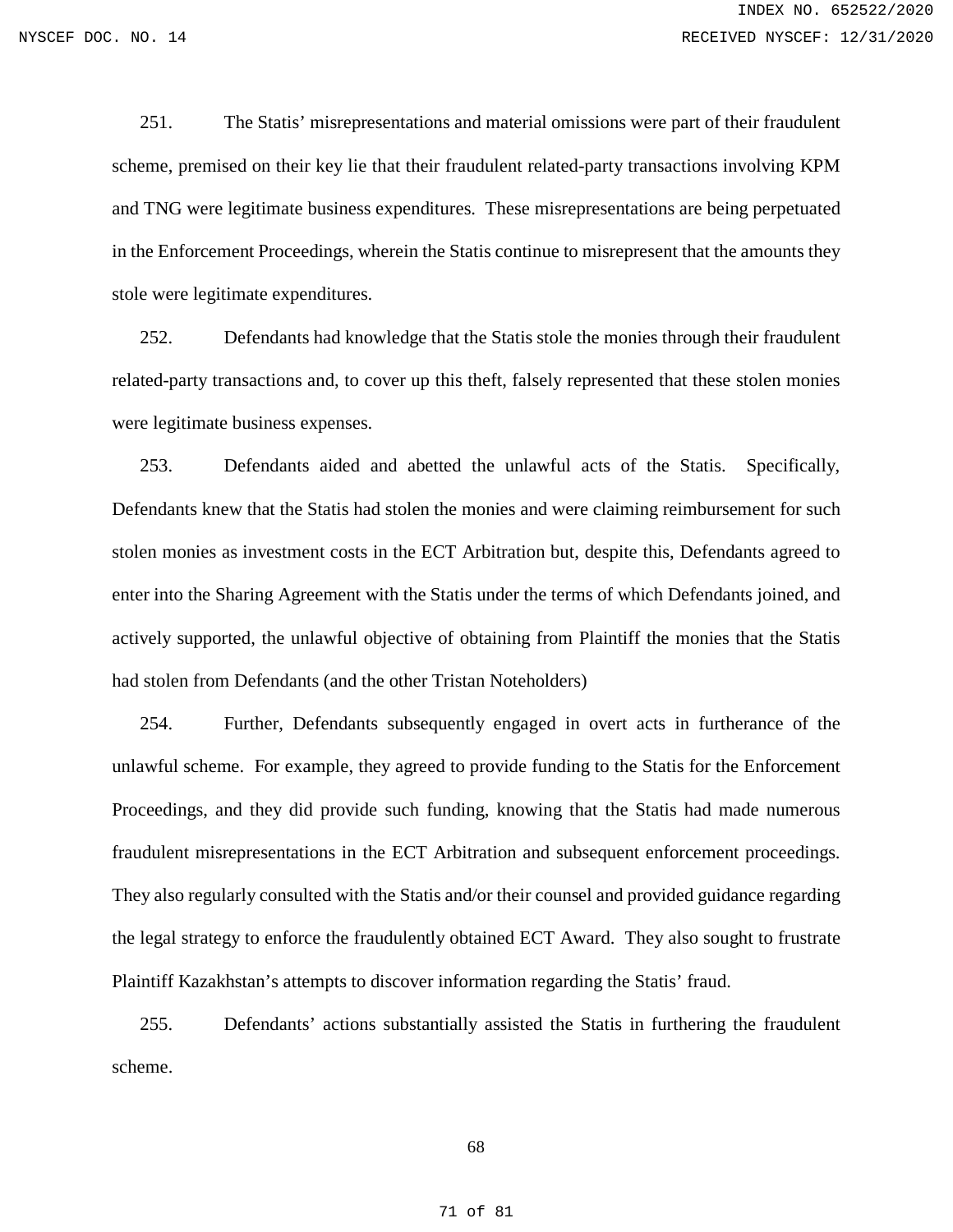256. As a direct and proximate result of Defendants' substantial assistance to the Statis, Plaintiff was injured and suffered damages, including but not limited to the amount of the litigation costs that it otherwise would not have incurred in the ECT Arbitration and the Enforcement Proceedings and that were wasted.

257. Defendants' acts as alleged in Count II were willful, wanton, malicious, and/or oppressive.

# **COUNT III UNLAWFUL MEANS CONSPIRACY UNDER ENGLISH LAW (PLAINTIFF KAZAKHSTAN AGAINST ALL DEFENDANTS)**

258. Plaintiffs re-allege and incorporate by reference each and every allegation in paragraphs 1–257 above as if fully set forth herein.

259. Defendants knowingly joined a conspiracy amongst the Statis and others to steal monies from the Tristan Noteholders and Plaintiff Kazakhstan through unlawful means.

260. Among other unlawful means, the Statis conspired to, and did, commit fraud against the Tristan Noteholders through the illegitimate and systematic stripping of assets from TNG and KPM using sham related-party transactions that devalued the companies. These sham relatedparty transactions were made with the proceeds of fraud, and thus constituted money laundering.

261. The Statis made misrepresentations and material omissions of fact that were false and known to be false. The Statis made the misrepresentations and material omissions for the purpose of inducing multiple parties, including Plaintiffs, the Tristan Noteholders, KPMG, the ECT Tribunal, and the courts of Sweden, the United States, England, Belgium, the Netherlands, Luxembourg, and Italy to rely upon them.

262. These parties and/or others, justifiably relied on the Statis' misrepresentations and material omissions.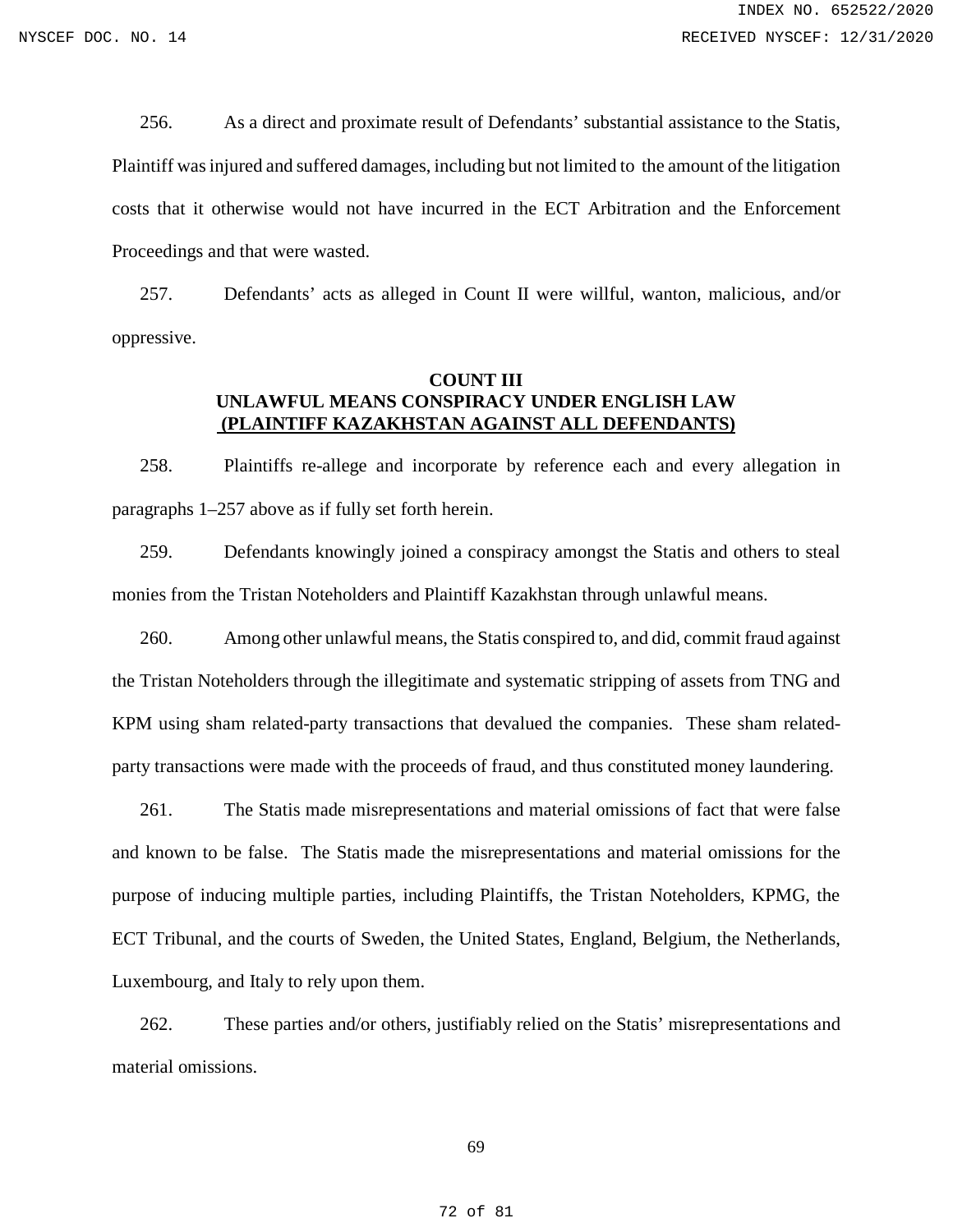263. The Statis' misrepresentations and material omissions caused injury to Plaintiff Kazakhstan.

264. Defendants had knowledge that the Statis stole the monies through unlawful means and, to cover up this theft, conspired to, and did, falsely represent that these stolen monies were legitimate business expenses.

265. Defendants conspired to, and did, engage in numerous acts in furtherance of the Statis' fraudulent scheme with the intention of causing damage to Plaintiff Kazakhstan. Specifically, Defendants knew that the Statis were claiming reimbursement for such stolen monies as investment costs in the ECT Arbitration but, despite this, Defendants agreed to enter into the Sharing Agreement with the Statis under the terms of which Defendants joined, and actively supported, the unlawful objective of obtaining from Plaintiff Kazakhstan the monies that the Statis had stolen from Defendants (and the other Tristan Noteholders).

266. Further, Defendants agreed to provide funding to the Statis for the Enforcement Proceedings, and did provide such funding, knowing that the Statis had made numerous fraudulent misrepresentations in the ECT Arbitration and subsequent enforcement proceedings. They also regularly consulted with the Statis and/or their counsel and provided guidance regarding the legal strategy to enforce the fraudulently obtained ECT Award. They also sought to frustrate Plaintiff Kazakhstan's attempts to discover information regarding the Statis' fraud.

267. As a result of the unlawful means conspiracy, Plaintiff Kazakhstan was injured and suffered damages, including but not limited to the amount of the litigation costs that it otherwise would not have incurred in the ECT Arbitration and the Enforcement Proceedings and that were therefore wasted.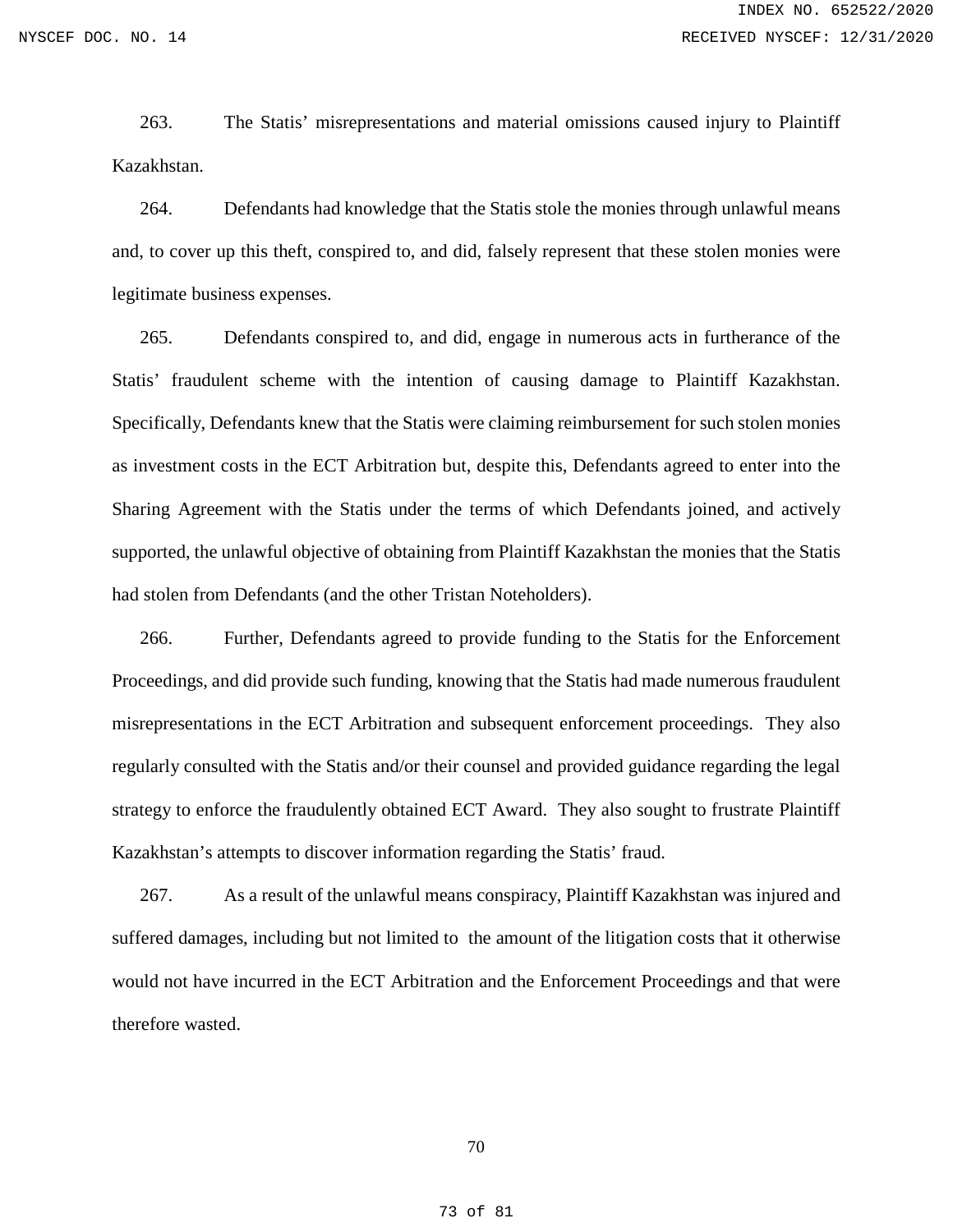### **COUNT IV CIVIL CONSPIRACY TO COMMIT FRAUD (PLAINTIFF OUTRIDER AGAINST ALL DEFENDANTS)**

268. Plaintiffs re-allege and incorporate by reference each and every allegation in paragraphs 1–267 above as if fully set forth herein.

269. The Statis engaged in a fraudulent scheme, as alleged herein.

270. The Statis made misrepresentations and material omissions of fact that were false and known to be false. The Statis made the misrepresentations and material omissions for the purpose of inducing multiple parties, including Plaintiff Kazakhstan, Plaintiff Outrider and the other Tristan Noteholders, KPMG, the ECT Tribunal, and the courts of Sweden, the United States, England, Belgium, the Netherlands, Luxembourg, and Italy to rely upon them.

271. The Statis' misrepresentations and material omissions were part of their fraudulent scheme, premised on their key lie that their fraudulent related-party transactions involving KPM and TNG were legitimate business expenditures. In fact, these transactions were designed to enrich the Statis by fraudulently diverting assets from KPM and TNG. Because these companies were the guarantors of the Tristan and Laren Notes, this fraudulent scheme had the effect of depressing the value of the Notes and thereby defrauding the Noteholders.

272. When Plaintiff Outrider made decisions concerning the Notes, including *inter alia* decisions concerning their purchase, retention and sale, it reasonably relied on the Statis' various statements detailed above claiming that these transactions were legitimate business expenses.

273. Defendants had knowledge that the Statis stole the Noteholders' monies through their fraudulent related-party transactions and, to cover up this theft, falsely represented that these stolen monies were legitimate business expenses. Defendants knew that the Statis were claiming reimbursement for such stolen monies as investment costs in the ECT Arbitration.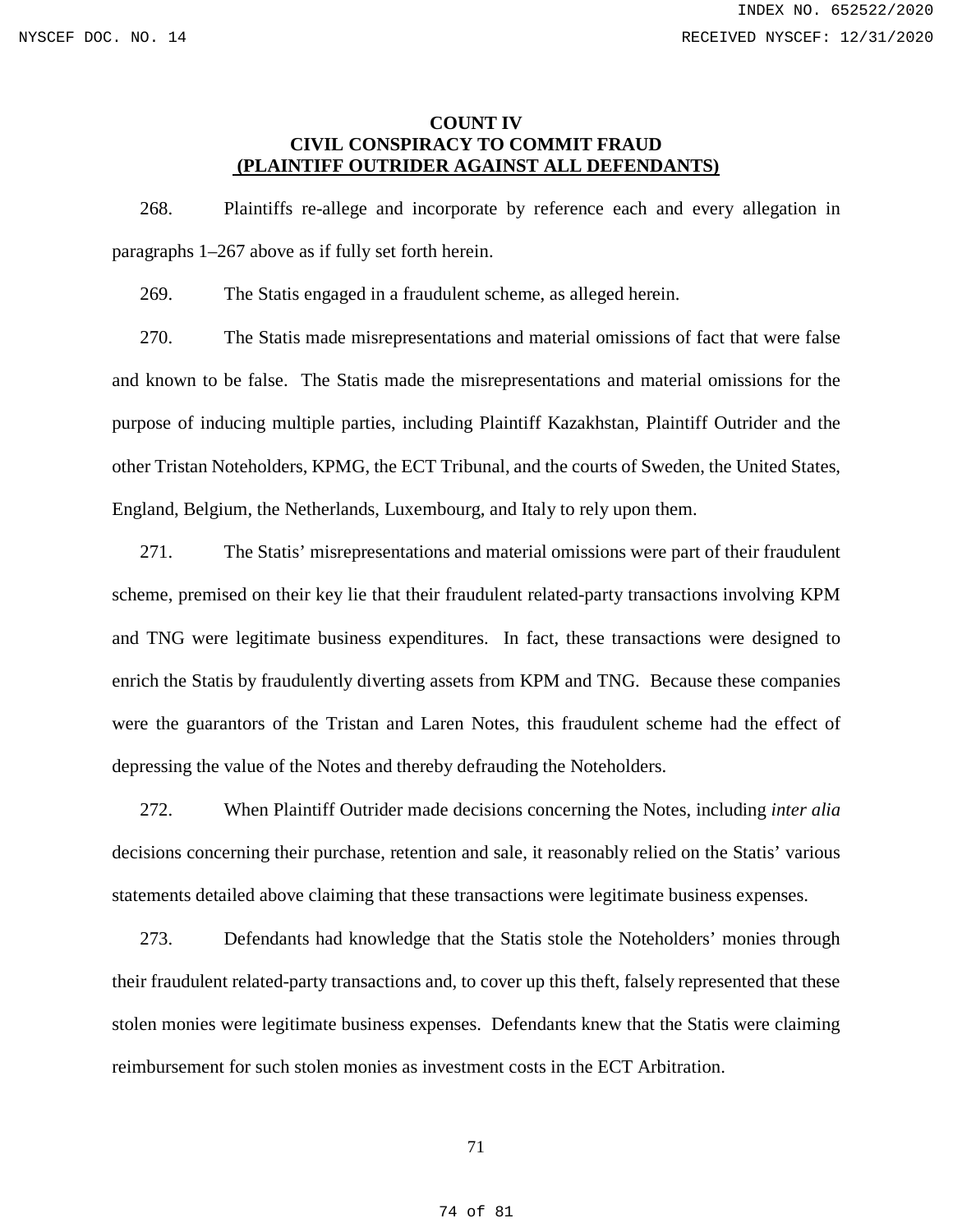274. Despite this, Defendants agreed to participate in the unlawful acts of the Statis. They agreed to enter into the Sharing Agreement with the Statis, under the terms of which Defendants joined, and actively supported, the unlawful objective of obtaining from Plaintiff Kazakhstan the monies that the Statis had stolen from Defendants (and the other Tristan Noteholders). As part of this fraudulent scheme, Defendants aided the Statis in maintaining and perpetuating the key lie that their fraudulent related-party transactions involving KPM and TNG were legitimate business expenditures.

275. Further, Defendants subsequently engaged in overt acts in furtherance of the unlawful scheme. For example, they agreed to provide funding to the Statis for the Enforcement Proceedings, and they did provide such funding, knowing that the Statis had made numerous fraudulent misrepresentations in the ECT Arbitration and in the Enforcement Proceedings. They also regularly consulted with the Statis and/or their counsel and provided guidance regarding the legal strategy to enforce the fraudulently obtained ECT Award. They also sought to frustrate Plaintiff Kazakhstan's attempts to discover information regarding the Statis' fraud.

276. By engaging in these activities with knowledge of the Statis' fraud, Defendants have knowingly participated in, and provided substantial assistance to, the fraudulent scheme.

277. As a direct and proximate result of the fraudulent scheme, in which Defendants knowingly participated, Plaintiff Outrider was injured and suffered damages, including but not limited to damages caused by (a) acting as a Noteholder without knowledge of the Statis' fraud, including purchasing, retaining, and selling the Notes; (b) incurring legal fees and other expenses; (c) entering into the Sharing Agreement; (d) not exercising and/or waiving legal rights against the Statis; and (e) not exercising other alternative options vis-à-vis the Tristan Notes, the Statis and/or Defendants.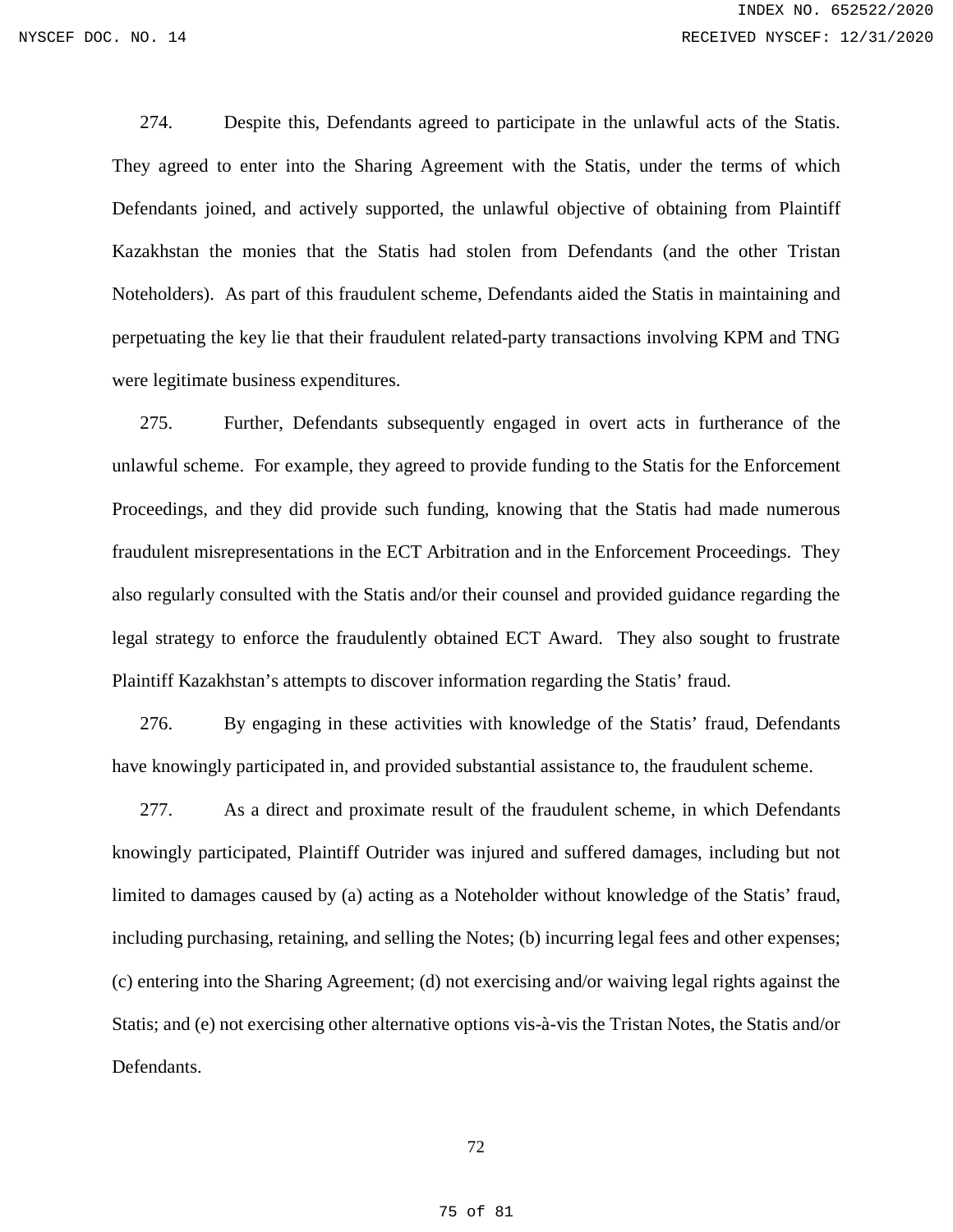278. Had the Statis and Defendants made truthful rather than fraudulent representations,

Plaintiff Outrider would not have would not have suffered these damages.

279. Defendants' acts as alleged in Count IV were willful, wanton, malicious, and/or oppressive.

# **COUNT V AIDING AND ABETTING WRONGFUL CONDUCT (PLAINTIFF OUTRIDER AGAINST ALL DEFENDANTS)**

280. Plaintiffs re-allege and incorporate by reference each and every allegation in paragraphs 1–279 above as if fully set forth herein.

281. The Statis engaged in a fraudulent scheme, as alleged herein.

282. Pursuant to that scheme, the Statis made misrepresentations and material omissions of fact that were false and known to be false. The Statis made the misrepresentations and material omissions for the purpose of inducing multiple parties, including Plaintiff Kazakhstan, Plaintiff Outrider and the other Tristan Noteholders, KPMG, the ECT Tribunal, and the courts of Sweden, the United States, England, Belgium, the Netherlands, Luxembourg, and Italy to rely upon them.

283. The Statis' misrepresentations and material omissions were part of their fraudulent scheme, premised on their key lie that their fraudulent related-party transactions involving KPM and TNG were legitimate business expenditures. In fact, these transactions were designed to enrich the Statis by fraudulently diverting assets from KPM and TNG. Because these companies were the guarantors of the Tristan and Laren Notes, this fraudulent scheme had the effect of depressing the value of the Notes and thereby defrauding the Noteholders.

284. When Plaintiff Outrider made decisions concerning the Notes, including *inter alia* decisions concerning their purchase, retention and sale, it reasonably relied on the Statis' various statements detailed above claiming that these transactions were legitimate business expenses.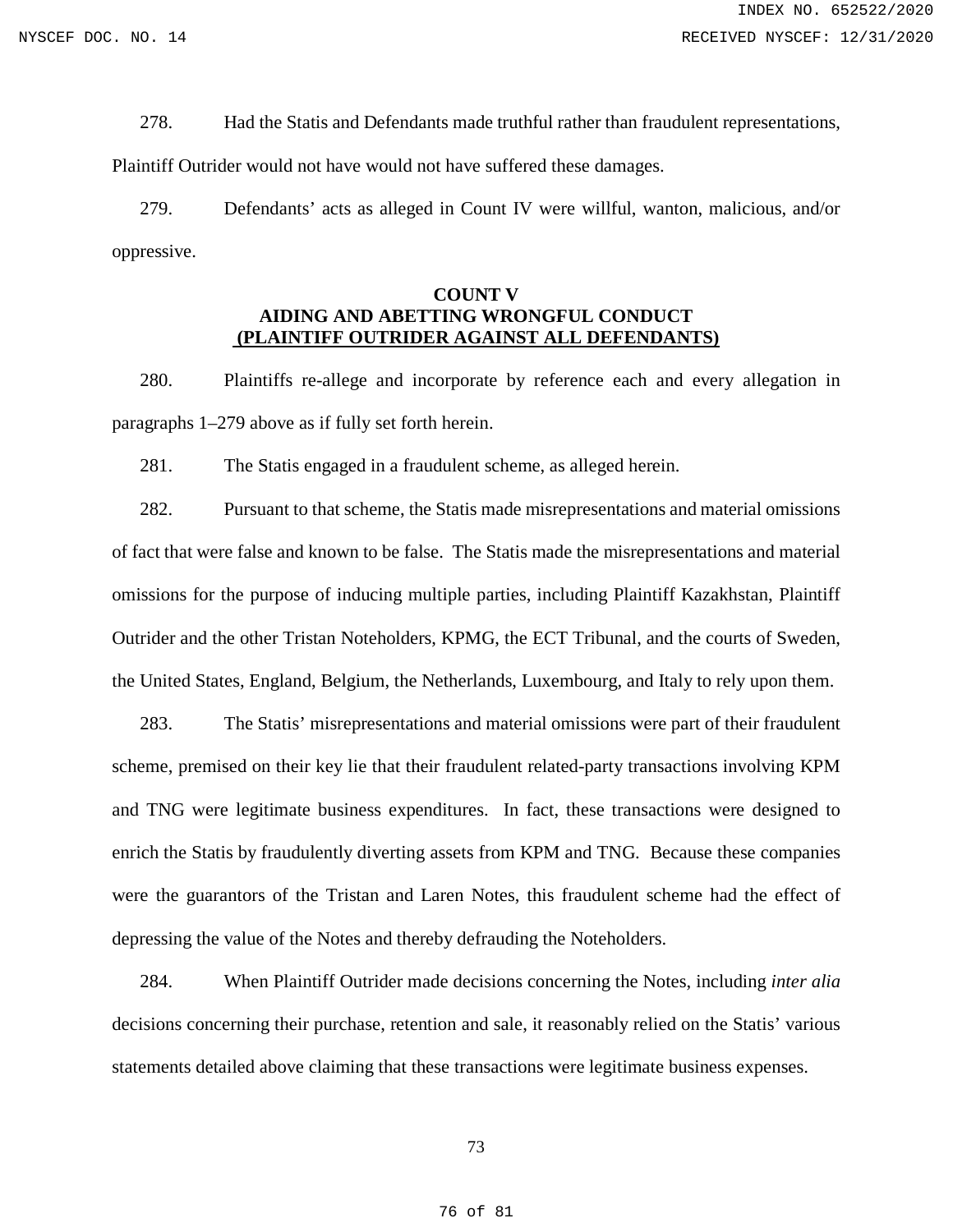285. Defendants had knowledge that the Statis stole the monies through their fraudulent related-party transactions and, to cover up this theft, falsely represented that these stolen monies were legitimate business expenses. Specifically, Defendants knew that the Statis had stolen the monies and were claiming reimbursement for such stolen monies as investment costs in the ECT Arbitration.

286. Despite this, Defendants aided and abetted the unlawful acts of the Statis. They agreed to enter into the Sharing Agreement with the Statis, under the terms of which Defendants joined, and actively supported, the unlawful objective of obtaining from Plaintiff the monies that the Statis had stolen from Defendants (and the other Tristan Noteholders). As part of this fraudulent scheme, Defendants aided the Statis in maintaining and perpetuating the key lie that their fraudulent related-party transactions involving KPM and TNG were legitimate business expenditures.

287. Further, Defendants subsequently engaged in overt acts in furtherance of the unlawful scheme. For example, they agreed to provide funding to the Statis for the Enforcement Proceedings, and they did provide such funding, knowing that the Statis had made numerous fraudulent misrepresentations in the ECT Arbitration and subsequent enforcement proceedings. They also regularly consulted with the Statis and/or their counsel and provided guidance regarding the legal strategy to enforce the fraudulently obtained ECT Award. They also sought to frustrate Plaintiff Kazakhstan's attempts to discover information regarding the Statis' fraud.

288. Defendants' actions substantially assisted the Statis in furthering the fraudulent scheme.

289. As a direct and proximate result of the fraudulent scheme, in which Defendants knowingly participated, Plaintiff Outrider was injured and suffered damages, including but not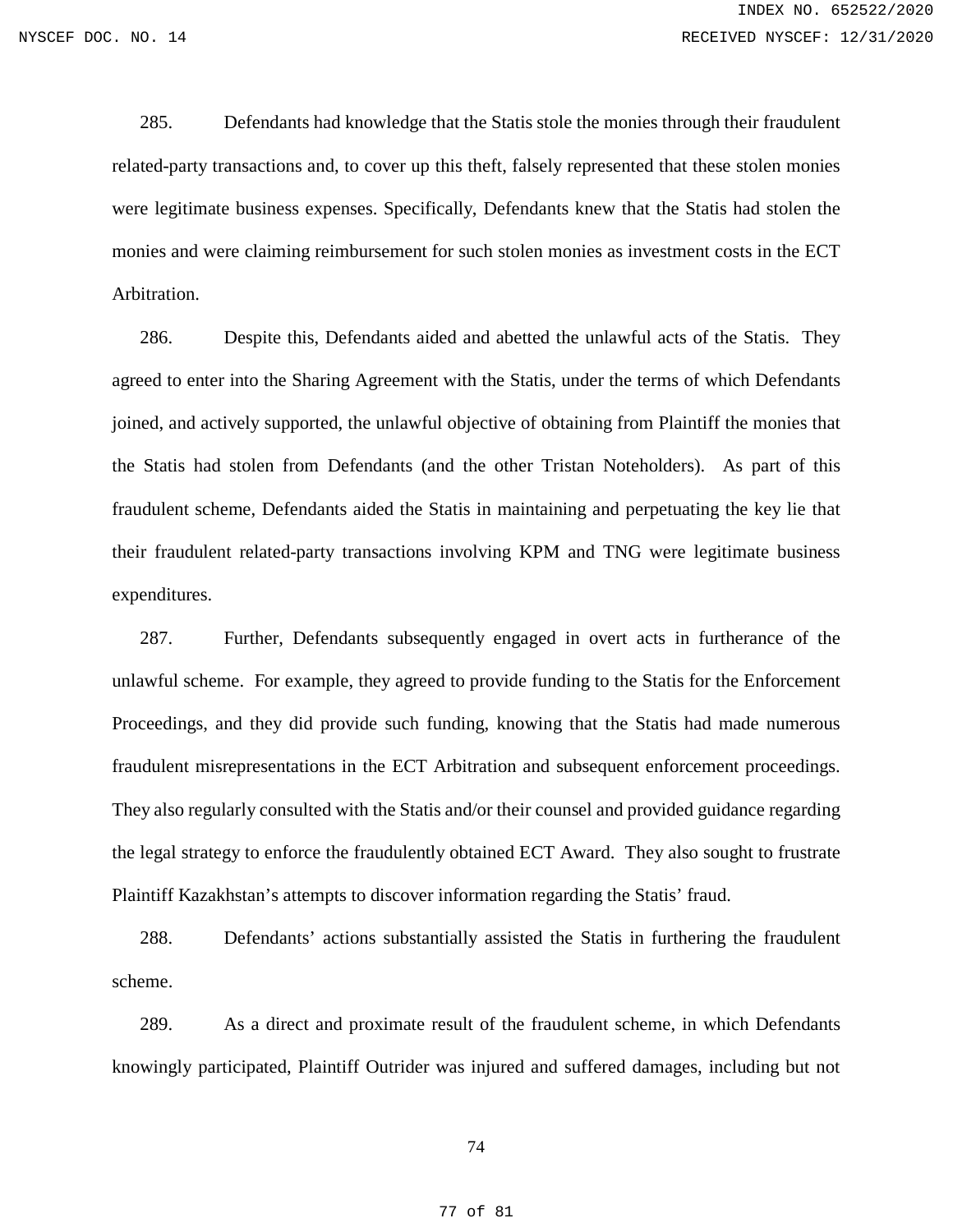limited to damages caused by (a) acting as a Noteholder without knowledge of the Statis' fraud, including purchasing, retaining, and selling the Notes; (b) incurring legal fees and other expenses; (c) entering into the Sharing Agreement; (d) not exercising and/or waiving legal rights against the Statis; and (e) not exercising other alternative options vis-à-vis the Tristan Notes, the Statis and/or Defendants.

290. Had the Statis and Defendants made truthful instead of fraudulent representations, Plaintiff Outrider would not have suffered these damages.

291. Defendants' acts as alleged in Count V were willful, wanton, malicious, and/or oppressive.

## **COUNT VI UNLAWFUL MEANS CONSPIRACY UNDER ENGLISH LAW (PLAINTIFF OUTRIDER AGAINST ALL DEFENDANTS)**

292. Plaintiffs re-allege and incorporate by reference each and every allegation in paragraphs 1–291 above as if fully set forth herein.

293. Defendants knowingly joined a conspiracy amongst the Statis and others to steal monies from the Tristan Noteholders, including Plaintiff Outrider, and Plaintiff Kazakhstan through unlawful means.

294. Among other unlawful means, the Statis conspired to, and did, commit fraud against the Tristan Noteholders through the illegitimate and systematic stripping of assets from TNG and KPM using sham related-party transactions that devalued the companies. These sham relatedparty transactions were made with the proceeds of fraud, and thus constituted money laundering.

295. The Statis made misrepresentations and material omissions of fact that were false and known to be false. The Statis made the misrepresentations and material omissions for the purpose of inducing multiple parties, including Plaintiff Outrider, Plaintiff Kazakhstan, the Tristan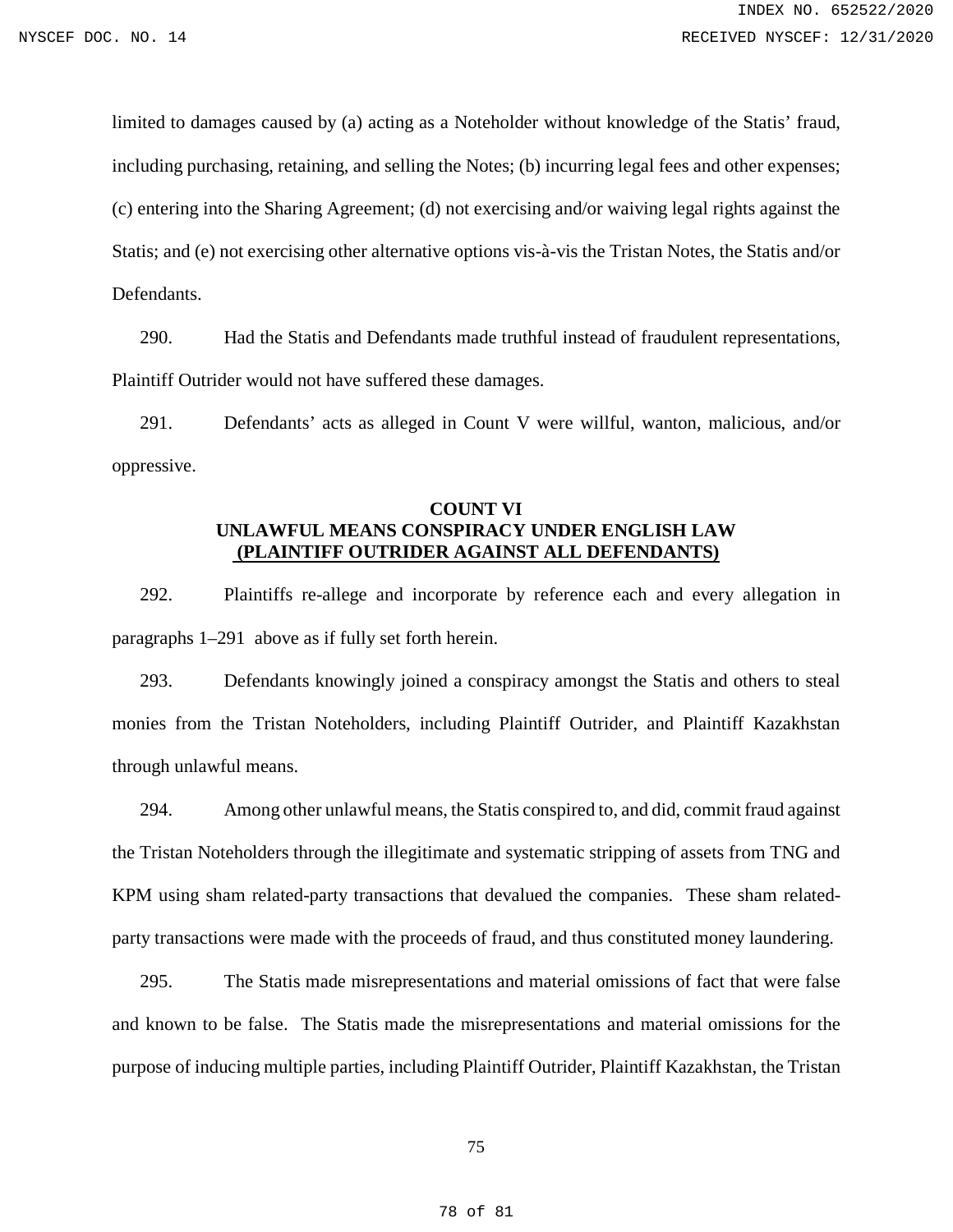Noteholders, KPMG, the ECT Tribunal, and the courts of Sweden, the United States, England, Belgium, the Netherlands, Luxembourg, and Italy to rely upon them.

296. These parties and/or others, justifiably relied on the Statis' misrepresentations and material omissions.

297. The Statis' misrepresentations and material omissions caused injury to Plaintiff Outrider.

298. Defendants had knowledge that the Statis stole the monies through unlawful means and, to cover up this theft, conspired to, and did, falsely represent that these stolen monies were legitimate business expenses, having knowledge that Plaintiff Outrider would suffer injury as a result.

299. Defendants conspired to, and did, engage in numerous acts in furtherance of the Statis' fraudulent scheme. They agreed to enter into the Sharing Agreement with the Statis, under the terms of which Defendants joined, and actively supported, the unlawful objective of obtaining from Plaintiff the monies that the Statis had stolen from Defendants (and the other Tristan Noteholders). As part of this fraudulent scheme, Defendants aided the Statis in maintaining and perpetuating the key lie that their fraudulent related-party transactions involving KPM and TNG were legitimate business expenditures.

300. Further, Defendants subsequently engaged in overt acts in furtherance of the unlawful scheme. For example, they agreed to provide funding to the Statis for the Enforcement Proceedings, and they did provide such funding, knowing that the Statis had made numerous fraudulent misrepresentations in the ECT Arbitration and subsequent enforcement proceedings. They also regularly consulted with the Statis and/or their counsel and provided guidance regarding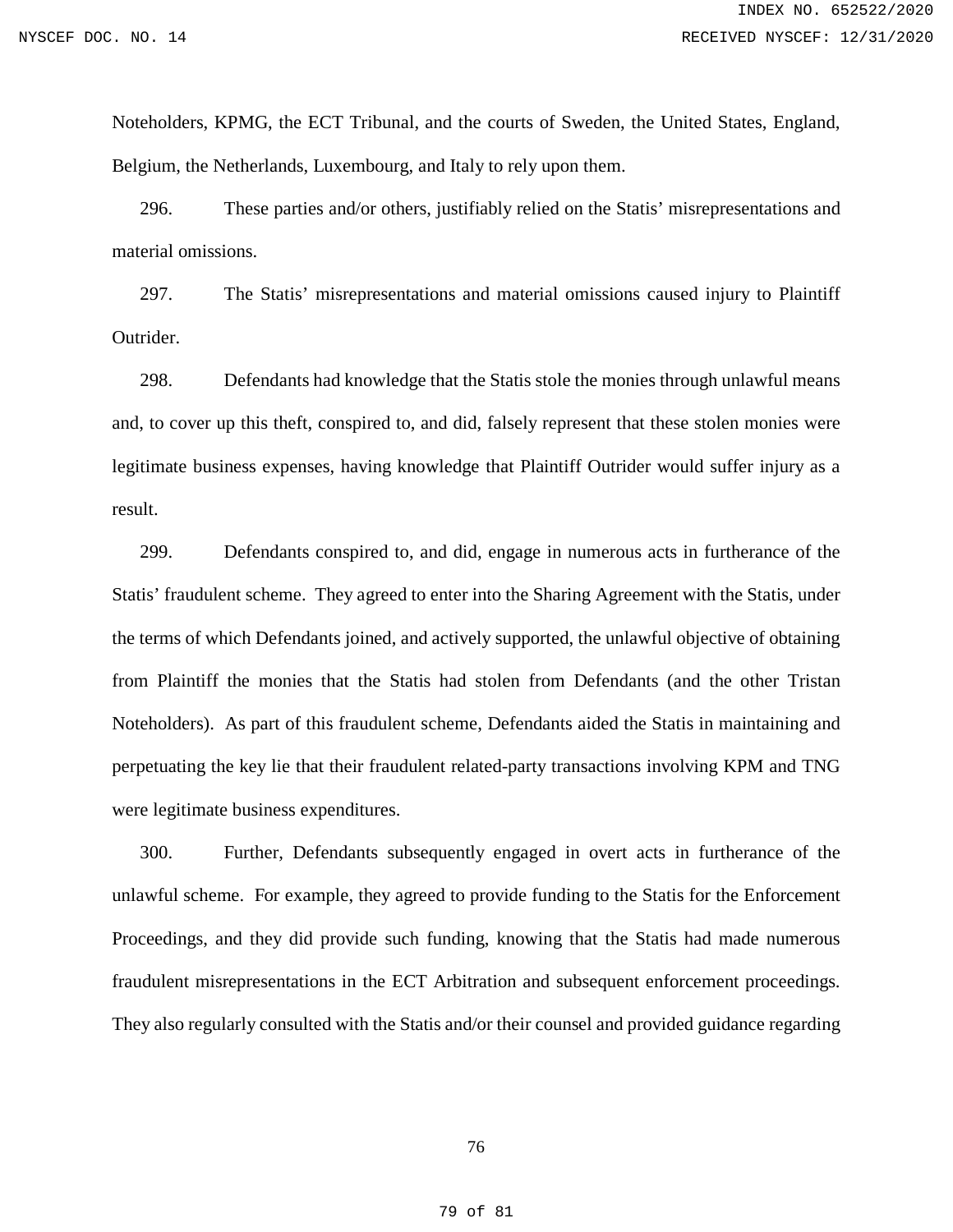the legal strategy to enforce the fraudulently obtained ECT Award. They also sought to frustrate Plaintiff Kazakhstan's attempts to discover information regarding the Statis' fraud.

301. As a result of the unlawful means conspiracy, Plaintiff Outrider was injured and suffered damages, including but not limited to damages caused by (a) acting as a Noteholder without knowledge of the Statis' fraud, including purchasing, retaining, and selling the Notes; (b) incurring legal fees and other expenses; (c) entering into the Sharing Agreement; (d) not exercising and/or waiving legal rights against the Statis; and (e) not exercising other alternative options visà-vis the Tristan Notes, the Statis and/or Defendants.

#### **DEMAND FOR JURY TRIAL**

302. Plaintiffs hereby demand a trial by jury of all issues in this action for which a trial may be had.

### **PRAYER FOR RELIEF**

303. WHEREFORE, Plaintiffs pray for judgment against Defendants, jointly and severally, as follows:

- a. actual damages in an amount to be proven at trial;
- b. punitive damages in an amount to be proven at trial;
- c. attorneys' fees, interests, and costs; and
- d. such other relief that the Court deems just and proper.